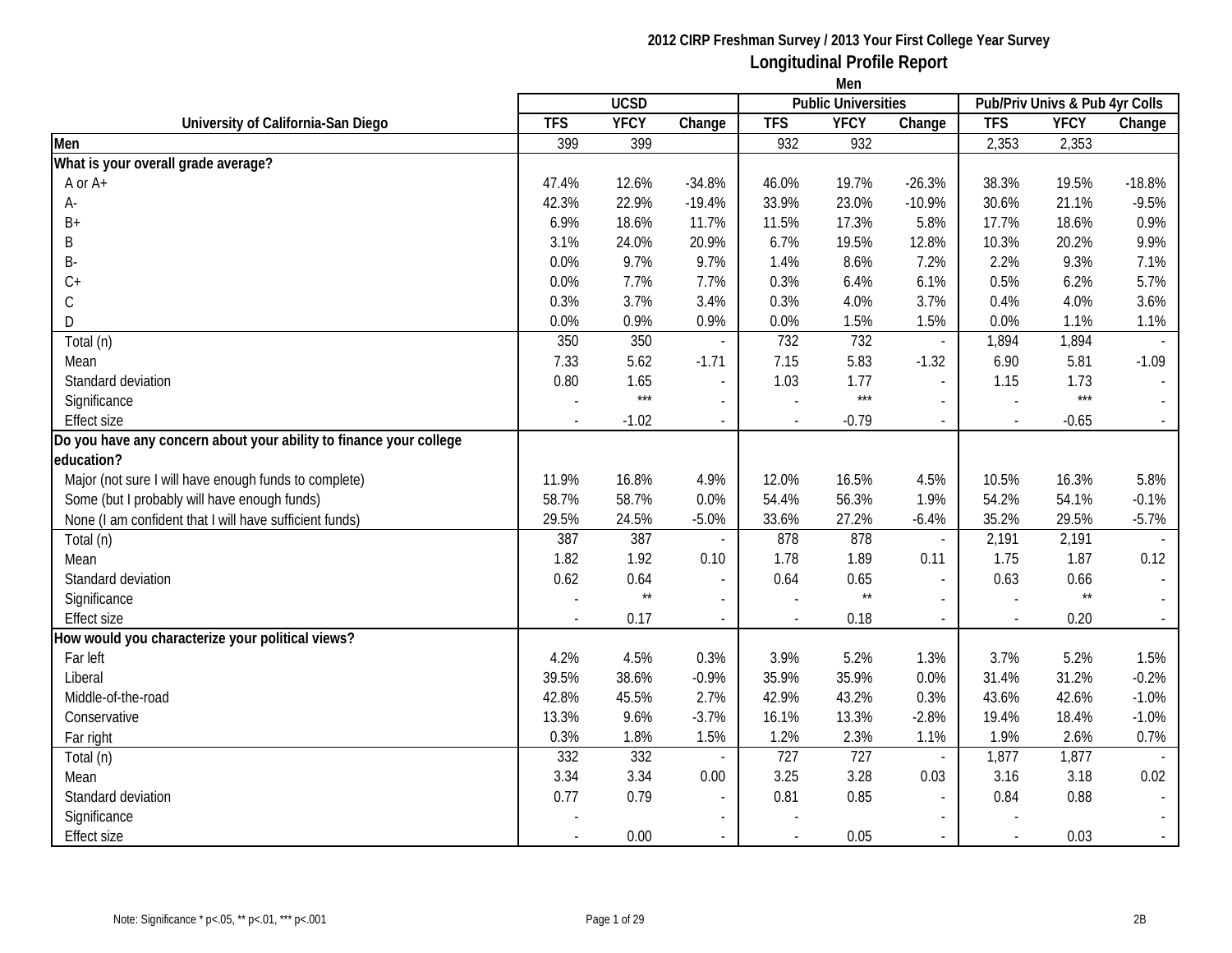|                                                                            | Men        |              |                          |            |                            |                          |                                |                 |                             |
|----------------------------------------------------------------------------|------------|--------------|--------------------------|------------|----------------------------|--------------------------|--------------------------------|-----------------|-----------------------------|
|                                                                            |            | <b>UCSD</b>  |                          |            | <b>Public Universities</b> |                          | Pub/Priv Univs & Pub 4yr Colls |                 |                             |
| University of California-San Diego                                         | <b>TFS</b> | <b>YFCY</b>  | Change                   | <b>TFS</b> | <b>YFCY</b>                | Change                   | <b>TFS</b>                     | <b>YFCY</b>     | Change                      |
| Rate yourself on each of the following traits as compared with the average |            |              |                          |            |                            |                          |                                |                 |                             |
| person your age.                                                           |            |              |                          |            |                            |                          |                                |                 |                             |
| Academic ability                                                           |            |              |                          |            |                            |                          |                                |                 |                             |
| Highest 10%                                                                | 34.1%      | 23.4%        | $-10.7%$                 | 35.3%      | 28.3%                      | $-7.0%$                  | 33.2%                          | 28.0%           | $-5.2%$                     |
| Above average                                                              | 55.4%      | 46.1%        | $-9.3%$                  | 53.3%      | 47.8%                      | $-5.5%$                  | 52.5%                          | 46.9%           | $-5.6%$                     |
| Average                                                                    | 9.6%       | 24.9%        | 15.3%                    | 10.9%      | 20.3%                      | 9.4%                     | 13.5%                          | 22.1%           | 8.6%                        |
| Below average                                                              | 0.6%       | 4.5%         | 3.9%                     | 0.4%       | 3.0%                       | 2.6%                     | 0.7%                           | 2.4%            | 1.7%                        |
| Lowest 10%                                                                 | 0.3%       | 1.2%         | 0.9%                     | 0.1%       | 0.7%                       | 0.6%                     | 0.2%                           | 0.6%            | 0.4%                        |
| Total (n)                                                                  | 334        | 334          |                          | 745        | 745                        | $\blacksquare$           | 1,909                          | 1,909           |                             |
| Mean                                                                       | 4.22       | 3.86         | $-0.36$                  | 4.23       | 4.00                       | $-0.23$                  | 4.18                           | 3.99            | $-0.19$                     |
| Standard deviation                                                         | 0.66       | 0.87         | $\overline{a}$           | 0.66       | 0.82                       | $\overline{\phantom{a}}$ | 0.69                           | 0.81            | $\blacksquare$              |
| Significance                                                               |            | $***$        | $\overline{a}$           |            | $***$                      | $\sim$                   |                                | $***$           | $\sim$                      |
| <b>Effect size</b>                                                         |            | $-0.46$      | $\overline{\phantom{a}}$ | $\sim$     | $-0.29$                    | $\blacksquare$           | $\sim$                         | $-0.24$         | $\sim$                      |
| Artistic ability                                                           |            |              |                          |            |                            |                          |                                |                 |                             |
| Highest 10%                                                                | 4.5%       | 5.4%         | 0.9%                     | 5.2%       | 5.7%                       | 0.5%                     | 6.2%                           | 7.1%            | 0.9%                        |
| Above average                                                              | 19.9%      | 21.4%        | 1.5%                     | 21.3%      | 21.8%                      | 0.5%                     | 21.1%                          | 21.7%           | 0.6%                        |
| Average                                                                    | 36.4%      | 38.3%        | 1.9%                     | 32.6%      | 36.3%                      | 3.7%                     | 30.8%                          | 34.7%           | 3.9%                        |
| Below average                                                              | 29.2%      | 29.5%        | 0.3%                     | 30.0%      | 30.8%                      | 0.8%                     | 29.2%                          | 29.2%           | 0.0%                        |
| Lowest 10%                                                                 | 9.9%       | 5.4%         | $-4.5%$                  | 10.9%      | 5.4%                       | $-5.5%$                  | 12.7%                          | 7.3%            | $-5.4%$                     |
| Total (n)                                                                  | 332        | 332          |                          | 743        | 743                        | $\overline{\phantom{a}}$ | 1,904                          | 1,904           |                             |
| Mean                                                                       | 2.80       | 2.92         | 0.12                     | 2.80       | 2.92                       | 0.12                     | 2.79                           | 2.92            | 0.13                        |
| Standard deviation                                                         | 1.02       | 0.97         | $\overline{\phantom{a}}$ | 1.06       | 0.98                       | $\overline{\phantom{a}}$ | 1.10                           | 1.04            | $\mathcal{L}_{\mathcal{A}}$ |
| Significance                                                               |            | $\star\star$ | $\overline{a}$           |            | $^{\star\star}$            | $\overline{a}$           |                                | $^{\star\star}$ |                             |
| <b>Effect size</b>                                                         |            | 0.15         |                          |            | 0.15                       | $\overline{\phantom{a}}$ |                                | 0.16            | $\sim$                      |
| Competitiveness                                                            |            |              |                          |            |                            |                          |                                |                 |                             |
| Highest 10%                                                                | 23.6%      | 24.2%        | 0.6%                     | 20.4%      | 21.9%                      | 1.5%                     | 21.4%                          | 22.8%           | 1.4%                        |
| Above average                                                              | 45.2%      | 35.5%        | $-9.7%$                  | 44.8%      | 38.2%                      | $-6.6%$                  | 41.3%                          | 37.6%           | $-3.7%$                     |
| Average                                                                    | 23.0%      | 26.7%        | 3.7%                     | 26.0%      | 27.5%                      | 1.5%                     | 28.0%                          | 28.8%           | 0.8%                        |
| Below average                                                              | 6.7%       | 10.6%        | 3.9%                     | 7.4%       | 10.1%                      | 2.7%                     | 7.8%                           | 8.8%            | 1.0%                        |
| Lowest 10%                                                                 | 1.5%       | 3.0%         | 1.5%                     | 1.4%       | 2.3%                       | 0.9%                     | 1.4%                           | 2.0%            | 0.6%                        |
| Total (n)                                                                  | 330        | 330          |                          | 739        | 739                        | $\overline{\phantom{a}}$ | 1,900                          | 1,900           |                             |
| Mean                                                                       | 3.83       | 3.67         | $-0.16$                  | 3.76       | 3.67                       | $-0.09$                  | 3.73                           | 3.70            | $-0.03$                     |
| Standard deviation                                                         | 0.92       | 1.05         | $\overline{a}$           | 0.91       | 1.00                       | $\overline{\phantom{a}}$ | 0.93                           | 0.98            | $\blacksquare$              |
| Significance                                                               |            | $\star\star$ | $\overline{\phantom{0}}$ |            | $\star\star$               | $\overline{\phantom{a}}$ |                                | $\star\star$    |                             |
| <b>Effect size</b>                                                         |            | $-0.17$      |                          |            | $-0.10$                    |                          |                                | $-0.03$         | $\omega_{\rm c}$            |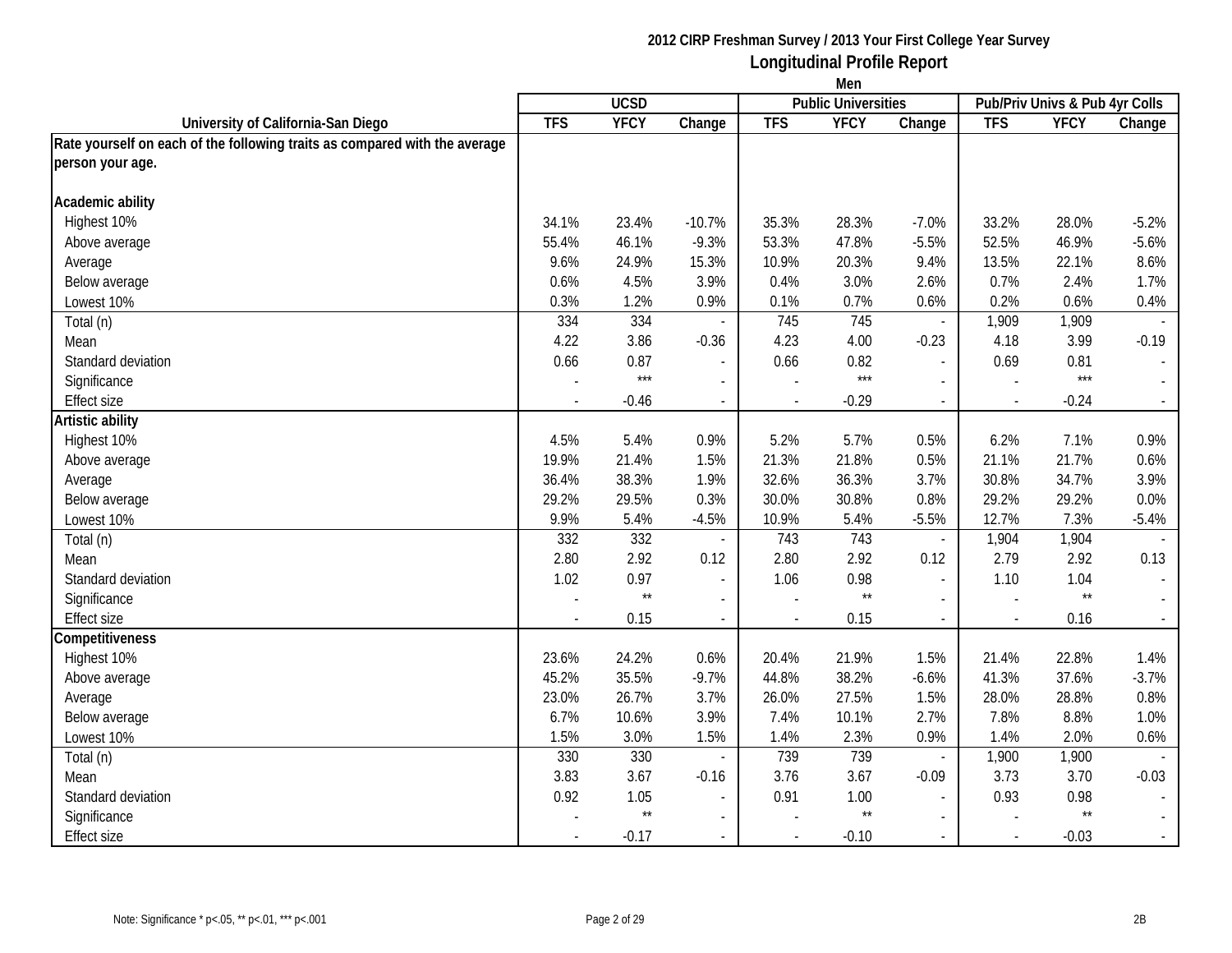|                                                                            | Men        |             |                          |            |                            |                          |                                |             |                             |
|----------------------------------------------------------------------------|------------|-------------|--------------------------|------------|----------------------------|--------------------------|--------------------------------|-------------|-----------------------------|
|                                                                            |            | <b>UCSD</b> |                          |            | <b>Public Universities</b> |                          | Pub/Priv Univs & Pub 4yr Colls |             |                             |
| University of California-San Diego                                         | <b>TFS</b> | <b>YFCY</b> | Change                   | <b>TFS</b> | <b>YFCY</b>                | Change                   | <b>TFS</b>                     | <b>YFCY</b> | Change                      |
| Rate yourself on each of the following traits as compared with the average |            |             |                          |            |                            |                          |                                |             |                             |
| person your age.                                                           |            |             |                          |            |                            |                          |                                |             |                             |
| <b>Computer skills</b>                                                     |            |             |                          |            |                            |                          |                                |             |                             |
| Highest 10%                                                                | 13.3%      | 12.1%       | $-1.2%$                  | 11.9%      | 12.9%                      | 1.0%                     | 11.0%                          | 13.7%       | 2.7%                        |
| Above average                                                              | 41.7%      | 38.1%       | $-3.6%$                  | 36.3%      | 38.1%                      | 1.8%                     | 35.8%                          | 38.0%       | 2.2%                        |
| Average                                                                    | 35.3%      | 38.7%       | 3.4%                     | 41.5%      | 38.8%                      | $-2.7%$                  | 42.1%                          | 39.6%       | $-2.5%$                     |
| Below average                                                              | 8.2%       | 10.0%       | 1.8%                     | 9.0%       | 9.3%                       | 0.3%                     | 9.5%                           | 7.7%        | $-1.8%$                     |
| Lowest 10%                                                                 | 1.5%       | 1.2%        | $-0.3%$                  | 1.3%       | 0.8%                       | $-0.5%$                  | 1.6%                           | 1.0%        | $-0.6%$                     |
| Total (n)                                                                  | 331        | 331         |                          | 742        | 742                        | $\blacksquare$           | 1,907                          | 1,907       |                             |
| Mean                                                                       | 3.57       | 3.50        | $-0.07$                  | 3.48       | 3.53                       | 0.05                     | 3.45                           | 3.56        | 0.11                        |
| Standard deviation                                                         | 0.88       | 0.88        | $\overline{a}$           | 0.87       | 0.86                       | $\overline{\phantom{a}}$ | 0.87                           | 0.86        | $\overline{\phantom{a}}$    |
| Significance                                                               |            |             | $\overline{a}$           |            |                            | $\overline{\phantom{a}}$ |                                |             | $\sim$                      |
| <b>Effect size</b>                                                         |            | $-0.09$     | $\overline{\phantom{a}}$ | $\sim$     | 0.06                       | $\blacksquare$           | $\sim$                         | 0.14        | $\sim$                      |
| Cooperativeness                                                            |            |             |                          |            |                            |                          |                                |             |                             |
| Highest 10%                                                                | 19.2%      | 21.3%       | 2.1%                     | 17.2%      | 21.7%                      | 4.5%                     | 19.1%                          | 23.8%       | 4.7%                        |
| Above average                                                              | 46.5%      | 50.5%       | 4.0%                     | 49.0%      | 50.7%                      | 1.7%                     | 49.4%                          | 48.8%       | $-0.6%$                     |
| Average                                                                    | 30.6%      | 23.1%       | $-7.5%$                  | 29.6%      | 23.1%                      | $-6.5%$                  | 28.3%                          | 23.5%       | $-4.8%$                     |
| Below average                                                              | 2.7%       | 4.5%        | 1.8%                     | 3.8%       | 3.9%                       | 0.1%                     | 2.8%                           | 3.4%        | 0.6%                        |
| Lowest 10%                                                                 | 0.9%       | 0.6%        | $-0.3%$                  | 0.4%       | 0.5%                       | 0.1%                     | 0.3%                           | 0.6%        | 0.3%                        |
| Total (n)                                                                  | 333        | 333         |                          | 743        | 743                        | $\blacksquare$           | 1,905                          | 1,905       |                             |
| Mean                                                                       | 3.80       | 3.87        | 0.07                     | 3.79       | 3.89                       | 0.10                     | 3.84                           | 3.92        | 0.08                        |
| Standard deviation                                                         | 0.81       | 0.82        | $\overline{\phantom{a}}$ | 0.78       | 0.80                       | $\blacksquare$           | 0.77                           | 0.81        | $\mathcal{L}_{\mathcal{A}}$ |
| Significance                                                               |            |             |                          |            |                            |                          |                                |             |                             |
| <b>Effect size</b>                                                         |            | 0.08        |                          |            | 0.11                       | $\overline{a}$           |                                | 0.09        | $\sim$                      |
| Creativity                                                                 |            |             |                          |            |                            |                          |                                |             |                             |
| Highest 10%                                                                | 10.8%      | 11.4%       | 0.6%                     | 13.1%      | 13.9%                      | 0.8%                     | 15.5%                          | 16.5%       | 1.0%                        |
| Above average                                                              | 37.8%      | 39.0%       | 1.2%                     | 41.2%      | 41.5%                      | 0.3%                     | 38.1%                          | 40.5%       | 2.4%                        |
| Average                                                                    | 33.6%      | 37.8%       | 4.2%                     | 31.9%      | 33.9%                      | 2.0%                     | 34.1%                          | 32.8%       | $-1.3%$                     |
| Below average                                                              | 14.7%      | 10.2%       | $-4.5%$                  | 12.0%      | 9.7%                       | $-2.3%$                  | 10.4%                          | 8.9%        | $-1.5%$                     |
| Lowest 10%                                                                 | 3.0%       | 1.5%        | $-1.5%$                  | 1.9%       | 1.1%                       | $-0.8%$                  | 1.8%                           | 1.3%        | $-0.5%$                     |
| Total (n)                                                                  | 333        | 333         |                          | 743        | 743                        | $\overline{\phantom{a}}$ | 1,905                          | 1,905       |                             |
| Mean                                                                       | 3.39       | 3.49        | 0.10                     | 3.52       | 3.57                       | 0.05                     | 3.55                           | 3.62        | 0.07                        |
| Standard deviation                                                         | 0.96       | 0.88        | $\overline{a}$           | 0.93       | 0.88                       | $\overline{\phantom{a}}$ | 0.94                           | 0.91        | $\mathbb{L}$                |
| Significance                                                               |            |             | $\overline{a}$           |            |                            |                          |                                |             |                             |
| <b>Effect size</b>                                                         |            | 0.11        |                          |            | 0.05                       |                          |                                | 0.08        | $\omega_{\rm c}$            |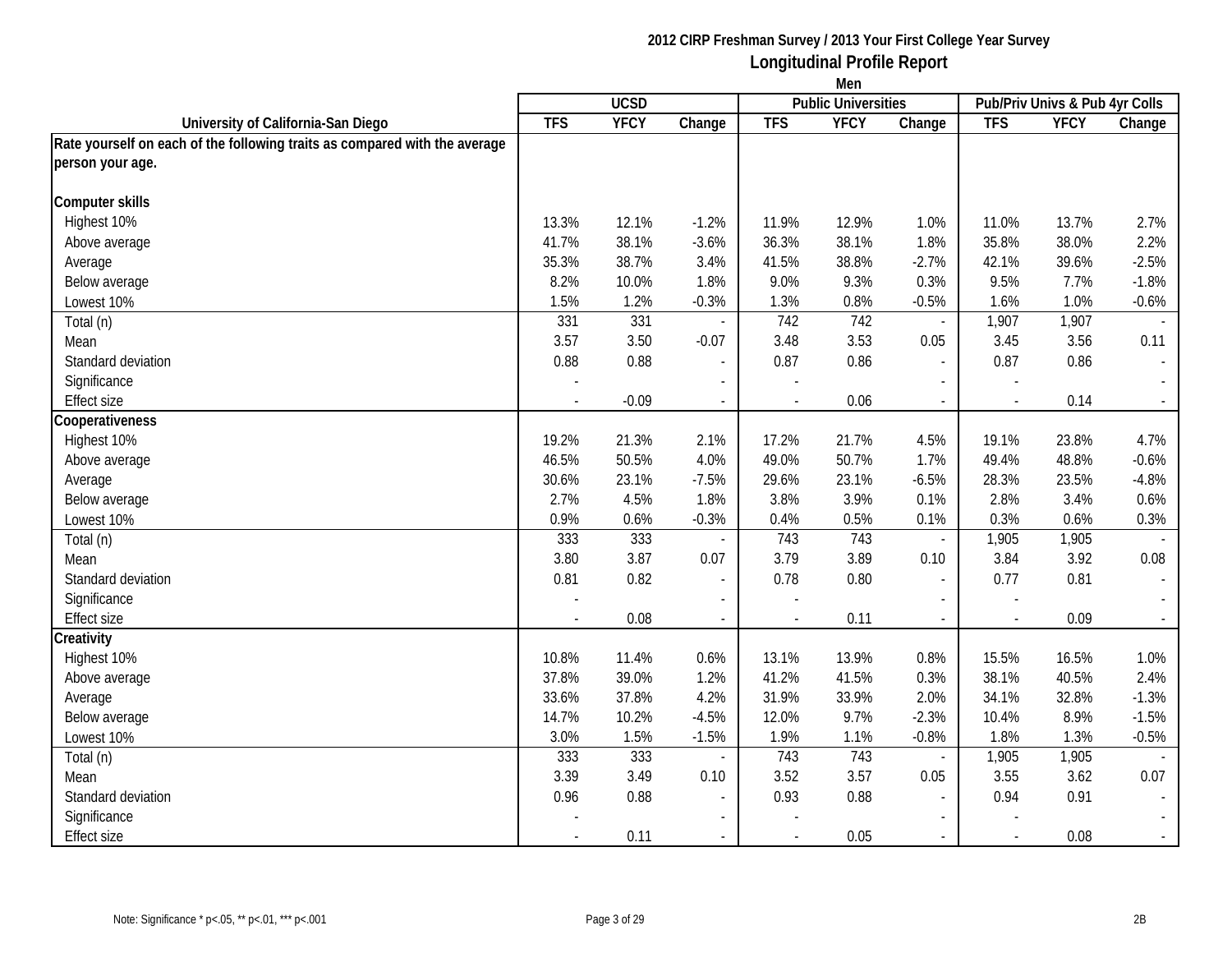|                                                                            | Men        |              |                          |            |                            |                          |                                |              |                             |
|----------------------------------------------------------------------------|------------|--------------|--------------------------|------------|----------------------------|--------------------------|--------------------------------|--------------|-----------------------------|
|                                                                            |            | <b>UCSD</b>  |                          |            | <b>Public Universities</b> |                          | Pub/Priv Univs & Pub 4yr Colls |              |                             |
| University of California-San Diego                                         | <b>TFS</b> | <b>YFCY</b>  | Change                   | <b>TFS</b> | <b>YFCY</b>                | Change                   | <b>TFS</b>                     | <b>YFCY</b>  | Change                      |
| Rate yourself on each of the following traits as compared with the average |            |              |                          |            |                            |                          |                                |              |                             |
| person your age.                                                           |            |              |                          |            |                            |                          |                                |              |                             |
| Drive to achieve                                                           |            |              |                          |            |                            |                          |                                |              |                             |
| Highest 10%                                                                | 35.1%      | 31.8%        | $-3.3%$                  | 36.4%      | 34.3%                      | $-2.1%$                  | 35.2%                          | 32.7%        | $-2.5%$                     |
| Above average                                                              | 41.1%      | 37.2%        | $-3.9%$                  | 42.5%      | 38.4%                      | $-4.1%$                  | 43.1%                          | 38.2%        | $-4.9%$                     |
| Average                                                                    | 19.8%      | 22.5%        | 2.7%                     | 18.0%      | 21.1%                      | 3.1%                     | 18.5%                          | 23.4%        | 4.9%                        |
| Below average                                                              | 3.0%       | 6.6%         | 3.6%                     | 2.4%       | 5.0%                       | 2.6%                     | 2.6%                           | 4.6%         | 2.0%                        |
| Lowest 10%                                                                 | 0.9%       | 1.8%         | 0.9%                     | 0.7%       | 1.2%                       | 0.5%                     | 0.5%                           | 1.2%         | 0.7%                        |
| Total (n)                                                                  | 333        | 333          |                          | 744        | 744                        | $\blacksquare$           | 1,905                          | 1,905        | $\sim$                      |
| Mean                                                                       | 4.07       | 3.91         | $-0.16$                  | 4.12       | 4.00                       | $-0.12$                  | 4.10                           | 3.97         | $-0.13$                     |
| Standard deviation                                                         | 0.87       | 0.98         | $\overline{a}$           | 0.83       | 0.93                       | $\overline{\phantom{a}}$ | 0.82                           | 0.92         | $\overline{\phantom{a}}$    |
| Significance                                                               |            | $\star\star$ | $\overline{a}$           |            | $^{\star\star}$            | $\sim$                   |                                | $\star\star$ | $\mathcal{L}^{\mathcal{A}}$ |
| <b>Effect size</b>                                                         |            | $-0.17$      | $\sim$                   | $\sim$     | $-0.13$                    | $\blacksquare$           | $\sim$                         | $-0.14$      | $\sim$                      |
| <b>Emotional health</b>                                                    |            |              |                          |            |                            |                          |                                |              |                             |
| Highest 10%                                                                | 22.5%      | 18.9%        | $-3.6%$                  | 20.6%      | 19.7%                      | $-0.9%$                  | 20.3%                          | 21.5%        | 1.2%                        |
| Above average                                                              | 31.5%      | 31.5%        | 0.0%                     | 34.6%      | 31.8%                      | $-2.8%$                  | 34.9%                          | 31.0%        | $-3.9%$                     |
| Average                                                                    | 35.1%      | 33.0%        | $-2.1%$                  | 34.9%      | 33.2%                      | $-1.7%$                  | 35.1%                          | 32.8%        | $-2.3%$                     |
| Below average                                                              | 9.6%       | 13.8%        | 4.2%                     | 8.6%       | 13.2%                      | 4.6%                     | 8.7%                           | 12.5%        | 3.8%                        |
| Lowest 10%                                                                 | 1.2%       | 2.7%         | 1.5%                     | 1.3%       | 2.2%                       | 0.9%                     | 1.1%                           | 2.2%         | 1.1%                        |
| Total (n)                                                                  | 333        | 333          |                          | 743        | 743                        | $\blacksquare$           | 1,904                          | 1,904        |                             |
| Mean                                                                       | 3.65       | 3.50         | $-0.15$                  | 3.64       | 3.54                       | $-0.10$                  | 3.65                           | 3.57         | $-0.08$                     |
| Standard deviation                                                         | 0.97       | 1.03         | $\overline{\phantom{a}}$ | 0.95       | 1.02                       | $\blacksquare$           | 0.93                           | 1.03         | $\mathcal{L}_{\mathcal{A}}$ |
| Significance                                                               |            |              | $\overline{a}$           |            | $\star$                    | $\overline{a}$           |                                |              |                             |
| <b>Effect size</b>                                                         |            | $-0.14$      |                          |            | $-0.10$                    | $\overline{\phantom{a}}$ |                                | $-0.08$      | $\sim$                      |
| Leadership ability                                                         |            |              |                          |            |                            |                          |                                |              |                             |
| Highest 10%                                                                | 13.8%      | 21.6%        | 7.8%                     | 18.2%      | 23.7%                      | 5.5%                     | 21.0%                          | 24.8%        | 3.8%                        |
| Above average                                                              | 39.6%      | 37.5%        | $-2.1%$                  | 41.8%      | 40.8%                      | $-1.0%$                  | 42.5%                          | 39.8%        | $-2.7%$                     |
| Average                                                                    | 34.8%      | 30.9%        | $-3.9%$                  | 31.7%      | 27.1%                      | $-4.6%$                  | 28.6%                          | 27.4%        | $-1.2%$                     |
| Below average                                                              | 8.7%       | 8.1%         | $-0.6%$                  | 6.7%       | 7.1%                       | 0.4%                     | 6.7%                           | 6.4%         | $-0.3%$                     |
| Lowest 10%                                                                 | 3.0%       | 1.8%         | $-1.2%$                  | 1.6%       | 1.2%                       | $-0.4%$                  | 1.2%                           | 1.7%         | 0.5%                        |
| Total (n)                                                                  | 333        | 333          |                          | 742        | 742                        | $\overline{\phantom{a}}$ | 1,903                          | 1,903        |                             |
| Mean                                                                       | 3.53       | 3.69         | 0.16                     | 3.68       | 3.79                       | 0.11                     | 3.75                           | 3.79         | 0.04                        |
| Standard deviation                                                         | 0.94       | 0.96         | $\overline{a}$           | 0.90       | 0.93                       | $\overline{a}$           | 0.90                           | 0.94         | $\mathbb{L}^{\mathbb{N}}$   |
| Significance                                                               |            | $***$        | $\overline{\phantom{0}}$ |            | $***$                      | $\overline{a}$           |                                | $***$        |                             |
| <b>Effect size</b>                                                         |            | 0.20         |                          |            | 0.14                       | $\overline{\phantom{a}}$ |                                | 0.05         | $\sim$                      |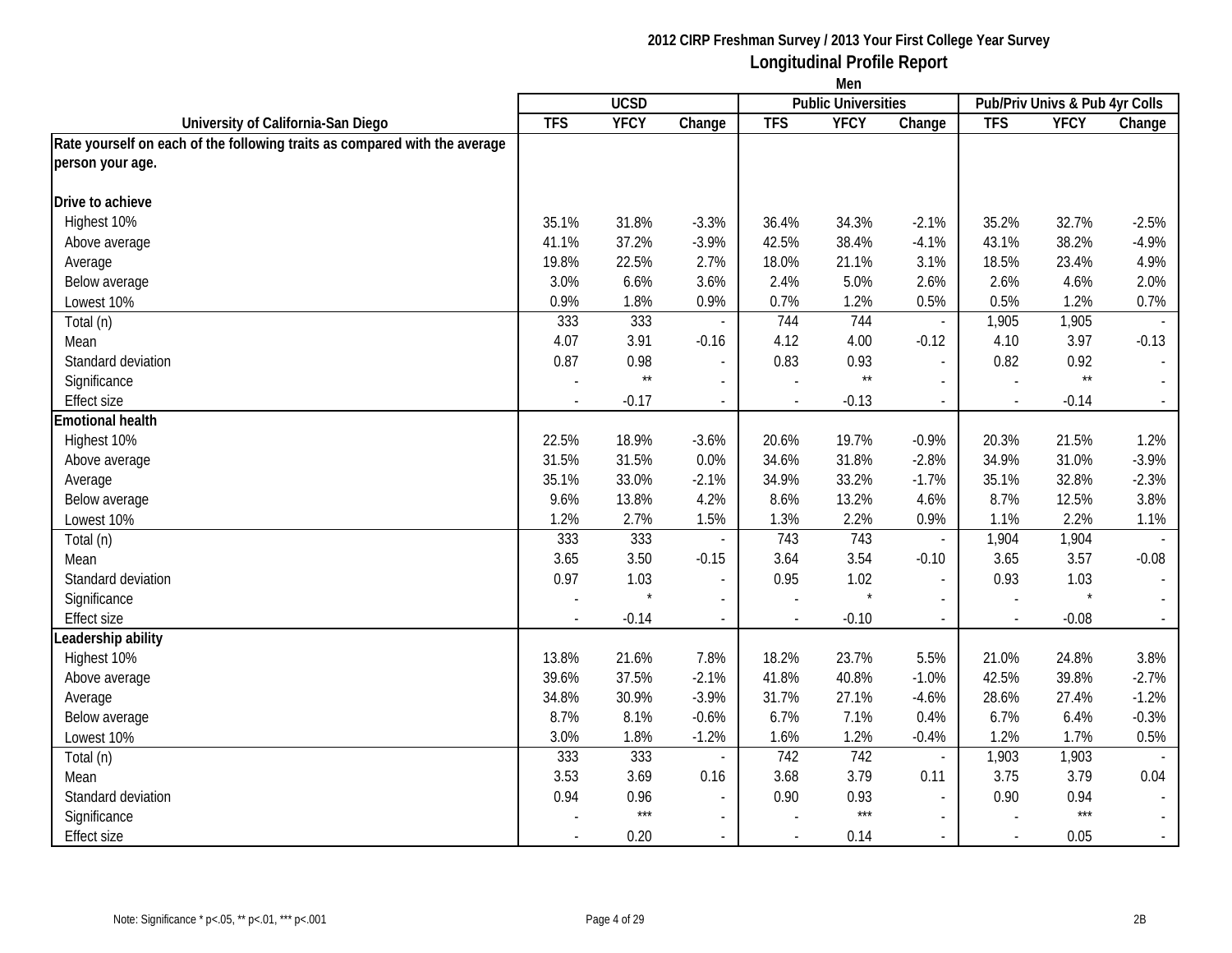|                                                                            | Men            |             |                          |                          |                            |                          |            |                                |                             |
|----------------------------------------------------------------------------|----------------|-------------|--------------------------|--------------------------|----------------------------|--------------------------|------------|--------------------------------|-----------------------------|
|                                                                            |                | <b>UCSD</b> |                          |                          | <b>Public Universities</b> |                          |            | Pub/Priv Univs & Pub 4yr Colls |                             |
| University of California-San Diego                                         | <b>TFS</b>     | <b>YFCY</b> | Change                   | <b>TFS</b>               | <b>YFCY</b>                | Change                   | <b>TFS</b> | <b>YFCY</b>                    | Change                      |
| Rate yourself on each of the following traits as compared with the average |                |             |                          |                          |                            |                          |            |                                |                             |
| person your age.                                                           |                |             |                          |                          |                            |                          |            |                                |                             |
| Mathematical ability                                                       |                |             |                          |                          |                            |                          |            |                                |                             |
| Highest 10%                                                                | 29.7%          | 20.7%       | $-9.0%$                  | 28.1%                    | 22.2%                      | $-5.9%$                  | 24.7%      | 21.0%                          | $-3.7%$                     |
| Above average                                                              | 48.3%          | 40.5%       | $-7.8%$                  | 44.8%                    | 41.3%                      | $-3.5%$                  | 41.9%      | 39.2%                          | $-2.7%$                     |
| Average                                                                    | 18.6%          | 29.4%       | 10.8%                    | 21.5%                    | 26.9%                      | 5.4%                     | 25.7%      | 29.4%                          | 3.7%                        |
| Below average                                                              | 2.4%           | 7.8%        | 5.4%                     | 4.8%                     | 8.2%                       | 3.4%                     | 6.8%       | 8.9%                           | 2.1%                        |
| Lowest 10%                                                                 | 0.9%           | 1.5%        | 0.6%                     | 0.7%                     | 1.3%                       | 0.6%                     | 0.9%       | 1.5%                           | 0.6%                        |
| Total (n)                                                                  | 333            | 333         |                          | 743                      | 743                        | $\overline{\phantom{a}}$ | 1,906      | 1,906                          |                             |
| Mean                                                                       | 4.04           | 3.71        | $-0.33$                  | 3.95                     | 3.75                       | $-0.20$                  | 3.83       | 3.69                           | $-0.14$                     |
| Standard deviation                                                         | 0.81           | 0.93        | $\sim$                   | 0.87                     | 0.94                       | $\overline{\phantom{a}}$ | 0.91       | 0.95                           | $\overline{\phantom{a}}$    |
| Significance                                                               |                | $***$       | $\overline{\phantom{a}}$ |                          | $***$                      | $\overline{a}$           |            | $***$                          | $\mathbb{Z}^{\mathbb{Z}}$   |
| <b>Effect size</b>                                                         | $\overline{a}$ | $-0.40$     | $\blacksquare$           | $\overline{\phantom{a}}$ | $-0.24$                    | $\blacksquare$           | $\sim$     | $-0.17$                        | $\sim$                      |
| Physical health                                                            |                |             |                          |                          |                            |                          |            |                                |                             |
| Highest 10%                                                                | 17.1%          | 18.3%       | 1.2%                     | 17.8%                    | 17.8%                      | 0.0%                     | 18.9%      | 18.0%                          | $-0.9%$                     |
| Above average                                                              | 37.2%          | 36.6%       | $-0.6%$                  | 38.0%                    | 36.7%                      | $-1.3%$                  | 38.9%      | 35.8%                          | $-3.1%$                     |
| Average                                                                    | 37.2%          | 31.2%       | $-6.0%$                  | 35.3%                    | 33.8%                      | $-1.5%$                  | 33.4%      | 33.6%                          | 0.2%                        |
| Below average                                                              | 6.9%           | 11.4%       | 4.5%                     | 7.8%                     | 10.6%                      | 2.8%                     | 8.0%       | 11.4%                          | 3.4%                        |
| Lowest 10%                                                                 | 1.5%           | 2.4%        | 0.9%                     | 1.1%                     | 1.1%                       | 0.0%                     | 0.8%       | 1.3%                           | 0.5%                        |
| Total (n)                                                                  | 333            | 333         |                          | 742                      | 742                        | $\overline{\phantom{a}}$ | 1,903      | 1,903                          |                             |
| Mean                                                                       | 3.62           | 3.57        | $-0.05$                  | 3.64                     | 3.59                       | $-0.05$                  | 3.67       | 3.58                           | $-0.09$                     |
| Standard deviation                                                         | 0.90           | 0.99        | $\overline{\phantom{a}}$ | 0.90                     | 0.94                       | $\blacksquare$           | 0.90       | 0.95                           | $\mathcal{L}_{\mathcal{A}}$ |
| Significance                                                               |                |             |                          |                          |                            |                          |            |                                |                             |
| Effect size                                                                |                | $-0.06$     | $\overline{\phantom{a}}$ | $\overline{a}$           | $-0.06$                    |                          |            | $-0.10$                        | $\mathcal{L}_{\mathcal{A}}$ |
| Popularity                                                                 |                |             |                          |                          |                            |                          |            |                                |                             |
| Highest 10%                                                                | 4.5%           | 3.9%        | $-0.6%$                  | 3.6%                     | 4.4%                       | 0.8%                     | 5.5%       | 6.4%                           | 0.9%                        |
| Above average                                                              | 20.7%          | 25.8%       | 5.1%                     | 21.8%                    | 23.9%                      | 2.1%                     | 24.9%      | 25.7%                          | 0.8%                        |
| Average                                                                    | 56.8%          | 45.3%       | $-11.5%$                 | 55.4%                    | 48.0%                      | $-7.4%$                  | 52.1%      | 46.6%                          | $-5.5%$                     |
| Below average                                                              | 15.3%          | 20.4%       | 5.1%                     | 16.2%                    | 20.1%                      | 3.9%                     | 14.6%      | 17.7%                          | 3.1%                        |
| Lowest 10%                                                                 | 2.7%           | 4.5%        | 1.8%                     | 3.0%                     | 3.6%                       | 0.6%                     | 3.0%       | 3.6%                           | 0.6%                        |
| Total (n)                                                                  | 333            | 333         |                          | 742                      | 742                        | $\overline{\phantom{a}}$ | 1,901      | 1,901                          | $\overline{\phantom{a}}$    |
| Mean                                                                       | 3.09           | 3.04        | $-0.05$                  | 3.07                     | 3.05                       | $-0.02$                  | 3.15       | 3.13                           | $-0.02$                     |
| Standard deviation                                                         | 0.80           | 0.89        | $\sim$                   | 0.80                     | 0.87                       | $\overline{a}$           | 0.84       | 0.90                           | $\sim$                      |
| Significance                                                               |                |             |                          |                          |                            |                          |            |                                |                             |
| <b>Effect size</b>                                                         |                | $-0.06$     |                          |                          | $-0.02$                    |                          |            | $-0.02$                        | $\omega_{\rm c}$            |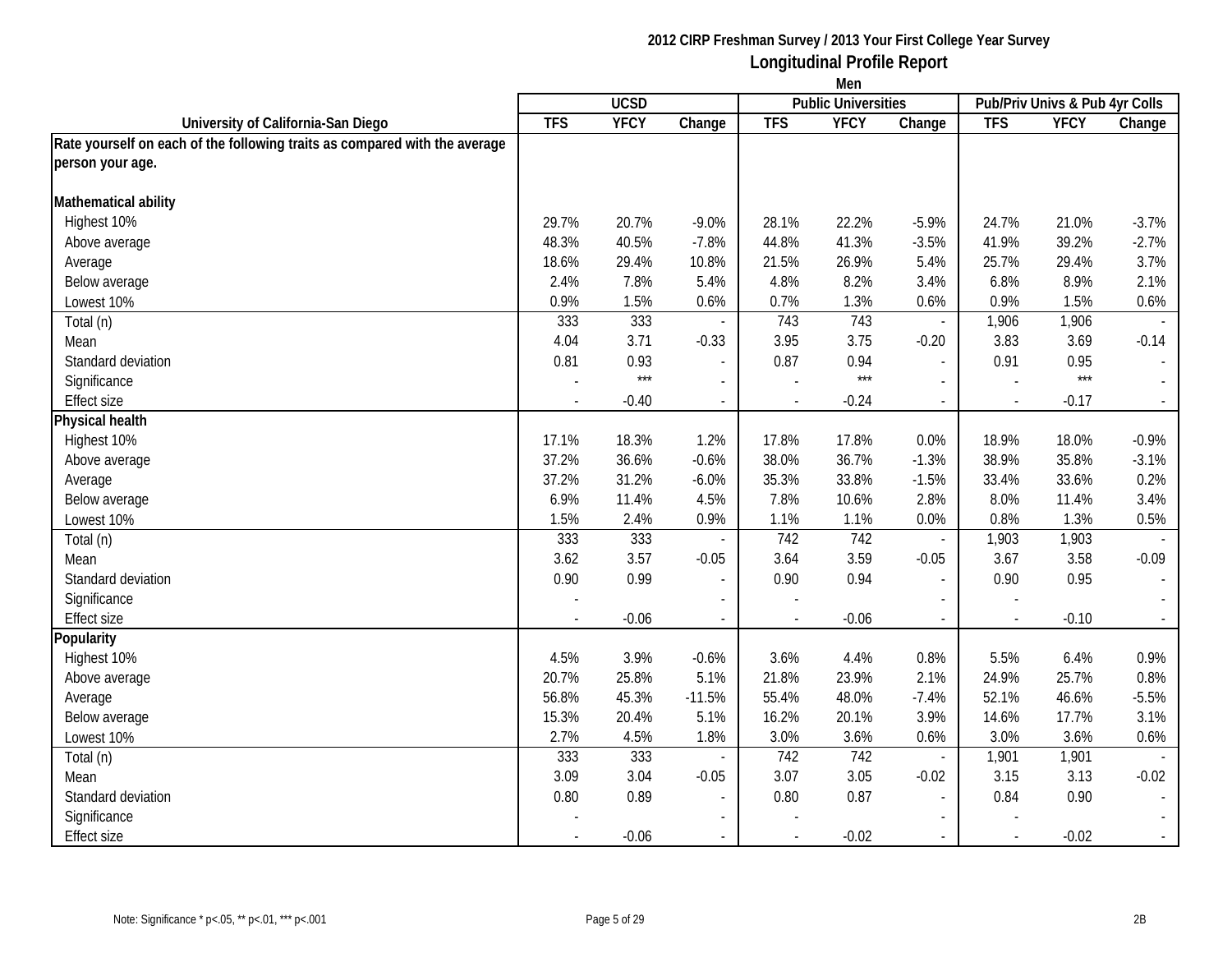|                                                                            | Men                      |             |                          |                |                            |                          |                                |             |                             |
|----------------------------------------------------------------------------|--------------------------|-------------|--------------------------|----------------|----------------------------|--------------------------|--------------------------------|-------------|-----------------------------|
|                                                                            |                          | <b>UCSD</b> |                          |                | <b>Public Universities</b> |                          | Pub/Priv Univs & Pub 4yr Colls |             |                             |
| University of California-San Diego                                         | <b>TFS</b>               | <b>YFCY</b> | Change                   | <b>TFS</b>     | <b>YFCY</b>                | Change                   | <b>TFS</b>                     | <b>YFCY</b> | Change                      |
| Rate yourself on each of the following traits as compared with the average |                          |             |                          |                |                            |                          |                                |             |                             |
| person your age.                                                           |                          |             |                          |                |                            |                          |                                |             |                             |
| Public speaking ability                                                    |                          |             |                          |                |                            |                          |                                |             |                             |
| Highest 10%                                                                | 10.2%                    | 7.2%        | $-3.0%$                  | 10.3%          | 10.9%                      | 0.6%                     | 13.0%                          | 14.0%       | 1.0%                        |
| Above average                                                              | 26.2%                    | 31.0%       | 4.8%                     | 30.5%          | 32.5%                      | 2.0%                     | 29.1%                          | 32.1%       | 3.0%                        |
| Average                                                                    | 37.0%                    | 39.5%       | 2.5%                     | 36.3%          | 38.1%                      | 1.8%                     | 35.6%                          | 36.1%       | 0.5%                        |
| Below average                                                              | 22.6%                    | 19.3%       | $-3.3%$                  | 19.8%          | 15.9%                      | $-3.9%$                  | 19.0%                          | 14.9%       | $-4.1%$                     |
| Lowest 10%                                                                 | 3.9%                     | 3.0%        | $-0.9%$                  | 3.1%           | 2.6%                       | $-0.5%$                  | 3.2%                           | 2.8%        | $-0.4%$                     |
| Total (n)                                                                  | 332                      | 332         |                          | 741            | 741                        | $\overline{\phantom{a}}$ | 1,902                          | 1,902       | $\sim$                      |
| Mean                                                                       | 3.16                     | 3.20        | 0.04                     | 3.25           | 3.33                       | 0.08                     | 3.30                           | 3.40        | 0.10                        |
| Standard deviation                                                         | 1.02                     | 0.94        | $\sim$                   | 0.99           | 0.96                       | $\sim$                   | 1.02                           | 0.99        | $\mathcal{L}_{\mathcal{A}}$ |
| Significance                                                               |                          |             | $\blacksquare$           |                |                            |                          |                                |             | $\sim$                      |
| <b>Effect size</b>                                                         | $\overline{\phantom{a}}$ | 0.05        | $\blacksquare$           | $\blacksquare$ | 0.10                       | $\sim$                   | $\overline{\phantom{a}}$       | 0.12        | $\sim$                      |
| Self-confidence (intellectual)                                             |                          |             |                          |                |                            |                          |                                |             |                             |
| Highest 10%                                                                | 25.3%                    | 20.5%       | $-4.8%$                  | 24.7%          | 23.7%                      | $-1.0%$                  | 25.5%                          | 25.0%       | $-0.5%$                     |
| Above average                                                              | 44.3%                    | 40.1%       | $-4.2%$                  | 46.9%          | 41.2%                      | $-5.7%$                  | 44.5%                          | 41.3%       | $-3.2%$                     |
| Average                                                                    | 24.4%                    | 28.3%       | 3.9%                     | 23.5%          | 25.7%                      | 2.2%                     | 25.5%                          | 25.2%       | $-0.3%$                     |
| Below average                                                              | 4.5%                     | 9.6%        | 5.1%                     | 4.0%           | 8.4%                       | 4.4%                     | 4.0%                           | 7.3%        | 3.3%                        |
| Lowest 10%                                                                 | 1.5%                     | 1.5%        | 0.0%                     | 0.9%           | 0.9%                       | 0.0%                     | 0.6%                           | 1.1%        | 0.5%                        |
| Total (n)                                                                  | 332                      | 332         |                          | 742            | 742                        | $\overline{\phantom{a}}$ | 1,901                          | 1,901       |                             |
| Mean                                                                       | 3.87                     | 3.68        | $-0.19$                  | 3.90           | 3.78                       | $-0.12$                  | 3.90                           | 3.82        | $-0.08$                     |
| Standard deviation                                                         | 0.89                     | 0.95        | $\overline{\phantom{a}}$ | 0.85           | 0.93                       | $\overline{\phantom{a}}$ | 0.84                           | 0.93        | $\overline{\phantom{a}}$    |
| Significance                                                               |                          | $***$       | $\sim$                   |                | ***                        |                          |                                | $***$       |                             |
| <b>Effect size</b>                                                         |                          | $-0.21$     | $\sim$                   | $\overline{a}$ | $-0.13$                    | $\blacksquare$           |                                | $-0.09$     | $\sim$                      |
| Self-confidence (social)                                                   |                          |             |                          |                |                            |                          |                                |             |                             |
| Highest 10%                                                                | 10.2%                    | 11.4%       | 1.2%                     | 9.6%           | 11.2%                      | 1.6%                     | 12.5%                          | 14.0%       | 1.5%                        |
| Above average                                                              | 28.9%                    | 27.4%       | $-1.5%$                  | 29.6%          | 27.6%                      | $-2.0%$                  | 30.4%                          | 28.6%       | $-1.8%$                     |
| Average                                                                    | 40.7%                    | 37.7%       | $-3.0%$                  | 38.7%          | 36.5%                      | $-2.2%$                  | 36.8%                          | 34.7%       | $-2.1%$                     |
| Below average                                                              | 18.1%                    | 20.2%       | 2.1%                     | 19.4%          | 21.3%                      | 1.9%                     | 17.8%                          | 19.3%       | 1.5%                        |
| Lowest 10%                                                                 | 2.1%                     | 3.3%        | 1.2%                     | 2.7%           | 3.4%                       | 0.7%                     | 2.5%                           | 3.5%        | 1.0%                        |
| Total (n)                                                                  | 332                      | 332         | $\sim$                   | 742            | 742                        | $\overline{\phantom{a}}$ | 1,901                          | 1,901       | $\sim$                      |
| Mean                                                                       | 3.27                     | 3.23        | $-0.04$                  | 3.24           | 3.22                       | $-0.02$                  | 3.32                           | 3.30        | $-0.02$                     |
| Standard deviation                                                         | 0.95                     | 1.01        | $\blacksquare$           | 0.96           | 1.01                       | $\overline{a}$           | 0.99                           | 1.04        | $\overline{\phantom{a}}$    |
| Significance                                                               |                          |             |                          |                |                            |                          |                                |             |                             |
| <b>Effect size</b>                                                         |                          | $-0.05$     |                          |                | $-0.02$                    |                          |                                | $-0.02$     | $\mathbb{Z}^{\times}$       |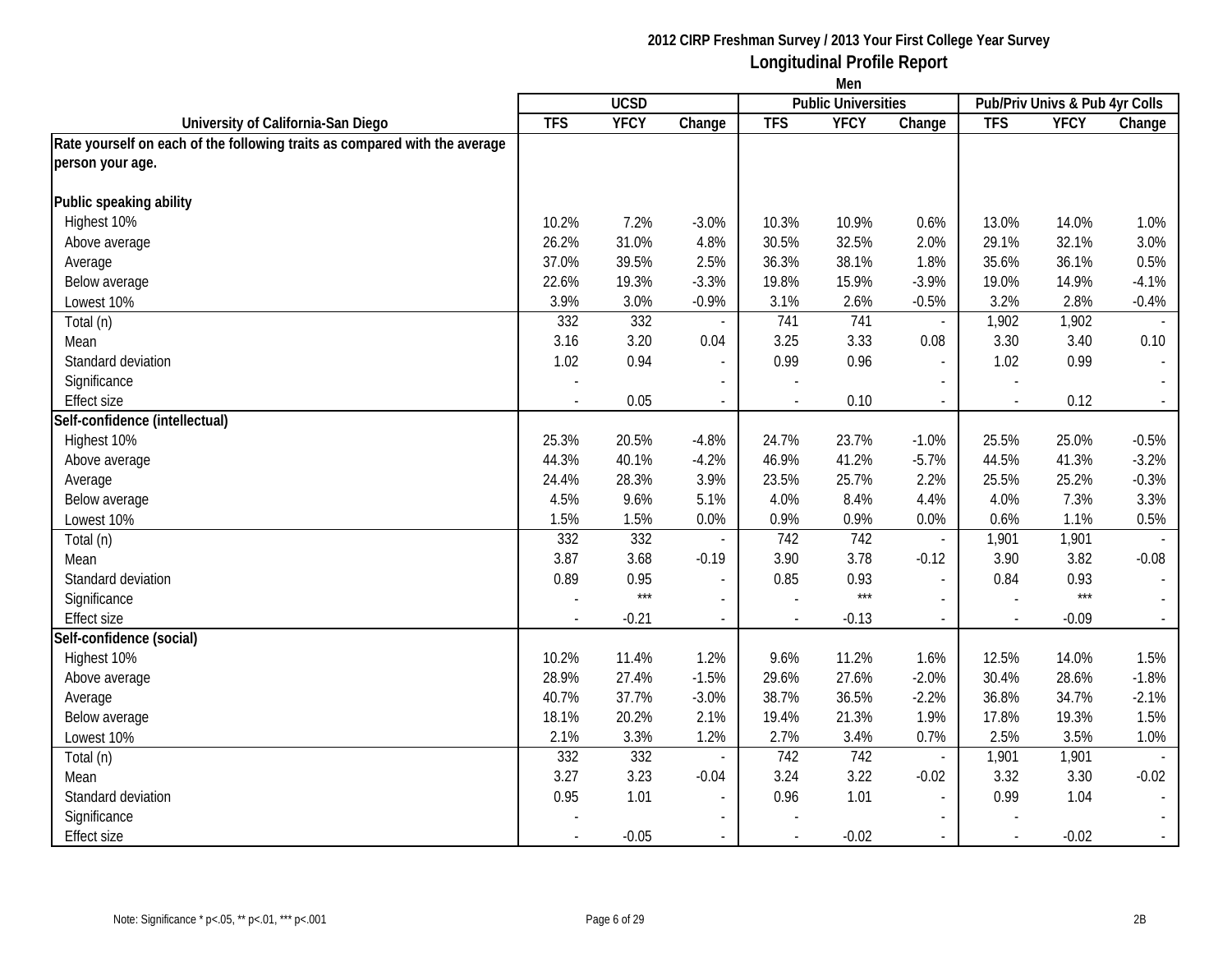|                                                                            | Men        |             |                          |                |                            |                             |                                |             |                          |
|----------------------------------------------------------------------------|------------|-------------|--------------------------|----------------|----------------------------|-----------------------------|--------------------------------|-------------|--------------------------|
|                                                                            |            | <b>UCSD</b> |                          |                | <b>Public Universities</b> |                             | Pub/Priv Univs & Pub 4yr Colls |             |                          |
| University of California-San Diego                                         | <b>TFS</b> | <b>YFCY</b> | Change                   | <b>TFS</b>     | <b>YFCY</b>                | Change                      | <b>TFS</b>                     | <b>YFCY</b> | Change                   |
| Rate yourself on each of the following traits as compared with the average |            |             |                          |                |                            |                             |                                |             |                          |
| person your age.                                                           |            |             |                          |                |                            |                             |                                |             |                          |
| Self-understanding                                                         |            |             |                          |                |                            |                             |                                |             |                          |
| Highest 10%                                                                | 20.5%      | 21.1%       | 0.6%                     | 20.4%          | 21.7%                      | 1.3%                        | 22.5%                          | 24.5%       | 2.0%                     |
| Above average                                                              | 37.2%      | 38.1%       | 0.9%                     | 39.0%          | 38.2%                      | $-0.8%$                     | 38.7%                          | 36.9%       | $-1.8%$                  |
| Average                                                                    | 35.3%      | 31.7%       | $-3.6%$                  | 34.3%          | 31.2%                      | $-3.1%$                     | 33.2%                          | 30.2%       | $-3.0%$                  |
| Below average                                                              | 5.4%       | 7.9%        | 2.5%                     | 5.3%           | 7.2%                       | 1.9%                        | 4.6%                           | 6.7%        | 2.1%                     |
| Lowest 10%                                                                 | 1.5%       | 1.2%        | $-0.3%$                  | 1.1%           | 1.8%                       | 0.7%                        | 1.0%                           | 1.6%        | 0.6%                     |
| Total (n)                                                                  | 331        | 331         |                          | 741            | 741                        | $\blacksquare$              | 1,899                          | 1,899       |                          |
| Mean                                                                       | 3.70       | 3.70        | 0.00                     | 3.72           | 3.71                       | $-0.01$                     | 3.77                           | 3.76        | $-0.01$                  |
| Standard deviation                                                         | 0.91       | 0.93        | $\overline{\phantom{a}}$ | 0.88           | 0.94                       | $\overline{\phantom{a}}$    | 0.88                           | 0.95        | $\blacksquare$           |
| Significance                                                               |            |             | $\blacksquare$           |                |                            | $\sim$                      |                                |             | $\sim$                   |
| <b>Effect size</b>                                                         |            | 0.00        | $\overline{\phantom{a}}$ | $\sim$         | $-0.01$                    | $\blacksquare$              | $\sim$                         | $-0.01$     | $\sim$                   |
| Spirituality                                                               |            |             |                          |                |                            |                             |                                |             |                          |
| Highest 10%                                                                | 9.3%       | 13.0%       | 3.7%                     | 8.8%           | 12.3%                      | 3.5%                        | 10.6%                          | 13.4%       | 2.8%                     |
| Above average                                                              | 21.7%      | 23.5%       | 1.8%                     | 23.4%          | 23.6%                      | 0.2%                        | 24.3%                          | 24.6%       | 0.3%                     |
| Average                                                                    | 37.7%      | 34.3%       | $-3.4%$                  | 35.5%          | 34.6%                      | $-0.9%$                     | 34.9%                          | 35.2%       | 0.3%                     |
| Below average                                                              | 15.4%      | 13.6%       | $-1.8%$                  | 15.3%          | 14.5%                      | $-0.8%$                     | 16.8%                          | 13.8%       | $-3.0%$                  |
| Lowest 10%                                                                 | 16.0%      | 15.7%       | $-0.3%$                  | 16.9%          | 15.0%                      | $-1.9%$                     | 13.4%                          | 13.1%       | $-0.3%$                  |
| Total (n)                                                                  | 332        | 332         |                          | 738            | 738                        | $\overline{\phantom{a}}$    | 1,883                          | 1,883       |                          |
| Mean                                                                       | 2.93       | 3.05        | 0.12                     | 2.92           | 3.04                       | 0.12                        | 3.02                           | 3.11        | 0.09                     |
| Standard deviation                                                         | 1.18       | 1.23        | $\overline{\phantom{a}}$ | 1.19           | 1.22                       | $\overline{\phantom{a}}$    | 1.17                           | 1.20        | $\sim$                   |
| Significance                                                               |            |             |                          |                |                            | $\overline{\phantom{a}}$    |                                |             |                          |
| Effect size                                                                |            | 0.11        | $\overline{\phantom{a}}$ | $\overline{a}$ | 0.11                       | $\mathcal{L}_{\mathcal{A}}$ |                                | 0.08        | $\sim$                   |
| <b>Understanding of others</b>                                             |            |             |                          |                |                            |                             |                                |             |                          |
| Highest 10%                                                                | 21.6%      | 20.4%       | $-1.2%$                  | 17.8%          | 19.6%                      | 1.8%                        | 20.0%                          | 20.5%       | 0.5%                     |
| Above average                                                              | 44.2%      | 43.0%       | $-1.2%$                  | 48.2%          | 45.4%                      | $-2.8%$                     | 47.3%                          | 44.8%       | $-2.5%$                  |
| Average                                                                    | 31.1%      | 31.4%       | 0.3%                     | 30.2%          | 28.9%                      | $-1.3%$                     | 29.1%                          | 29.6%       | 0.5%                     |
| Below average                                                              | 2.7%       | 4.3%        | 1.6%                     | 3.7%           | 5.4%                       | 1.7%                        | 3.5%                           | 4.0%        | 0.5%                     |
| Lowest 10%                                                                 | 0.3%       | 0.9%        | 0.6%                     | 0.1%           | 0.7%                       | 0.6%                        | 0.2%                           | 1.2%        | 1.0%                     |
| Total (n)                                                                  | 328        | 328         |                          | 738            | 738                        | $\overline{\phantom{a}}$    | 1,894                          | 1,894       | $\overline{\phantom{a}}$ |
| Mean                                                                       | 3.84       | 3.78        | $-0.06$                  | 3.80           | 3.78                       | $-0.02$                     | 3.83                           | 3.79        | $-0.04$                  |
| Standard deviation                                                         | 0.80       | 0.85        |                          | 0.77           | 0.85                       | $\overline{a}$              | 0.79                           | 0.85        | $\mathbb{L}$             |
| Significance                                                               |            |             |                          |                |                            |                             |                                |             |                          |
| <b>Effect size</b>                                                         |            | $-0.06$     |                          |                | $-0.02$                    |                             |                                | $-0.04$     | $\omega_{\rm c}$         |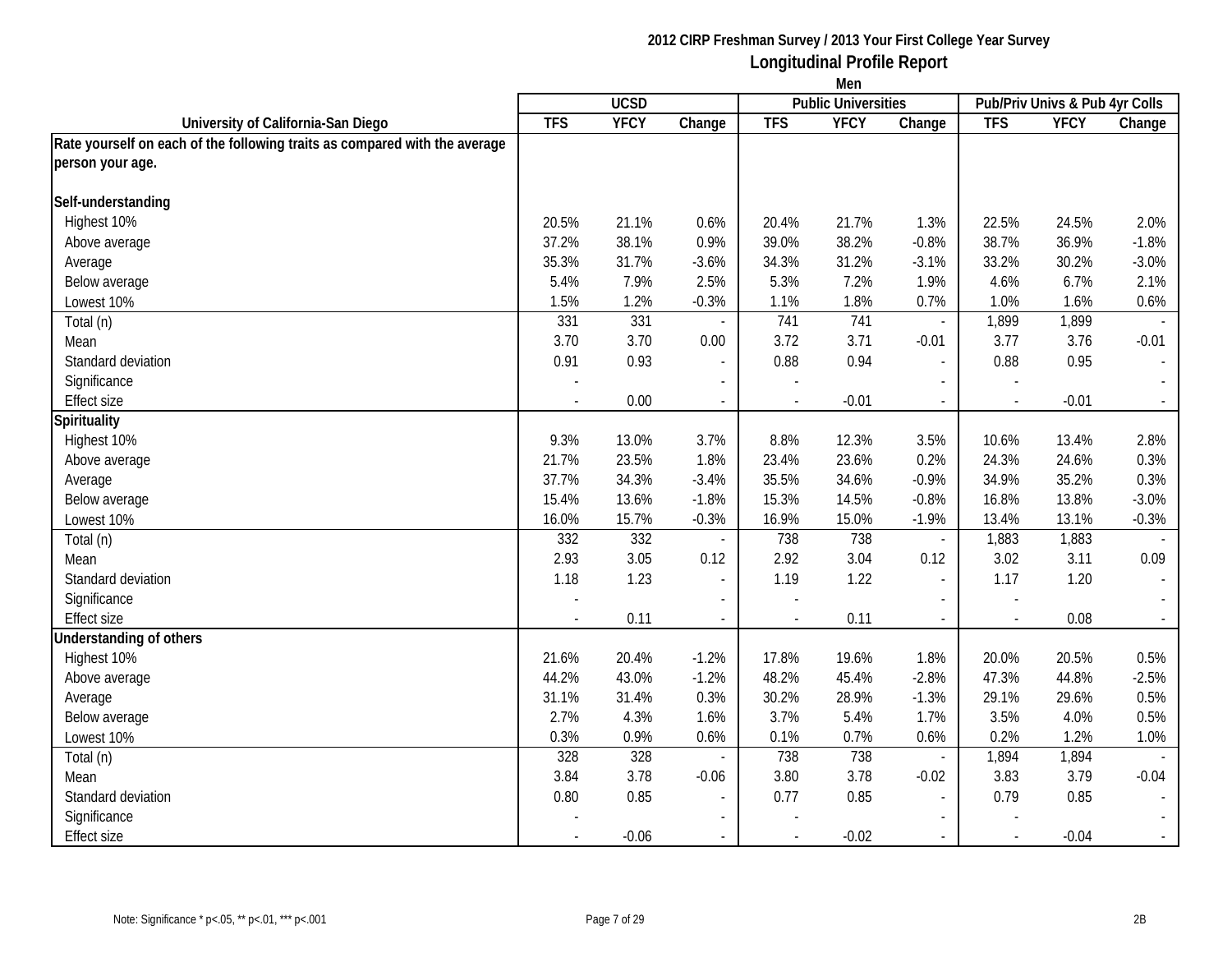|                                                                            | Men                      |                  |                          |                          |                            |                          |                                |             |         |
|----------------------------------------------------------------------------|--------------------------|------------------|--------------------------|--------------------------|----------------------------|--------------------------|--------------------------------|-------------|---------|
|                                                                            |                          | <b>UCSD</b>      |                          |                          | <b>Public Universities</b> |                          | Pub/Priv Univs & Pub 4yr Colls |             |         |
| University of California-San Diego                                         | <b>TFS</b>               | <b>YFCY</b>      | Change                   | <b>TFS</b>               | <b>YFCY</b>                | Change                   | <b>TFS</b>                     | <b>YFCY</b> | Change  |
| Rate yourself on each of the following traits as compared with the average |                          |                  |                          |                          |                            |                          |                                |             |         |
| person your age.                                                           |                          |                  |                          |                          |                            |                          |                                |             |         |
| <b>Writing ability</b>                                                     |                          |                  |                          |                          |                            |                          |                                |             |         |
| Highest 10%                                                                | 10.8%                    | 10.5%            | $-0.3%$                  | 11.3%                    | 12.4%                      | 1.1%                     | 12.3%                          | 15.2%       | 2.9%    |
| Above average                                                              | 32.8%                    | 34.3%            | 1.5%                     | 38.9%                    | 41.2%                      | 2.3%                     | 37.7%                          | 38.7%       | 1.0%    |
| Average                                                                    | 40.1%                    | 39.8%            | $-0.3%$                  | 36.3%                    | 33.5%                      | $-2.8%$                  | 36.5%                          | 34.0%       | $-2.5%$ |
| Below average                                                              | 14.2%                    | 13.3%            | $-0.9%$                  | 11.7%                    | 11.2%                      | $-0.5%$                  | 12.2%                          | 10.5%       | $-1.7%$ |
| Lowest 10%                                                                 | 2.1%                     | 2.1%             | 0.0%                     | 1.8%                     | 1.8%                       | 0.0%                     | 1.4%                           | 1.6%        | 0.2%    |
| Total (n)                                                                  | 332                      | 332              |                          | 741                      | 741                        | $\overline{\phantom{a}}$ | 1,898                          | 1,898       |         |
| Mean                                                                       | 3.36                     | 3.38             | 0.02                     | 3.46                     | 3.51                       | 0.05                     | 3.47                           | 3.55        | 0.08    |
| Standard deviation                                                         | 0.93                     | 0.92             | $\overline{a}$           | 0.90                     | 0.91                       | $\overline{\phantom{a}}$ | 0.91                           | 0.93        |         |
| Significance                                                               |                          |                  | $\overline{\phantom{a}}$ |                          |                            | $\overline{\phantom{a}}$ |                                |             |         |
| <b>Effect size</b>                                                         | $\overline{\phantom{a}}$ | 0.02             | $\blacksquare$           | $\overline{\phantom{a}}$ | 0.06                       | $\sim$                   | $\overline{\phantom{a}}$       | 0.09        | $\sim$  |
| Ability to see the world from someone else's perspective                   |                          |                  |                          |                          |                            |                          |                                |             |         |
| Highest 10%                                                                | 24.2%                    | 32.0%            | 7.8%                     | 22.6%                    | 28.0%                      | 5.4%                     | 24.7%                          | 26.9%       | 2.2%    |
| Above average                                                              | 49.6%                    | 43.5%            | $-6.1%$                  | 48.9%                    | 47.2%                      | $-1.7%$                  | 47.6%                          | 46.6%       | $-1.0%$ |
| Average                                                                    | 24.5%                    | 22.2%            | $-2.3%$                  | 26.0%                    | 22.4%                      | $-3.6%$                  | 25.3%                          | 23.9%       | $-1.4%$ |
| Below average                                                              | 1.7%                     | 1.7%             | 0.0%                     | 2.5%                     | 1.8%                       | $-0.7%$                  | 2.2%                           | 1.8%        | $-0.4%$ |
| Lowest 10%                                                                 | 0.0%                     | 0.6%             | 0.6%                     | 0.0%                     | 0.7%                       | 0.7%                     | 0.3%                           | 0.9%        | 0.6%    |
| Total (n)                                                                  | 347                      | $\overline{347}$ |                          | 769                      | 769                        | $\overline{\phantom{a}}$ | 1,968                          | 1,968       |         |
| Mean                                                                       | 3.96                     | 4.05             | 0.09                     | 3.92                     | 4.00                       | 0.08                     | 3.94                           | 3.97        | 0.03    |
| Standard deviation                                                         | 0.75                     | 0.81             | $\overline{\phantom{a}}$ | 0.76                     | 0.80                       | $\blacksquare$           | 0.78                           | 0.81        |         |
| Significance                                                               |                          |                  |                          |                          |                            |                          |                                |             |         |
| <b>Effect size</b>                                                         |                          | 0.11             |                          |                          | 0.09                       | $\overline{\phantom{a}}$ |                                | 0.04        |         |
| Tolerance of others with different beliefs                                 |                          |                  |                          |                          |                            |                          |                                |             |         |
| Highest 10%                                                                | 38.3%                    | 34.3%            | $-4.0%$                  | 35.4%                    | 33.0%                      | $-2.4%$                  | 36.1%                          | 33.4%       | $-2.7%$ |
| Above average                                                              | 42.1%                    | 43.5%            | 1.4%                     | 45.8%                    | 43.8%                      | $-2.0%$                  | 43.2%                          | 42.6%       | $-0.6%$ |
| Average                                                                    | 17.9%                    | 19.3%            | 1.4%                     | 16.4%                    | 19.4%                      | 3.0%                     | 18.0%                          | 20.7%       | 2.7%    |
| Below average                                                              | 1.4%                     | 2.6%             | 1.2%                     | 2.2%                     | 3.4%                       | 1.2%                     | 2.3%                           | 2.6%        | 0.3%    |
| Lowest 10%                                                                 | 0.3%                     | 0.3%             | 0.0%                     | 0.3%                     | 0.4%                       | 0.1%                     | 0.4%                           | 0.7%        | 0.3%    |
| Total (n)                                                                  | 347                      | 347              |                          | 769                      | 769                        | $\overline{\phantom{a}}$ | 1,967                          | 1,967       |         |
| Mean                                                                       | 4.17                     | 4.09             | $-0.08$                  | 4.14                     | 4.06                       | $-0.08$                  | 4.12                           | 4.05        | $-0.07$ |
| Standard deviation                                                         | 0.79                     | 0.81             |                          | 0.78                     | 0.83                       | $\overline{\phantom{a}}$ | 0.81                           | 0.84        |         |
| Significance                                                               |                          |                  |                          |                          |                            |                          |                                |             |         |
| <b>Effect size</b>                                                         |                          | $-0.09$          |                          |                          | $-0.09$                    |                          |                                | $-0.08$     |         |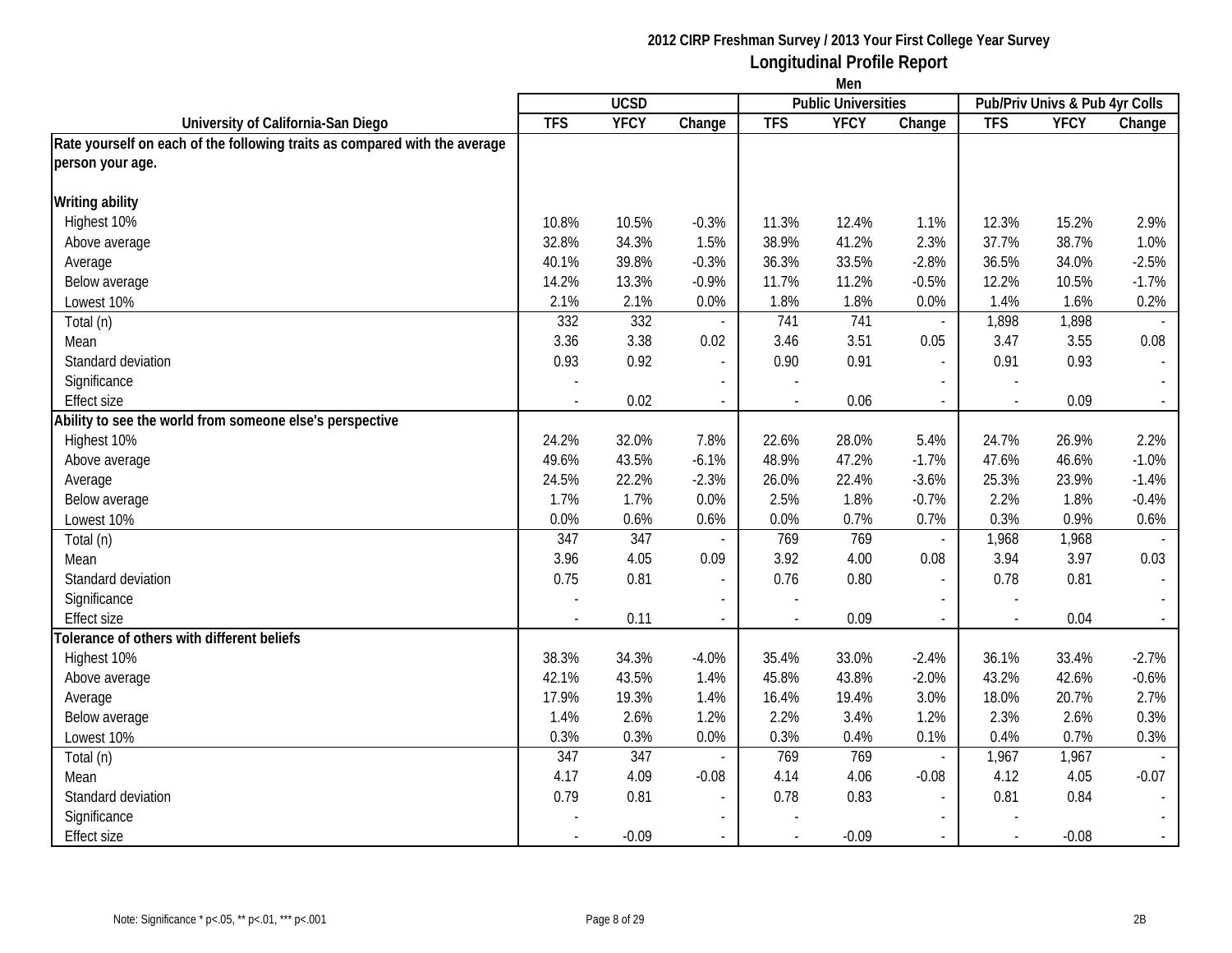|                                                                            | Men        |              |                          |            |                            |                          |            |                                |                             |
|----------------------------------------------------------------------------|------------|--------------|--------------------------|------------|----------------------------|--------------------------|------------|--------------------------------|-----------------------------|
|                                                                            |            | <b>UCSD</b>  |                          |            | <b>Public Universities</b> |                          |            | Pub/Priv Univs & Pub 4yr Colls |                             |
| University of California-San Diego                                         | <b>TFS</b> | <b>YFCY</b>  | Change                   | <b>TFS</b> | <b>YFCY</b>                | Change                   | <b>TFS</b> | <b>YFCY</b>                    | Change                      |
| Rate yourself on each of the following traits as compared with the average |            |              |                          |            |                            |                          |            |                                |                             |
| person your age.                                                           |            |              |                          |            |                            |                          |            |                                |                             |
| Openness to having my own views challenged                                 |            |              |                          |            |                            |                          |            |                                |                             |
| Highest 10%                                                                | 19.9%      | 25.4%        | 5.5%                     | 22.0%      | 24.9%                      | 2.9%                     | 21.5%      | 25.3%                          | 3.8%                        |
| Above average                                                              | 37.6%      | 42.2%        | 4.6%                     | 38.8%      | 43.2%                      | 4.4%                     | 39.6%      | 40.7%                          | 1.1%                        |
| Average                                                                    | 34.4%      | 24.9%        | $-9.5%$                  | 32.2%      | 25.9%                      | $-6.3%$                  | 30.9%      | 27.8%                          | $-3.1%$                     |
| Below average                                                              | 7.5%       | 6.4%         | $-1.1%$                  | 6.4%       | 5.2%                       | $-1.2%$                  | 6.9%       | 5.4%                           | $-1.5%$                     |
| Lowest 10%                                                                 | 0.6%       | 1.2%         | 0.6%                     | 0.7%       | 0.8%                       | 0.1%                     | 1.1%       | 0.8%                           | $-0.3%$                     |
| Total (n)                                                                  | 346        | 346          |                          | 768        | 768                        | $\mathbb{Z}^2$           | 1,967      | 1,967                          |                             |
| Mean                                                                       | 3.69       | 3.84         | 0.15                     | 3.75       | 3.86                       | 0.11                     | 3.74       | 3.84                           | 0.10                        |
| Standard deviation                                                         | 0.89       | 0.92         | $\sim$                   | 0.89       | 0.88                       | $\overline{\phantom{a}}$ | 0.91       | 0.89                           | $\overline{\phantom{a}}$    |
| Significance                                                               |            | $\star\star$ | $\overline{\phantom{a}}$ |            | $\star\star$               | $\overline{a}$           |            | $\star\star$                   | $\sim$                      |
| <b>Effect size</b>                                                         |            | 0.14         | $\overline{\phantom{a}}$ | $\sim$     | 0.10                       | $\sim$                   |            | 0.09                           | $\sim$                      |
| Ability to discuss and negotiate controversial issues                      |            |              |                          |            |                            |                          |            |                                |                             |
| Highest 10%                                                                | 32.1%      | 28.3%        | $-3.8%$                  | 33.6%      | 27.7%                      | $-5.9%$                  | 32.7%      | 30.3%                          | $-2.4%$                     |
| Above average                                                              | 38.7%      | 43.1%        | 4.4%                     | 40.1%      | 44.9%                      | 4.8%                     | 40.0%      | 41.7%                          | 1.7%                        |
| Average                                                                    | 25.1%      | 24.6%        | $-0.5%$                  | 22.4%      | 23.3%                      | 0.9%                     | 22.8%      | 23.5%                          | 0.7%                        |
| Below average                                                              | 3.5%       | 2.9%         | $-0.6%$                  | 3.4%       | 3.3%                       | $-0.1%$                  | 4.0%       | 3.9%                           | $-0.1%$                     |
| Lowest 10%                                                                 | 0.6%       | 1.2%         | 0.6%                     | 0.5%       | 0.8%                       | 0.3%                     | 0.5%       | 0.7%                           | 0.2%                        |
| Total (n)                                                                  | 346        | 346          |                          | 768        | 768                        | $\overline{\phantom{a}}$ | 1,965      | 1,965                          |                             |
| Mean                                                                       | 3.98       | 3.95         | $-0.03$                  | 4.03       | 3.96                       | $-0.07$                  | 4.00       | 3.97                           | $-0.03$                     |
| Standard deviation                                                         | 0.87       | 0.86         | $\overline{\phantom{a}}$ | 0.86       | 0.84                       | $\blacksquare$           | 0.87       | 0.87                           | $\mathbb{Z}^{\mathbb{Z}}$   |
| Significance                                                               |            |              |                          |            |                            |                          |            |                                |                             |
| <b>Effect size</b>                                                         |            | $-0.03$      |                          |            | $-0.07$                    |                          |            | $-0.03$                        | $\mathcal{L}_{\mathcal{A}}$ |
| Ability to work cooperatively with diverse people                          |            |              |                          |            |                            |                          |            |                                |                             |
| Highest 10%                                                                | 38.4%      | 32.0%        | $-6.4%$                  | 36.6%      | 31.5%                      | $-5.1%$                  | 38.0%      | 32.3%                          | $-5.7%$                     |
| Above average                                                              | 40.1%      | 45.6%        | 5.5%                     | 42.0%      | 46.2%                      | 4.2%                     | 42.0%      | 45.6%                          | 3.6%                        |
| Average                                                                    | 19.2%      | 20.1%        | 0.9%                     | 18.7%      | 20.2%                      | 1.5%                     | 17.2%      | 20.1%                          | 2.9%                        |
| Below average                                                              | 2.0%       | 1.5%         | $-0.5%$                  | 2.5%       | 1.7%                       | $-0.8%$                  | 2.5%       | 1.4%                           | $-1.1%$                     |
| Lowest 10%                                                                 | 0.3%       | 0.9%         | 0.6%                     | 0.3%       | 0.4%                       | 0.1%                     | 0.3%       | 0.7%                           | 0.4%                        |
| Total (n)                                                                  | 344        | 344          |                          | 766        | 766                        | $\overline{\phantom{a}}$ | 1,964      | 1,964                          |                             |
| Mean                                                                       | 4.14       | 4.06         | $-0.08$                  | 4.12       | 4.07                       | $-0.05$                  | 4.15       | 4.07                           | $-0.08$                     |
| Standard deviation                                                         | 0.82       | 0.81         | $\sim$                   | 0.81       | 0.79                       |                          | 0.81       | 0.80                           | $\sim$                      |
| Significance                                                               |            |              |                          |            |                            |                          |            |                                |                             |
| <b>Effect size</b>                                                         |            | $-0.08$      |                          |            | $-0.05$                    |                          |            | $-0.08$                        | $\omega_{\rm c}$            |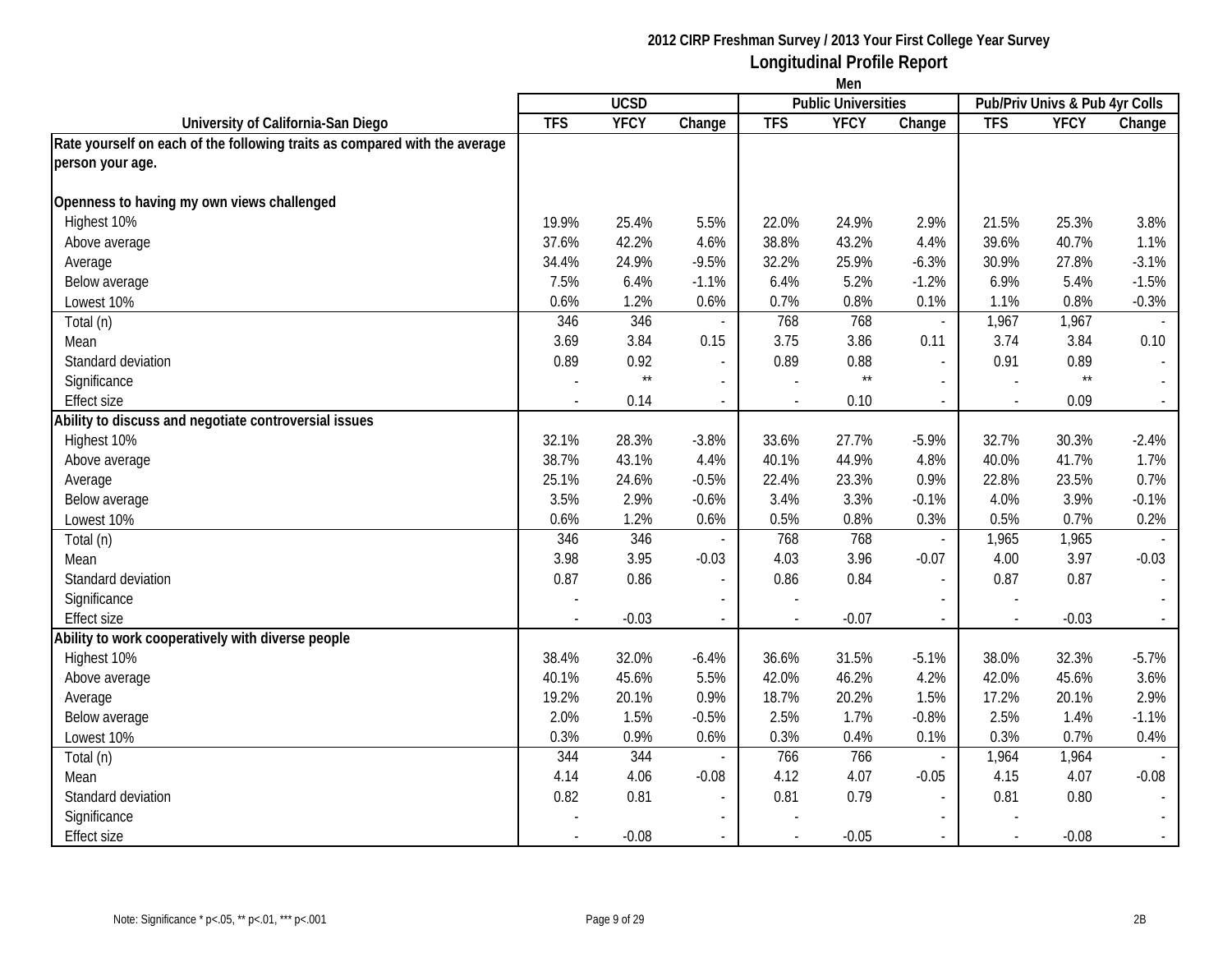| <b>Public Universities</b><br>Pub/Priv Univs & Pub 4yr Colls<br><b>YFCY</b><br><b>TFS</b><br><b>TFS</b><br>YFCY<br><b>TFS</b><br><b>YFCY</b><br>Change<br>University of California-San Diego<br>Change<br>Change<br>Since this entering college, how often have you:<br>Attended a religious service<br>Frequently<br>26.6%<br>15.6%<br>$-11.0%$<br>27.8%<br>16.4%<br>33.3%<br>18.7%<br>$-14.6%$<br>$-11.4%$<br>Occasionally<br>27.5%<br>20.8%<br>$-6.7%$<br>30.9%<br>21.7%<br>$-9.2%$<br>32.8%<br>27.2%<br>$-5.6%$<br>46.0%<br>17.6%<br>61.9%<br>20.6%<br>33.9%<br>54.1%<br>Not at all<br>63.6%<br>41.3%<br>20.2%<br>346<br>346<br>755<br>755<br>1,948<br>1,948<br>Total (n)<br>$\overline{\phantom{a}}$<br>$\sim$<br>1.52<br>1.55<br>1.99<br>1.81<br>1.86<br>1.65<br>$-0.34$<br>$-0.29$<br>$-0.31$<br>Mean<br>0.75<br>0.83<br>0.82<br>0.76<br>0.82<br>0.78<br>Standard deviation<br>$\overline{a}$<br>$***$<br>$***$<br>$***$<br>Significance<br>$\overline{\phantom{a}}$<br>$\overline{\phantom{a}}$<br><b>Effect size</b><br>$-0.38$<br>$-0.41$<br>$-0.45$<br>$\sim$<br>$\overline{\phantom{a}}$<br>$\blacksquare$<br>Been bored in class<br>46.7%<br>3.2%<br>39.7%<br>35.7%<br>37.8%<br>Frequently<br>43.5%<br>38.0%<br>1.7%<br>2.1%<br>$-1.8%$<br>56.3%<br>57.8%<br>0.6%<br>Occasionally<br>52.2%<br>50.4%<br>55.7%<br>0.6%<br>58.4%<br>2.9%<br>4.0%<br>3.8%<br>4.3%<br>$-1.4%$<br>6.3%<br>$-2.3%$<br>6.6%<br>$-2.8%$<br>Not at all<br>Total (n)<br>345<br>345<br>756<br>756<br>1,948<br>1,948<br>$\overline{\phantom{a}}$<br>$\overline{a}$<br>2.29<br>Mean<br>2.39<br>2.44<br>2.32<br>2.36<br>2.34<br>0.05<br>0.05<br>0.04<br>0.57<br>0.55<br>0.59<br>0.58<br>0.55<br>Standard deviation<br>0.56<br>$\blacksquare$<br>$\overline{\phantom{a}}$<br>Significance<br>0.08<br>0.06<br>0.08<br>Effect size<br>$\sim$<br>$\blacksquare$<br>2.0%<br>3.5%<br>1.5%<br>2.4%<br>2.4%<br>0.0%<br>2.7%<br>2.4%<br>$-0.3%$<br>Frequently<br>22.1%<br>Occasionally<br>20.8%<br>12.4%<br>$-8.4%$<br>21.2%<br>14.6%<br>17.1%<br>$-5.0%$<br>$-6.6%$<br>77.2%<br>84.1%<br>6.9%<br>83.0%<br>75.2%<br>80.5%<br>5.3%<br>Not at all<br>76.4%<br>6.6%<br>346<br>755<br>755<br>Total (n)<br>346<br>1,943<br>1,943<br>$\overline{\phantom{a}}$<br>$\overline{\phantom{a}}$<br>1.25<br>1.19<br>1.26<br>1.19<br>1.28<br>1.22<br>Mean<br>$-0.06$<br>$-0.07$<br>$-0.06$ |                                                          | Men  |             |                |      |      |                |      |      |                |
|---------------------------------------------------------------------------------------------------------------------------------------------------------------------------------------------------------------------------------------------------------------------------------------------------------------------------------------------------------------------------------------------------------------------------------------------------------------------------------------------------------------------------------------------------------------------------------------------------------------------------------------------------------------------------------------------------------------------------------------------------------------------------------------------------------------------------------------------------------------------------------------------------------------------------------------------------------------------------------------------------------------------------------------------------------------------------------------------------------------------------------------------------------------------------------------------------------------------------------------------------------------------------------------------------------------------------------------------------------------------------------------------------------------------------------------------------------------------------------------------------------------------------------------------------------------------------------------------------------------------------------------------------------------------------------------------------------------------------------------------------------------------------------------------------------------------------------------------------------------------------------------------------------------------------------------------------------------------------------------------------------------------------------------------------------------------------------------------------------------------------------------------------------------------------------------------------------------------------------------------------------------------------------------------------------------------------------------------------|----------------------------------------------------------|------|-------------|----------------|------|------|----------------|------|------|----------------|
|                                                                                                                                                                                                                                                                                                                                                                                                                                                                                                                                                                                                                                                                                                                                                                                                                                                                                                                                                                                                                                                                                                                                                                                                                                                                                                                                                                                                                                                                                                                                                                                                                                                                                                                                                                                                                                                                                                                                                                                                                                                                                                                                                                                                                                                                                                                                                   |                                                          |      | <b>UCSD</b> |                |      |      |                |      |      |                |
|                                                                                                                                                                                                                                                                                                                                                                                                                                                                                                                                                                                                                                                                                                                                                                                                                                                                                                                                                                                                                                                                                                                                                                                                                                                                                                                                                                                                                                                                                                                                                                                                                                                                                                                                                                                                                                                                                                                                                                                                                                                                                                                                                                                                                                                                                                                                                   |                                                          |      |             |                |      |      |                |      |      |                |
|                                                                                                                                                                                                                                                                                                                                                                                                                                                                                                                                                                                                                                                                                                                                                                                                                                                                                                                                                                                                                                                                                                                                                                                                                                                                                                                                                                                                                                                                                                                                                                                                                                                                                                                                                                                                                                                                                                                                                                                                                                                                                                                                                                                                                                                                                                                                                   |                                                          |      |             |                |      |      |                |      |      |                |
|                                                                                                                                                                                                                                                                                                                                                                                                                                                                                                                                                                                                                                                                                                                                                                                                                                                                                                                                                                                                                                                                                                                                                                                                                                                                                                                                                                                                                                                                                                                                                                                                                                                                                                                                                                                                                                                                                                                                                                                                                                                                                                                                                                                                                                                                                                                                                   |                                                          |      |             |                |      |      |                |      |      |                |
|                                                                                                                                                                                                                                                                                                                                                                                                                                                                                                                                                                                                                                                                                                                                                                                                                                                                                                                                                                                                                                                                                                                                                                                                                                                                                                                                                                                                                                                                                                                                                                                                                                                                                                                                                                                                                                                                                                                                                                                                                                                                                                                                                                                                                                                                                                                                                   |                                                          |      |             |                |      |      |                |      |      |                |
|                                                                                                                                                                                                                                                                                                                                                                                                                                                                                                                                                                                                                                                                                                                                                                                                                                                                                                                                                                                                                                                                                                                                                                                                                                                                                                                                                                                                                                                                                                                                                                                                                                                                                                                                                                                                                                                                                                                                                                                                                                                                                                                                                                                                                                                                                                                                                   |                                                          |      |             |                |      |      |                |      |      |                |
|                                                                                                                                                                                                                                                                                                                                                                                                                                                                                                                                                                                                                                                                                                                                                                                                                                                                                                                                                                                                                                                                                                                                                                                                                                                                                                                                                                                                                                                                                                                                                                                                                                                                                                                                                                                                                                                                                                                                                                                                                                                                                                                                                                                                                                                                                                                                                   |                                                          |      |             |                |      |      |                |      |      |                |
|                                                                                                                                                                                                                                                                                                                                                                                                                                                                                                                                                                                                                                                                                                                                                                                                                                                                                                                                                                                                                                                                                                                                                                                                                                                                                                                                                                                                                                                                                                                                                                                                                                                                                                                                                                                                                                                                                                                                                                                                                                                                                                                                                                                                                                                                                                                                                   |                                                          |      |             |                |      |      |                |      |      |                |
|                                                                                                                                                                                                                                                                                                                                                                                                                                                                                                                                                                                                                                                                                                                                                                                                                                                                                                                                                                                                                                                                                                                                                                                                                                                                                                                                                                                                                                                                                                                                                                                                                                                                                                                                                                                                                                                                                                                                                                                                                                                                                                                                                                                                                                                                                                                                                   |                                                          |      |             |                |      |      |                |      |      |                |
|                                                                                                                                                                                                                                                                                                                                                                                                                                                                                                                                                                                                                                                                                                                                                                                                                                                                                                                                                                                                                                                                                                                                                                                                                                                                                                                                                                                                                                                                                                                                                                                                                                                                                                                                                                                                                                                                                                                                                                                                                                                                                                                                                                                                                                                                                                                                                   |                                                          |      |             |                |      |      |                |      |      |                |
|                                                                                                                                                                                                                                                                                                                                                                                                                                                                                                                                                                                                                                                                                                                                                                                                                                                                                                                                                                                                                                                                                                                                                                                                                                                                                                                                                                                                                                                                                                                                                                                                                                                                                                                                                                                                                                                                                                                                                                                                                                                                                                                                                                                                                                                                                                                                                   |                                                          |      |             |                |      |      |                |      |      |                |
|                                                                                                                                                                                                                                                                                                                                                                                                                                                                                                                                                                                                                                                                                                                                                                                                                                                                                                                                                                                                                                                                                                                                                                                                                                                                                                                                                                                                                                                                                                                                                                                                                                                                                                                                                                                                                                                                                                                                                                                                                                                                                                                                                                                                                                                                                                                                                   |                                                          |      |             |                |      |      |                |      |      |                |
|                                                                                                                                                                                                                                                                                                                                                                                                                                                                                                                                                                                                                                                                                                                                                                                                                                                                                                                                                                                                                                                                                                                                                                                                                                                                                                                                                                                                                                                                                                                                                                                                                                                                                                                                                                                                                                                                                                                                                                                                                                                                                                                                                                                                                                                                                                                                                   |                                                          |      |             |                |      |      |                |      |      |                |
|                                                                                                                                                                                                                                                                                                                                                                                                                                                                                                                                                                                                                                                                                                                                                                                                                                                                                                                                                                                                                                                                                                                                                                                                                                                                                                                                                                                                                                                                                                                                                                                                                                                                                                                                                                                                                                                                                                                                                                                                                                                                                                                                                                                                                                                                                                                                                   |                                                          |      |             |                |      |      |                |      |      |                |
|                                                                                                                                                                                                                                                                                                                                                                                                                                                                                                                                                                                                                                                                                                                                                                                                                                                                                                                                                                                                                                                                                                                                                                                                                                                                                                                                                                                                                                                                                                                                                                                                                                                                                                                                                                                                                                                                                                                                                                                                                                                                                                                                                                                                                                                                                                                                                   |                                                          |      |             |                |      |      |                |      |      |                |
|                                                                                                                                                                                                                                                                                                                                                                                                                                                                                                                                                                                                                                                                                                                                                                                                                                                                                                                                                                                                                                                                                                                                                                                                                                                                                                                                                                                                                                                                                                                                                                                                                                                                                                                                                                                                                                                                                                                                                                                                                                                                                                                                                                                                                                                                                                                                                   |                                                          |      |             |                |      |      |                |      |      |                |
|                                                                                                                                                                                                                                                                                                                                                                                                                                                                                                                                                                                                                                                                                                                                                                                                                                                                                                                                                                                                                                                                                                                                                                                                                                                                                                                                                                                                                                                                                                                                                                                                                                                                                                                                                                                                                                                                                                                                                                                                                                                                                                                                                                                                                                                                                                                                                   |                                                          |      |             |                |      |      |                |      |      |                |
|                                                                                                                                                                                                                                                                                                                                                                                                                                                                                                                                                                                                                                                                                                                                                                                                                                                                                                                                                                                                                                                                                                                                                                                                                                                                                                                                                                                                                                                                                                                                                                                                                                                                                                                                                                                                                                                                                                                                                                                                                                                                                                                                                                                                                                                                                                                                                   |                                                          |      |             |                |      |      |                |      |      |                |
|                                                                                                                                                                                                                                                                                                                                                                                                                                                                                                                                                                                                                                                                                                                                                                                                                                                                                                                                                                                                                                                                                                                                                                                                                                                                                                                                                                                                                                                                                                                                                                                                                                                                                                                                                                                                                                                                                                                                                                                                                                                                                                                                                                                                                                                                                                                                                   |                                                          |      |             |                |      |      |                |      |      |                |
|                                                                                                                                                                                                                                                                                                                                                                                                                                                                                                                                                                                                                                                                                                                                                                                                                                                                                                                                                                                                                                                                                                                                                                                                                                                                                                                                                                                                                                                                                                                                                                                                                                                                                                                                                                                                                                                                                                                                                                                                                                                                                                                                                                                                                                                                                                                                                   |                                                          |      |             |                |      |      |                |      |      |                |
|                                                                                                                                                                                                                                                                                                                                                                                                                                                                                                                                                                                                                                                                                                                                                                                                                                                                                                                                                                                                                                                                                                                                                                                                                                                                                                                                                                                                                                                                                                                                                                                                                                                                                                                                                                                                                                                                                                                                                                                                                                                                                                                                                                                                                                                                                                                                                   |                                                          |      |             |                |      |      |                |      |      |                |
|                                                                                                                                                                                                                                                                                                                                                                                                                                                                                                                                                                                                                                                                                                                                                                                                                                                                                                                                                                                                                                                                                                                                                                                                                                                                                                                                                                                                                                                                                                                                                                                                                                                                                                                                                                                                                                                                                                                                                                                                                                                                                                                                                                                                                                                                                                                                                   |                                                          |      |             |                |      |      |                |      |      |                |
|                                                                                                                                                                                                                                                                                                                                                                                                                                                                                                                                                                                                                                                                                                                                                                                                                                                                                                                                                                                                                                                                                                                                                                                                                                                                                                                                                                                                                                                                                                                                                                                                                                                                                                                                                                                                                                                                                                                                                                                                                                                                                                                                                                                                                                                                                                                                                   | Demonstrated for a cause (e.g., boycott, rally, protest) |      |             |                |      |      |                |      |      |                |
|                                                                                                                                                                                                                                                                                                                                                                                                                                                                                                                                                                                                                                                                                                                                                                                                                                                                                                                                                                                                                                                                                                                                                                                                                                                                                                                                                                                                                                                                                                                                                                                                                                                                                                                                                                                                                                                                                                                                                                                                                                                                                                                                                                                                                                                                                                                                                   |                                                          |      |             |                |      |      |                |      |      |                |
|                                                                                                                                                                                                                                                                                                                                                                                                                                                                                                                                                                                                                                                                                                                                                                                                                                                                                                                                                                                                                                                                                                                                                                                                                                                                                                                                                                                                                                                                                                                                                                                                                                                                                                                                                                                                                                                                                                                                                                                                                                                                                                                                                                                                                                                                                                                                                   |                                                          |      |             |                |      |      |                |      |      |                |
|                                                                                                                                                                                                                                                                                                                                                                                                                                                                                                                                                                                                                                                                                                                                                                                                                                                                                                                                                                                                                                                                                                                                                                                                                                                                                                                                                                                                                                                                                                                                                                                                                                                                                                                                                                                                                                                                                                                                                                                                                                                                                                                                                                                                                                                                                                                                                   |                                                          |      |             |                |      |      |                |      |      |                |
|                                                                                                                                                                                                                                                                                                                                                                                                                                                                                                                                                                                                                                                                                                                                                                                                                                                                                                                                                                                                                                                                                                                                                                                                                                                                                                                                                                                                                                                                                                                                                                                                                                                                                                                                                                                                                                                                                                                                                                                                                                                                                                                                                                                                                                                                                                                                                   |                                                          |      |             |                |      |      |                |      |      |                |
|                                                                                                                                                                                                                                                                                                                                                                                                                                                                                                                                                                                                                                                                                                                                                                                                                                                                                                                                                                                                                                                                                                                                                                                                                                                                                                                                                                                                                                                                                                                                                                                                                                                                                                                                                                                                                                                                                                                                                                                                                                                                                                                                                                                                                                                                                                                                                   |                                                          |      |             |                |      |      |                |      |      |                |
|                                                                                                                                                                                                                                                                                                                                                                                                                                                                                                                                                                                                                                                                                                                                                                                                                                                                                                                                                                                                                                                                                                                                                                                                                                                                                                                                                                                                                                                                                                                                                                                                                                                                                                                                                                                                                                                                                                                                                                                                                                                                                                                                                                                                                                                                                                                                                   | Standard deviation                                       | 0.48 | 0.48        | $\overline{a}$ | 0.49 | 0.45 | $\overline{a}$ | 0.50 | 0.47 | $\mathbb{L}^2$ |
| Significance<br>$\overline{a}$<br>$\sim$<br>$\overline{a}$                                                                                                                                                                                                                                                                                                                                                                                                                                                                                                                                                                                                                                                                                                                                                                                                                                                                                                                                                                                                                                                                                                                                                                                                                                                                                                                                                                                                                                                                                                                                                                                                                                                                                                                                                                                                                                                                                                                                                                                                                                                                                                                                                                                                                                                                                        |                                                          |      |             |                |      |      |                |      |      |                |
| <b>Effect size</b><br>$-0.10$<br>$-0.12$<br>$-0.10$<br>$\sim$<br>$\blacksquare$<br>$\overline{\phantom{a}}$<br>$\blacksquare$                                                                                                                                                                                                                                                                                                                                                                                                                                                                                                                                                                                                                                                                                                                                                                                                                                                                                                                                                                                                                                                                                                                                                                                                                                                                                                                                                                                                                                                                                                                                                                                                                                                                                                                                                                                                                                                                                                                                                                                                                                                                                                                                                                                                                     |                                                          |      |             |                |      |      |                |      |      |                |
| <b>Tutored another student</b>                                                                                                                                                                                                                                                                                                                                                                                                                                                                                                                                                                                                                                                                                                                                                                                                                                                                                                                                                                                                                                                                                                                                                                                                                                                                                                                                                                                                                                                                                                                                                                                                                                                                                                                                                                                                                                                                                                                                                                                                                                                                                                                                                                                                                                                                                                                    |                                                          |      |             |                |      |      |                |      |      |                |
| $-9.2%$<br>Frequently<br>24.6%<br>11.3%<br>$-13.3%$<br>21.3%<br>10.2%<br>18.9%<br>9.7%<br>$-11.1%$                                                                                                                                                                                                                                                                                                                                                                                                                                                                                                                                                                                                                                                                                                                                                                                                                                                                                                                                                                                                                                                                                                                                                                                                                                                                                                                                                                                                                                                                                                                                                                                                                                                                                                                                                                                                                                                                                                                                                                                                                                                                                                                                                                                                                                                |                                                          |      |             |                |      |      |                |      |      |                |
| 50.5%<br>48.8%<br>54.8%<br>53.3%<br>$-1.5%$<br>51.1%<br>$-0.6%$<br>46.2%<br>$-2.6%$<br>Occasionally                                                                                                                                                                                                                                                                                                                                                                                                                                                                                                                                                                                                                                                                                                                                                                                                                                                                                                                                                                                                                                                                                                                                                                                                                                                                                                                                                                                                                                                                                                                                                                                                                                                                                                                                                                                                                                                                                                                                                                                                                                                                                                                                                                                                                                               |                                                          |      |             |                |      |      |                |      |      |                |
| 20.6%<br>35.4%<br>14.8%<br>27.5%<br>39.3%<br>11.8%<br>32.4%<br>44.1%<br>11.7%<br>Not at all                                                                                                                                                                                                                                                                                                                                                                                                                                                                                                                                                                                                                                                                                                                                                                                                                                                                                                                                                                                                                                                                                                                                                                                                                                                                                                                                                                                                                                                                                                                                                                                                                                                                                                                                                                                                                                                                                                                                                                                                                                                                                                                                                                                                                                                       |                                                          |      |             |                |      |      |                |      |      |                |
| 345<br>755<br>345<br>755<br>1,946<br>1,946<br>Total (n)<br>$\overline{\phantom{a}}$<br>$\blacksquare$                                                                                                                                                                                                                                                                                                                                                                                                                                                                                                                                                                                                                                                                                                                                                                                                                                                                                                                                                                                                                                                                                                                                                                                                                                                                                                                                                                                                                                                                                                                                                                                                                                                                                                                                                                                                                                                                                                                                                                                                                                                                                                                                                                                                                                             |                                                          |      |             |                |      |      |                |      |      |                |
| 2.04<br>1.76<br>1.94<br>1.71<br>1.86<br>1.66<br>$-0.20$<br>$-0.28$<br>$-0.23$<br>Mean                                                                                                                                                                                                                                                                                                                                                                                                                                                                                                                                                                                                                                                                                                                                                                                                                                                                                                                                                                                                                                                                                                                                                                                                                                                                                                                                                                                                                                                                                                                                                                                                                                                                                                                                                                                                                                                                                                                                                                                                                                                                                                                                                                                                                                                             |                                                          |      |             |                |      |      |                |      |      |                |
| Standard deviation<br>0.67<br>0.64<br>0.70<br>0.64<br>0.70<br>0.65                                                                                                                                                                                                                                                                                                                                                                                                                                                                                                                                                                                                                                                                                                                                                                                                                                                                                                                                                                                                                                                                                                                                                                                                                                                                                                                                                                                                                                                                                                                                                                                                                                                                                                                                                                                                                                                                                                                                                                                                                                                                                                                                                                                                                                                                                |                                                          |      |             |                |      |      |                |      |      |                |
| $***$<br>$***$<br>$***$<br>Significance<br>$\overline{\phantom{a}}$                                                                                                                                                                                                                                                                                                                                                                                                                                                                                                                                                                                                                                                                                                                                                                                                                                                                                                                                                                                                                                                                                                                                                                                                                                                                                                                                                                                                                                                                                                                                                                                                                                                                                                                                                                                                                                                                                                                                                                                                                                                                                                                                                                                                                                                                               |                                                          |      |             |                |      |      |                |      |      |                |
| Effect size<br>$-0.35$<br>$-0.29$<br>$-0.25$<br>$\sim$<br>$\blacksquare$                                                                                                                                                                                                                                                                                                                                                                                                                                                                                                                                                                                                                                                                                                                                                                                                                                                                                                                                                                                                                                                                                                                                                                                                                                                                                                                                                                                                                                                                                                                                                                                                                                                                                                                                                                                                                                                                                                                                                                                                                                                                                                                                                                                                                                                                          |                                                          |      |             |                |      |      |                |      |      |                |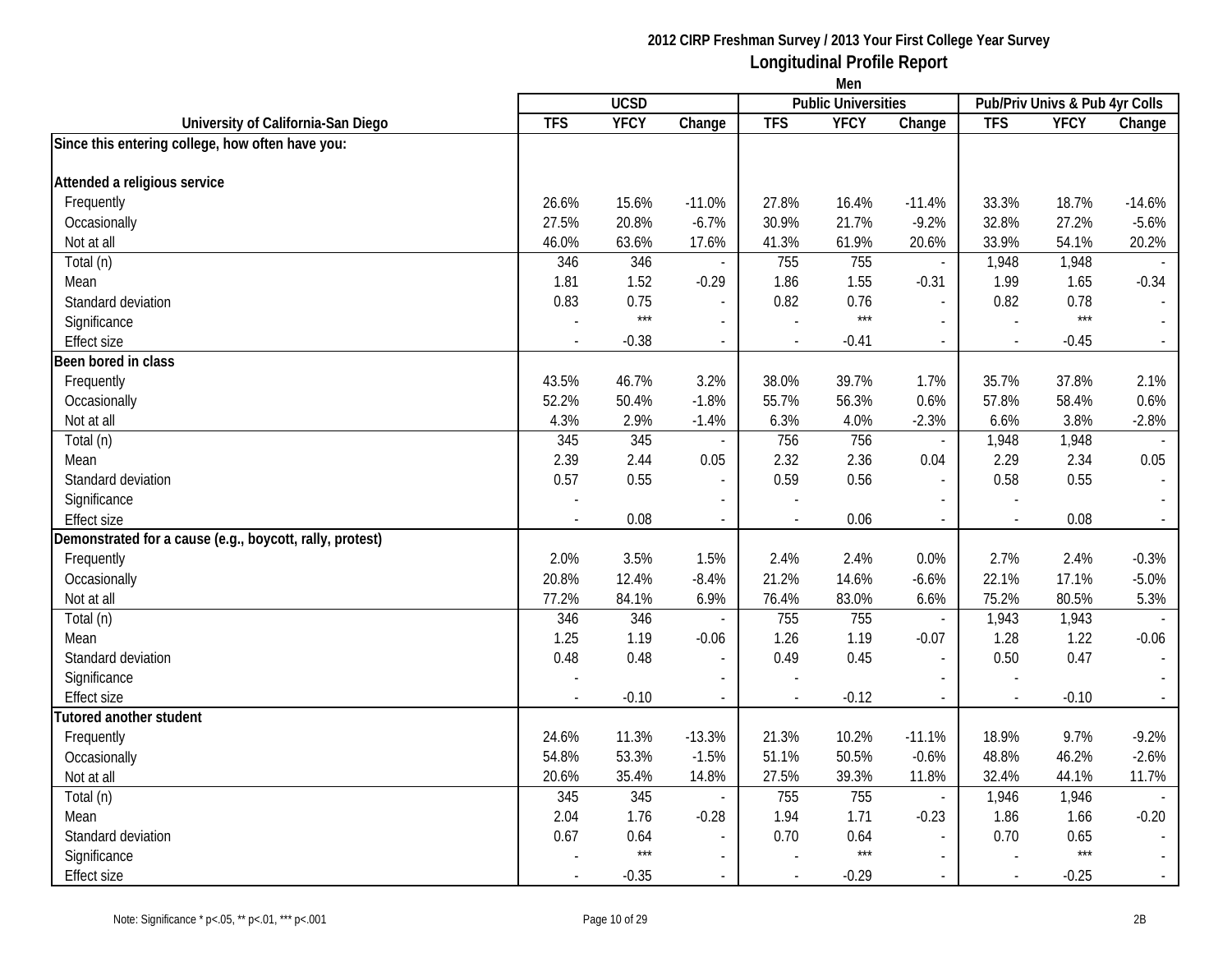|                                                  | Men                      |             |                          |            |                            |                          |            |                                |                             |
|--------------------------------------------------|--------------------------|-------------|--------------------------|------------|----------------------------|--------------------------|------------|--------------------------------|-----------------------------|
|                                                  |                          | <b>UCSD</b> |                          |            | <b>Public Universities</b> |                          |            | Pub/Priv Univs & Pub 4yr Colls |                             |
| University of California-San Diego               | <b>TFS</b>               | <b>YFCY</b> | Change                   | <b>TFS</b> | <b>YFCY</b>                | Change                   | <b>TFS</b> | <b>YFCY</b>                    | Change                      |
| Since this entering college, how often have you: |                          |             |                          |            |                            |                          |            |                                |                             |
|                                                  |                          |             |                          |            |                            |                          |            |                                |                             |
| Studied with other students                      |                          |             |                          |            |                            |                          |            |                                |                             |
| Frequently                                       | 34.1%                    | 35.3%       | 1.2%                     | 33.2%      | 35.8%                      | 2.6%                     | 32.0%      | 35.4%                          | 3.4%                        |
| Occasionally                                     | 54.0%                    | 59.2%       | 5.2%                     | 52.8%      | 57.9%                      | 5.1%                     | 55.0%      | 56.5%                          | 1.5%                        |
| Not at all                                       | 11.8%                    | 5.5%        | $-6.3%$                  | 14.0%      | 6.3%                       | $-7.7%$                  | 13.1%      | 8.1%                           | $-5.0%$                     |
| Total (n)                                        | 346                      | 346         | $\sim$                   | 757        | 757                        | $\overline{\phantom{a}}$ | 1,945      | 1,945                          |                             |
| Mean                                             | 2.22                     | 2.30        | 0.08                     | 2.19       | 2.29                       | 0.10                     | 2.19       | 2.27                           | 0.08                        |
| Standard deviation                               | 0.64                     | 0.57        |                          | 0.66       | 0.58                       | $\overline{a}$           | 0.64       | 0.60                           |                             |
| Significance                                     | $\overline{\phantom{a}}$ |             |                          |            |                            | $\sim$                   |            |                                |                             |
| <b>Effect size</b>                               | $\blacksquare$           | 0.11        | $\overline{\phantom{a}}$ |            | 0.14                       | $\blacksquare$           | $\sim$     | 0.11                           | $\mathcal{L}_{\mathcal{A}}$ |
| Been a guest in a professor's home               |                          |             |                          |            |                            |                          |            |                                |                             |
| Frequently                                       | 2.3%                     | 0.6%        | $-1.7%$                  | 2.3%       | 0.5%                       | $-1.8%$                  | 2.6%       | 1.0%                           | $-1.6%$                     |
| Occasionally                                     | 17.9%                    | 7.5%        | $-10.4%$                 | 20.2%      | 8.0%                       | $-12.2%$                 | 16.6%      | 10.2%                          | $-6.4%$                     |
| Not at all                                       | 79.8%                    | 91.9%       | 12.1%                    | 77.6%      | 91.5%                      | 13.9%                    | 80.8%      | 88.8%                          | 8.0%                        |
| Total (n)                                        | 346                      | 346         | $\sim$                   | 753        | 753                        | $\blacksquare$           | 1,938      | 1,938                          |                             |
| Mean                                             | 1.23                     | 1.09        | $-0.14$                  | 1.25       | 1.09                       | $-0.16$                  | 1.22       | 1.12                           | $-0.10$                     |
| Standard deviation                               | 0.47                     | 0.30        |                          | 0.48       | 0.30                       | $\overline{\phantom{a}}$ | 0.47       | 0.36                           | $\mathbb{Z}^2$              |
| Significance                                     |                          | $***$       |                          |            | $***$                      | $\sim$                   |            | $***$                          |                             |
| Effect size                                      |                          | $-0.25$     | $\mathcal{L}$            |            | $-0.29$                    | $\overline{\phantom{a}}$ |            | $-0.18$                        | $\sim$                      |
| Smoked cigarettes                                |                          |             |                          |            |                            |                          |            |                                |                             |
| Frequently                                       | 1.2%                     | 2.6%        | 1.4%                     | 1.2%       | 2.4%                       | 1.2%                     | 1.4%       | 2.9%                           | 1.5%                        |
| Occasionally                                     | 4.1%                     | 12.8%       | 8.7%                     | 5.0%       | 11.9%                      | 6.9%                     | 6.5%       | 13.0%                          | 6.5%                        |
| Not at all                                       | 94.8%                    | 84.6%       | $-10.2%$                 | 93.8%      | 85.7%                      | $-8.1%$                  | 92.0%      | 84.1%                          | $-7.9%$                     |
| Total (n)                                        | 345                      | 345         | $\overline{\phantom{a}}$ | 755        | 755                        | $\overline{\phantom{a}}$ | 1,940      | 1,940                          | $\sim$                      |
| Mean                                             | 1.06                     | 1.18        | 0.12                     | 1.07       | 1.17                       | 0.10                     | 1.09       | 1.19                           | 0.10                        |
| Standard deviation                               | 0.29                     | 0.45        | $\overline{\phantom{a}}$ | 0.30       | 0.43                       | $\overline{a}$           | 0.34       | 0.46                           | $\sim$                      |
| Significance                                     |                          | $***$       | $\sim$                   |            | $***$                      | $\blacksquare$           |            | $***$                          | $\sim$                      |
| Effect size                                      |                          | 0.30        | $\mathcal{L}$            |            | 0.25                       | $\overline{\phantom{a}}$ | $\sim$     | 0.25                           | $\sim$                      |
| Drank beer                                       |                          |             |                          |            |                            |                          |            |                                |                             |
| Frequently                                       | 4.3%                     | 5.8%        | 1.5%                     | 3.4%       | 8.6%                       | 5.2%                     | 4.4%       | 11.6%                          | 7.2%                        |
| Occasionally                                     | 19.4%                    | 29.6%       | 10.2%                    | 23.0%      | 31.6%                      | 8.6%                     | 25.8%      | 31.3%                          | 5.5%                        |
| Not at all                                       | 76.2%                    | 64.6%       | $-11.6%$                 | 73.6%      | 59.8%                      | $-13.8%$                 | 69.8%      | 57.1%                          | $-12.7%$                    |
| Total (n)                                        | 345                      | 345         | $\blacksquare$           | 757        | 757                        | $\blacksquare$           | 1,932      | 1,932                          |                             |
| Mean                                             | 1.28                     | 1.41        | 0.13                     | 1.30       | 1.49                       | 0.19                     | 1.35       | 1.54                           | 0.19                        |
| Standard deviation                               | 0.54                     | 0.60        |                          | 0.53       | 0.65                       | $\overline{a}$           | 0.56       | 0.69                           |                             |
| Significance                                     |                          | $***$       |                          |            | $***$                      | $\blacksquare$           |            | $***$                          |                             |
| Effect size                                      |                          | 0.23        |                          |            | 0.34                       | $\blacksquare$           | $\sim$     | 0.34                           | $\sim$                      |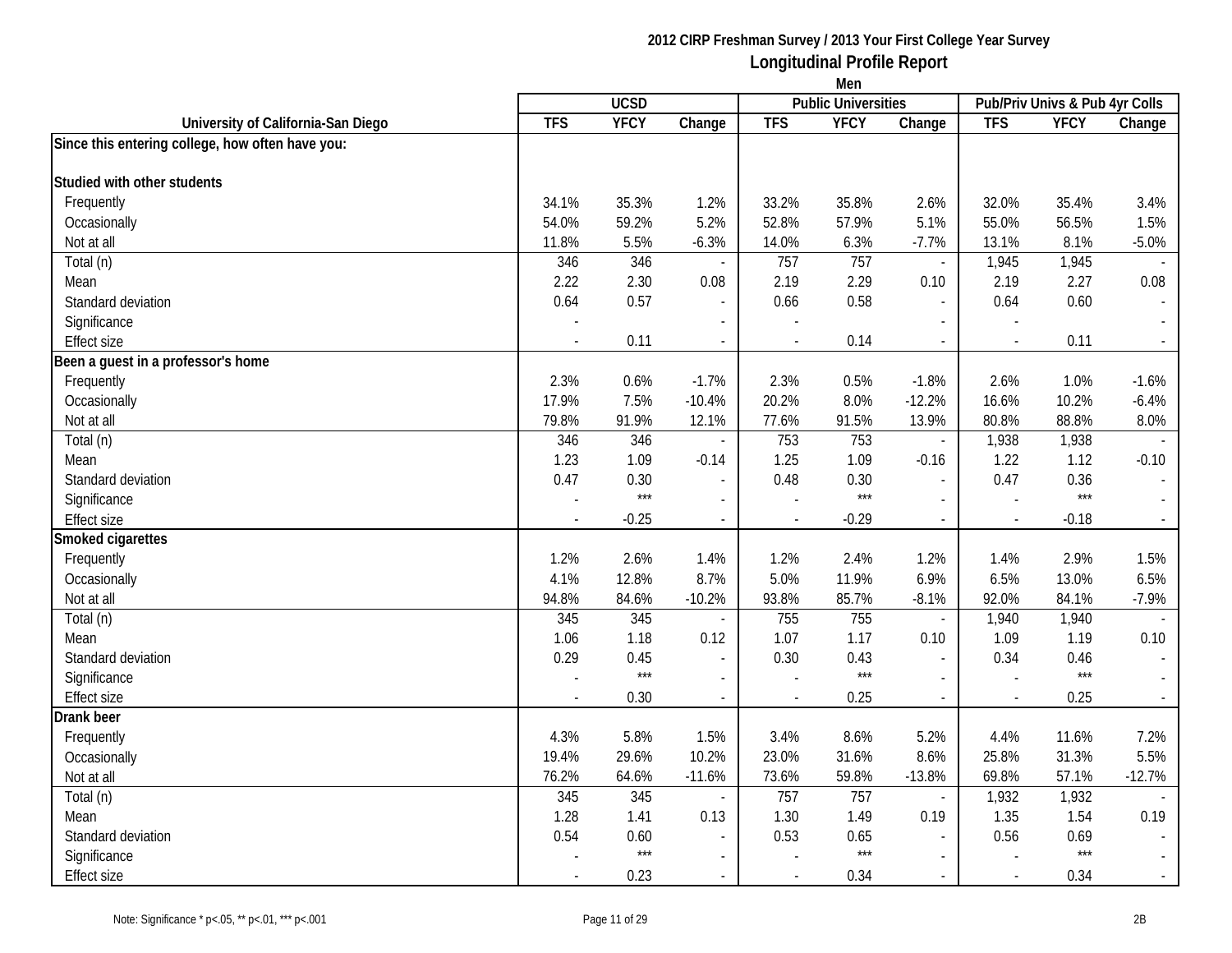|                                                  | Men        |             |                          |            |                            |                          |                                |             |          |
|--------------------------------------------------|------------|-------------|--------------------------|------------|----------------------------|--------------------------|--------------------------------|-------------|----------|
|                                                  |            | <b>UCSD</b> |                          |            | <b>Public Universities</b> |                          | Pub/Priv Univs & Pub 4yr Colls |             |          |
| University of California-San Diego               | <b>TFS</b> | <b>YFCY</b> | Change                   | <b>TFS</b> | <b>YFCY</b>                | Change                   | <b>TFS</b>                     | <b>YFCY</b> | Change   |
| Since entering this college, how often have you: |            |             |                          |            |                            |                          |                                |             |          |
|                                                  |            |             |                          |            |                            |                          |                                |             |          |
| Drank wine or liquor                             |            |             |                          |            |                            |                          |                                |             |          |
| Frequently                                       | 3.8%       | 6.7%        | 2.9%                     | 3.3%       | 8.5%                       | 5.2%                     | 4.0%                           | 11.0%       | 7.0%     |
| Occasionally                                     | 21.7%      | 33.9%       | 12.2%                    | 25.4%      | 34.2%                      | 8.8%                     | 28.3%                          | 33.4%       | 5.1%     |
| Not at all                                       | 74.5%      | 59.4%       | $-15.1%$                 | 71.3%      | 57.4%                      | $-13.9%$                 | 67.7%                          | 55.7%       | $-12.0%$ |
| Total (n)                                        | 345        | 345         |                          | 755        | 755                        | $\blacksquare$           | 1,931                          | 1,931       |          |
| Mean                                             | 1.29       | 1.47        | 0.18                     | 1.32       | 1.51                       | 0.19                     | 1.36                           | 1.55        | 0.19     |
| Standard deviation                               | 0.53       | 0.62        |                          | 0.53       | 0.65                       | $\sim$                   | 0.56                           | 0.68        |          |
| Significance                                     |            | $***$       | $\overline{a}$           |            | $***$                      | $\sim$                   |                                | $***$       |          |
| <b>Effect size</b>                               |            | 0.31        | $\overline{\phantom{a}}$ | $\sim$     | 0.33                       | $\overline{\phantom{a}}$ | $\overline{a}$                 | 0.33        | $\sim$   |
| Felt overwhelmed by all you had to do            |            |             |                          |            |                            |                          |                                |             |          |
| Frequently                                       | 22.0%      | 39.9%       | 17.9%                    | 23.2%      | 33.6%                      | 10.4%                    | 21.7%                          | 30.9%       | 9.2%     |
| Occasionally                                     | 58.7%      | 57.2%       | $-1.5%$                  | 59.8%      | 61.6%                      | 1.8%                     | 60.1%                          | 61.7%       | 1.6%     |
| Not at all                                       | 19.4%      | 2.9%        | $-16.5%$                 | 16.9%      | 4.9%                       | $-12.0%$                 | 18.2%                          | 7.4%        | $-10.8%$ |
| Total (n)                                        | 346        | 346         |                          | 757        | 757                        | $\overline{\phantom{a}}$ | 1,940                          | 1,940       |          |
| Mean                                             | 2.03       | 2.37        | 0.34                     | 2.06       | 2.29                       | 0.23                     | 2.04                           | 2.24        | 0.20     |
| Standard deviation                               | 0.64       | 0.54        |                          | 0.63       | 0.55                       | $\overline{\phantom{a}}$ | 0.63                           | 0.57        |          |
| Significance                                     |            | $***$       |                          |            | $***$                      | $\sim$                   |                                | $***$       |          |
| Effect size                                      |            | 0.47        | $\overline{\phantom{a}}$ |            | 0.32                       | $\blacksquare$           |                                | 0.28        | $\sim$   |
| <b>Felt depressed</b>                            |            |             |                          |            |                            |                          |                                |             |          |
| Frequently                                       | 8.4%       | 15.9%       | 7.5%                     | 7.9%       | 14.7%                      | 6.8%                     | 7.3%                           | 12.4%       | 5.1%     |
| Occasionally                                     | 40.2%      | 52.6%       | 12.4%                    | 41.6%      | 50.3%                      | 8.7%                     | 38.4%                          | 47.6%       | 9.2%     |
| Not at all                                       | 51.4%      | 31.5%       | $-19.9%$                 | 50.5%      | 35.0%                      | $-15.5%$                 | 54.3%                          | 40.0%       | $-14.3%$ |
| Total (n)                                        | 346        | 346         |                          | 757        | 757                        | $\overline{\phantom{a}}$ | 1,939                          | 1,939       |          |
| Mean                                             | 1.57       | 1.84        | 0.27                     | 1.57       | 1.80                       | 0.23                     | 1.53                           | 1.72        | 0.19     |
| Standard deviation                               | 0.64       | 0.67        |                          | 0.64       | 0.68                       | $\overline{a}$           | 0.63                           | 0.67        |          |
| Significance                                     |            | $***$       | $\blacksquare$           |            | $***$                      | $\blacksquare$           |                                | $***$       | $\sim$   |
| <b>Effect size</b>                               |            | 0.38        | $\blacksquare$           |            | 0.32                       | $\overline{\phantom{a}}$ | $\overline{\phantom{a}}$       | 0.27        | $\sim$   |
| Performed volunteer work                         |            |             |                          |            |                            |                          |                                |             |          |
| Frequently                                       | 38.8%      | 11.6%       | $-27.2%$                 | 37.8%      | 11.2%                      | $-26.6%$                 | 36.3%                          | 10.3%       | $-26.0%$ |
| Occasionally                                     | 53.3%      | 35.7%       | $-17.6%$                 | 54.2%      | 41.0%                      | $-13.2%$                 | 53.6%                          | 47.4%       | $-6.2%$  |
| Not at all                                       | 7.8%       | 52.8%       | 45.0%                    | 7.9%       | 47.8%                      | 39.9%                    | 10.0%                          | 42.3%       | 32.3%    |
| Total (n)                                        | 345        | 345         |                          | 756        | 756                        | $\overline{\phantom{a}}$ | 1,937                          | 1,937       |          |
| Mean                                             | 2.31       | 1.59        | $-0.72$                  | 2.30       | 1.63                       | $-0.67$                  | 2.26                           | 1.68        | $-0.58$  |
| Standard deviation                               | 0.61       | 0.69        |                          | 0.61       | 0.68                       | $\overline{a}$           | 0.63                           | 0.65        |          |
| Significance                                     |            | $***$       |                          |            | $***$                      | $\sim$                   |                                | $***$       |          |
| Effect size                                      |            | $-0.91$     |                          |            | $-0.84$                    | $\overline{\phantom{a}}$ |                                | $-0.73$     | $\sim$   |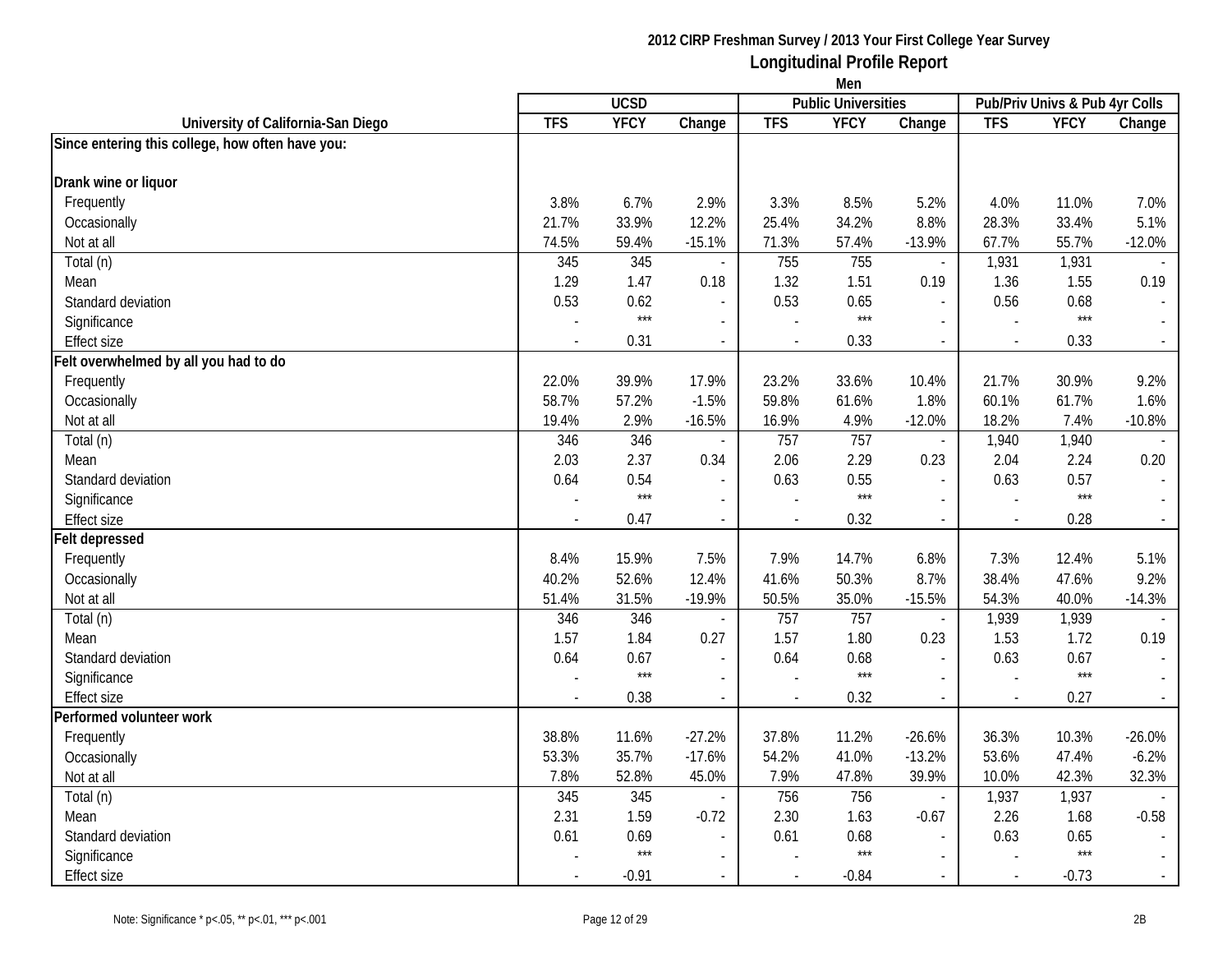|                                                          | Men        |             |                          |                |                            |                          |            |                                |               |
|----------------------------------------------------------|------------|-------------|--------------------------|----------------|----------------------------|--------------------------|------------|--------------------------------|---------------|
|                                                          |            | <b>UCSD</b> |                          |                | <b>Public Universities</b> |                          |            | Pub/Priv Univs & Pub 4yr Colls |               |
| University of California-San Diego                       | <b>TFS</b> | <b>YFCY</b> | Change                   | <b>TFS</b>     | <b>YFCY</b>                | Change                   | <b>TFS</b> | <b>YFCY</b>                    | Change        |
| Since entering this college, how often have you:         |            |             |                          |                |                            |                          |            |                                |               |
| Asked a professor for advice after class                 |            |             |                          |                |                            |                          |            |                                |               |
| Frequently                                               | 31.6%      | 8.1%        | $-23.5%$                 | 32.8%          | 10.8%                      | $-22.0%$                 | 31.4%      | 14.5%                          | $-16.9%$      |
| Occasionally                                             | 54.8%      | 51.6%       | $-3.2%$                  | 55.3%          | 58.1%                      | 2.8%                     | 56.3%      | 61.4%                          | 5.1%          |
| Not at all                                               | 13.6%      | 40.3%       | 26.7%                    | 11.9%          | 31.1%                      | 19.2%                    | 12.3%      | 24.1%                          | 11.8%         |
| Total (n)                                                | 345        | 345         | $\sim$                   | 756            | 756                        | $\overline{\phantom{a}}$ | 1,940      | 1,940                          |               |
| Mean                                                     | 2.18       | 1.68        | $-0.50$                  | 2.21           | 1.80                       | $-0.41$                  | 2.19       | 1.90                           | $-0.29$       |
| Standard deviation                                       | 0.65       | 0.62        |                          | 0.64           | 0.62                       | $\overline{a}$           | 0.63       | 0.61                           |               |
| Significance                                             |            | $***$       | $\overline{\phantom{a}}$ |                | $***$                      | $\overline{\phantom{a}}$ |            | $***$                          |               |
| <b>Effect size</b>                                       |            | $-0.65$     | $\overline{\phantom{a}}$ |                | $-0.53$                    | $\blacksquare$           | $\sim$     | $-0.37$                        | $\sim$        |
| Voted in a student election                              |            |             |                          |                |                            |                          |            |                                |               |
| Frequently                                               | 21.2%      | 10.1%       | $-11.1%$                 | 19.7%          | 8.6%                       | $-11.1%$                 | 21.3%      | 9.4%                           | $-11.9%$      |
| Occasionally                                             | 43.5%      | 39.1%       | $-4.4%$                  | 47.5%          | 42.9%                      | $-4.6%$                  | 47.6%      | 42.4%                          | $-5.2%$       |
| Not at all                                               | 35.4%      | 50.7%       | 15.3%                    | 32.7%          | 48.5%                      | 15.8%                    | 31.1%      | 48.2%                          | 17.1%         |
| Total (n)                                                | 345        | 345         | $\overline{\phantom{a}}$ | 755            | 755                        | $\overline{\phantom{a}}$ | 1,932      | 1,932                          |               |
| Mean                                                     | 1.86       | 1.59        | $-0.27$                  | 1.87           | 1.60                       | $-0.27$                  | 1.90       | 1.61                           | $-0.29$       |
| Standard deviation                                       | 0.74       | 0.67        | $\overline{\phantom{a}}$ | 0.71           | 0.64                       | $\blacksquare$           | 0.72       | 0.65                           |               |
| Significance                                             |            | $***$       |                          |                | $***$                      |                          |            | $***$                          |               |
| <b>Effect size</b>                                       |            | $-0.32$     | $\overline{\phantom{a}}$ |                | $-0.32$                    | $\blacksquare$           |            | $-0.35$                        | $\sim$        |
| Worked on a local, state, or national political campaign |            |             |                          |                |                            |                          |            |                                |               |
| Frequently                                               | 0.6%       | 1.5%        | 0.9%                     | 1.2%           | 1.3%                       | 0.1%                     | 2.2%       | 2.4%                           | 0.2%          |
| Occasionally                                             | 6.4%       | 9.9%        | 3.5%                     | 6.0%           | 8.7%                       | 2.7%                     | 6.6%       | 8.6%                           | 2.0%          |
| Not at all                                               | 93.0%      | 88.6%       | $-4.4%$                  | 92.8%          | 90.0%                      | $-2.8%$                  | 91.2%      | 89.0%                          | $-2.2%$       |
| Total (n)                                                | 343        | 343         | $\overline{\phantom{a}}$ | 750            | 750                        | $\overline{\phantom{a}}$ | 1,931      | 1,931                          |               |
| Mean                                                     | 1.08       | 1.13        | 0.05                     | 1.08           | 1.11                       | 0.03                     | 1.11       | 1.13                           | 0.02          |
| Standard deviation                                       | 0.29       | 0.38        | $\blacksquare$           | 0.32           | 0.36                       | $\overline{a}$           | 0.38       | 0.41                           | $\sim$        |
| Significance                                             |            |             | $\overline{\phantom{a}}$ |                |                            | $\blacksquare$           |            | $\star$                        | $\mathcal{L}$ |
| <b>Effect size</b>                                       |            | 0.12        | $\blacksquare$           | $\blacksquare$ | 0.07                       | $\blacksquare$           |            | 0.05                           | $\sim$        |
| Socialized with someone of another racial/ethnic group   |            |             |                          |                |                            |                          |            |                                |               |
| Frequently                                               | 78.5%      | 66.3%       | $-12.2%$                 | 71.2%          | 56.8%                      | $-14.4%$                 | 72.6%      | 60.3%                          | $-12.3%$      |
| Occasionally                                             | 16.9%      | 27.0%       | 10.1%                    | 23.1%          | 36.2%                      | 13.1%                    | 23.2%      | 33.8%                          | 10.6%         |
| Not at all                                               | 4.7%       | 6.7%        | 2.0%                     | 5.7%           | 7.0%                       | 1.3%                     | 4.3%       | 5.9%                           | 1.6%          |
| Total (n)                                                | 344        | 344         | $\blacksquare$           | 754            | 754                        | $\overline{\phantom{a}}$ | 1,935      | 1,935                          |               |
| Mean                                                     | 2.74       | 2.60        | $-0.14$                  | 2.66           | 2.50                       | $-0.16$                  | 2.68       | 2.54                           | $-0.14$       |
| Standard deviation                                       | 0.54       | 0.61        |                          | 0.58           | 0.63                       |                          | 0.55       | 0.61                           |               |
| Significance                                             |            | $***$       |                          |                | $***$                      | $\overline{\phantom{a}}$ |            | $***$                          |               |
| <b>Effect size</b>                                       |            | $-0.20$     | $\blacksquare$           |                | $-0.23$                    |                          |            | $-0.20$                        | $\sim$        |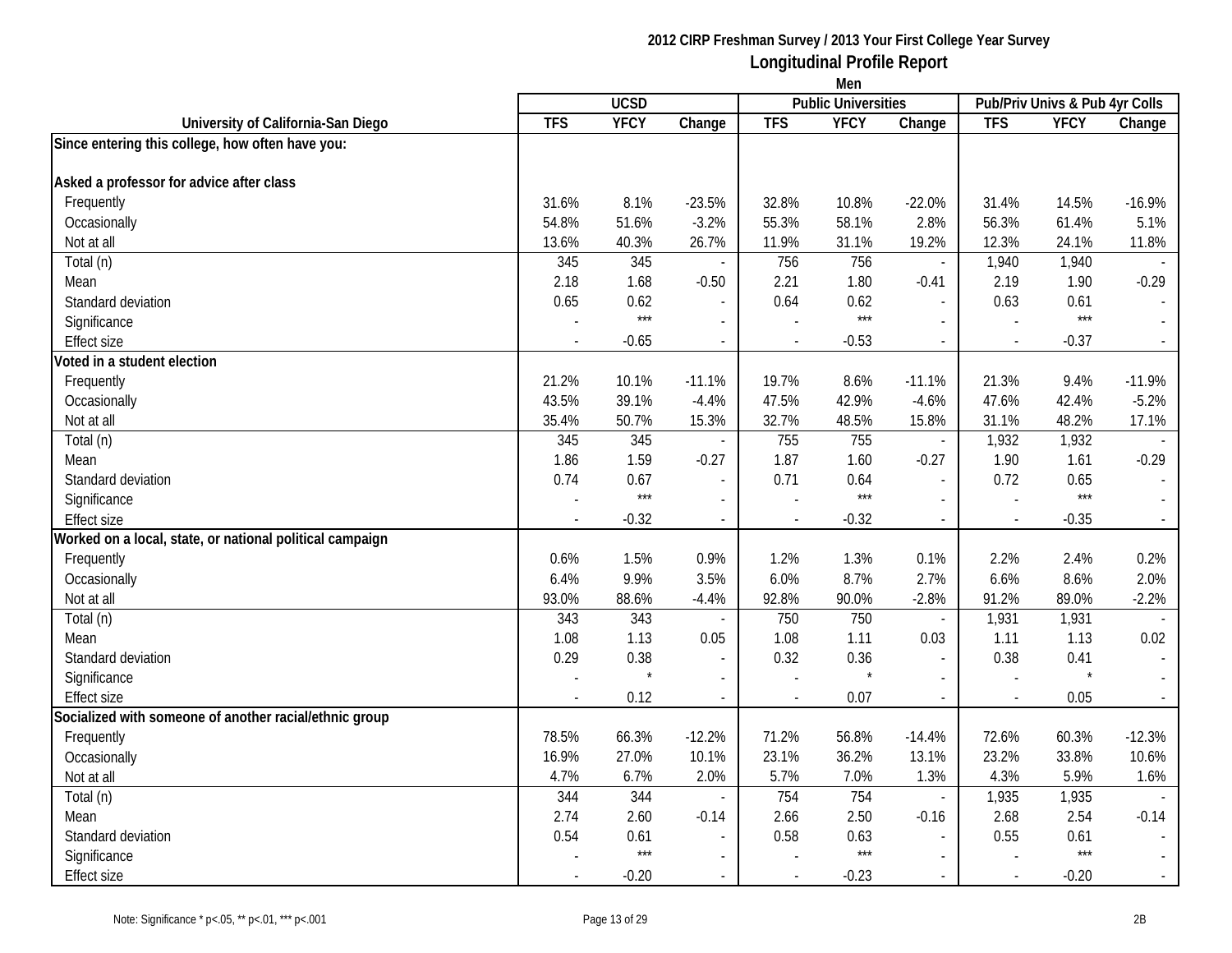|                                                  | Men            |             |                          |                |                            |                          |                          |                                |          |
|--------------------------------------------------|----------------|-------------|--------------------------|----------------|----------------------------|--------------------------|--------------------------|--------------------------------|----------|
|                                                  |                | <b>UCSD</b> |                          |                | <b>Public Universities</b> |                          |                          | Pub/Priv Univs & Pub 4yr Colls |          |
| University of California-San Diego               | <b>TFS</b>     | <b>YFCY</b> | Change                   | <b>TFS</b>     | <b>YFCY</b>                | Change                   | <b>TFS</b>               | <b>YFCY</b>                    | Change   |
| Since entering this college, how often have you: |                |             |                          |                |                            |                          |                          |                                |          |
| Come late to class                               |                |             |                          |                |                            |                          |                          |                                |          |
| Frequently                                       | 9.9%           | 13.7%       | 3.8%                     | 6.9%           | 8.9%                       | 2.0%                     | 6.0%                     | 8.0%                           | 2.0%     |
| Occasionally                                     | 49.9%          | 61.2%       | 11.3%                    | 45.4%          | 54.1%                      | 8.7%                     | 44.7%                    | 53.6%                          | 8.9%     |
| Not at all                                       | 40.2%          | 25.1%       | $-15.1%$                 | 47.7%          | 37.1%                      | $-10.6%$                 | 49.4%                    | 38.5%                          | $-10.9%$ |
| Total (n)                                        | 343            | 343         |                          | 753            | 753                        | $\overline{\phantom{a}}$ | 1,932                    | 1,932                          |          |
| Mean                                             | 1.70           | 1.89        | 0.19                     | 1.59           | 1.72                       | 0.13                     | 1.57                     | 1.70                           | 0.13     |
| Standard deviation                               | 0.64           | 0.61        | $\overline{\phantom{a}}$ | 0.62           | 0.62                       | $\blacksquare$           | 0.60                     | 0.61                           |          |
| Significance                                     |                | $***$       |                          |                | $***$                      | $\overline{\phantom{a}}$ | $\sim$                   | $***$                          |          |
| <b>Effect size</b>                               |                | 0.28        | $\blacksquare$           |                | 0.19                       | $\overline{\phantom{a}}$ | $\overline{\phantom{a}}$ | 0.19                           |          |
| Performed community service as part of class     |                |             |                          |                |                            |                          |                          |                                |          |
| Frequently                                       | 12.0%          | 1.7%        | $-10.3%$                 | 11.7%          | 2.5%                       | $-9.2%$                  | 15.3%                    | 3.8%                           | $-11.5%$ |
| Occasionally                                     | 31.8%          | 12.8%       | $-19.0%$                 | 34.8%          | 14.8%                      | $-20.0%$                 | 35.8%                    | 21.8%                          | $-14.0%$ |
| Not at all                                       | 56.3%          | 85.4%       | 29.1%                    | 53.5%          | 82.7%                      | 29.2%                    | 48.9%                    | 74.4%                          | 25.5%    |
| Total (n)                                        | 343            | 343         |                          | 751            | 751                        | $\blacksquare$           | 1,931                    | 1,931                          |          |
| Mean                                             | 1.56           | 1.16        | $-0.40$                  | 1.58           | 1.20                       | $-0.38$                  | 1.66                     | 1.29                           | $-0.37$  |
| Standard deviation                               | 0.70           | 0.41        | $\blacksquare$           | 0.69           | 0.46                       | $\blacksquare$           | 0.73                     | 0.53                           |          |
| Significance                                     |                | $***$       | $\overline{a}$           |                | $***$                      | $\sim$                   | $\sim$                   | $***$                          |          |
| <b>Effect size</b>                               | $\blacksquare$ | $-0.53$     | $\overline{\phantom{a}}$ | $\blacksquare$ | $-0.51$                    | $\overline{\phantom{a}}$ | $\sim$                   | $-0.49$                        |          |
| Discussed religion                               |                |             |                          |                |                            |                          |                          |                                |          |
| Frequently                                       | 30.4%          | 19.9%       | $-10.5%$                 | 31.6%          | 20.3%                      | $-11.3%$                 | 34.8%                    | 23.7%                          | $-11.1%$ |
| Occasionally                                     | 45.0%          | 55.3%       | 10.3%                    | 47.6%          | 57.2%                      | 9.6%                     | 46.7%                    | 55.0%                          | 8.3%     |
| Not at all                                       | 24.6%          | 24.9%       | 0.3%                     | 20.8%          | 22.5%                      | 1.7%                     | 18.5%                    | 21.3%                          | 2.8%     |
| Total (n)                                        | 342            | 342         |                          | 754            | 754                        | $\overline{\phantom{a}}$ | 1,937                    | 1,937                          |          |
| Mean                                             | 2.06           | 1.95        | $-0.11$                  | 2.11           | 1.98                       | $-0.13$                  | 2.16                     | 2.02                           | $-0.14$  |
| Standard deviation                               | 0.74           | 0.67        | $\blacksquare$           | 0.72           | 0.65                       | $\blacksquare$           | 0.71                     | 0.67                           |          |
| Significance                                     |                |             | $\blacksquare$           |                |                            | $\overline{\phantom{a}}$ |                          |                                |          |
| <b>Effect size</b>                               |                | $-0.13$     |                          |                | $-0.16$                    | $\overline{\phantom{a}}$ | $\sim$                   | $-0.17$                        |          |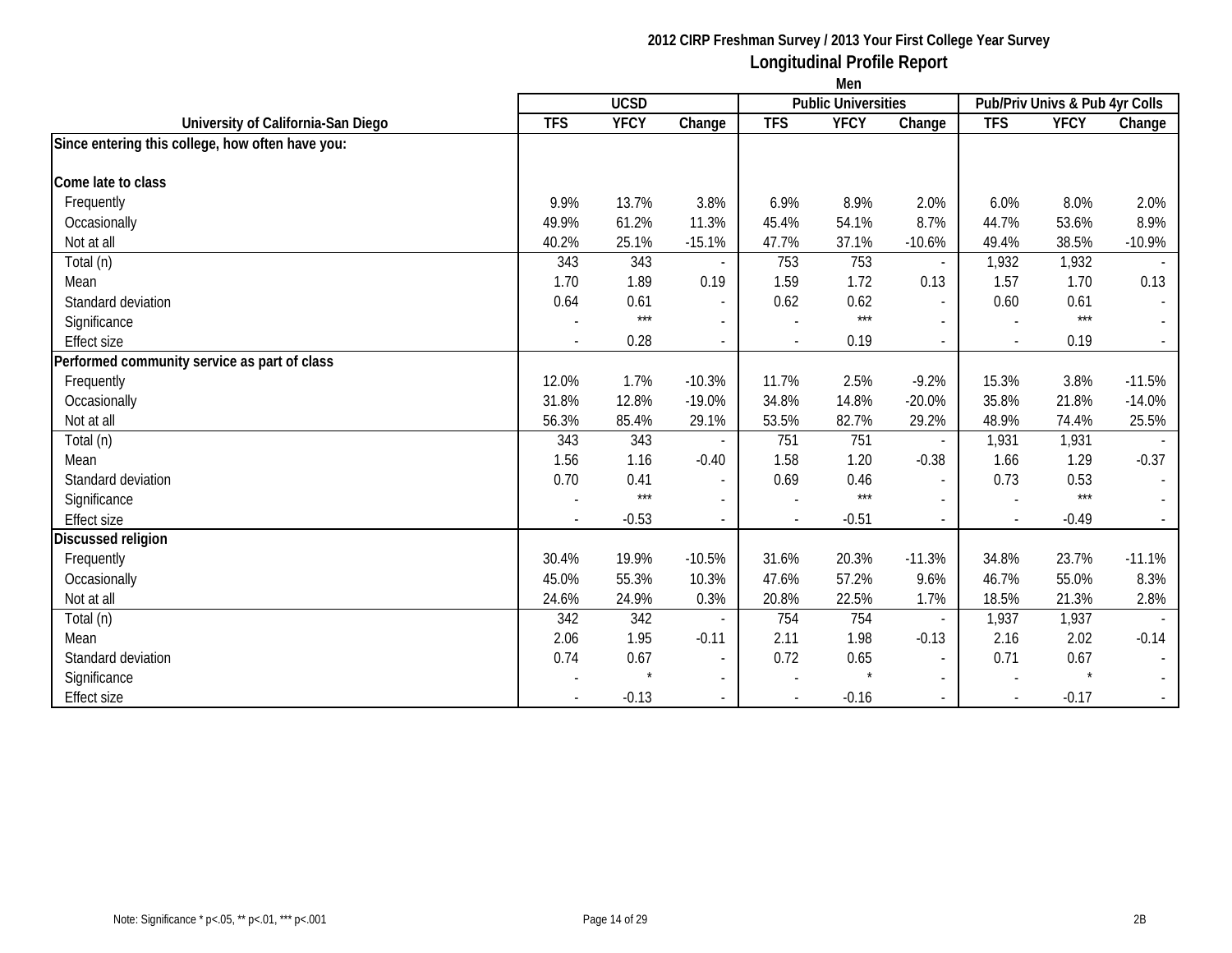|                                                                      | Men                      |             |                          |                |                            |                          |              |                                |          |
|----------------------------------------------------------------------|--------------------------|-------------|--------------------------|----------------|----------------------------|--------------------------|--------------|--------------------------------|----------|
|                                                                      |                          | <b>UCSD</b> |                          |                | <b>Public Universities</b> |                          |              | Pub/Priv Univs & Pub 4yr Colls |          |
| University of California-San Diego                                   | <b>TFS</b>               | <b>YFCY</b> | Change                   | <b>TFS</b>     | <b>YFCY</b>                | Change                   | <b>TFS</b>   | <b>YFCY</b>                    | Change   |
| Since entering college, how often have you:                          |                          |             |                          |                |                            |                          |              |                                |          |
| <b>Discussed politics</b>                                            |                          |             |                          |                |                            |                          |              |                                |          |
| Frequently                                                           | 35.0%                    | 17.2%       | $-17.8%$                 | 38.7%          | 20.3%                      | $-18.4%$                 | 39.5%        | 23.2%                          | $-16.3%$ |
| Occasionally                                                         | 51.9%                    | 57.4%       | 5.5%                     | 49.8%          | 58.9%                      | 9.1%                     | 48.4%        | 57.6%                          | 9.2%     |
| Not at all                                                           | 13.1%                    | 25.4%       | 12.3%                    | 11.5%          | 20.8%                      | 9.3%                     | 12.1%        | 19.2%                          | 7.1%     |
| Total (n)                                                            | 343                      | 343         |                          | 755            | 755                        | $\overline{\phantom{a}}$ | 1,936        | 1,936                          |          |
| Mean                                                                 | 2.22                     | 1.92        | $-0.30$                  | 2.27           | 1.99                       | $-0.28$                  | 2.27         | 2.04                           | $-0.23$  |
| Standard deviation                                                   | 0.66                     | 0.65        | $\blacksquare$           | 0.65           | 0.64                       | $\blacksquare$           | 0.66         | 0.65                           |          |
| Significance                                                         |                          | $***$       |                          |                | $***$                      |                          |              | $***$                          |          |
| <b>Effect size</b>                                                   | $\overline{\phantom{a}}$ | $-0.40$     | $\overline{\phantom{a}}$ | $\blacksquare$ | $-0.38$                    | $\overline{\phantom{a}}$ | $\sim$       | $-0.31$                        |          |
| Helped raise money for a cause or campaign                           |                          |             |                          |                |                            |                          |              |                                |          |
| Frequently                                                           | 9.3%                     | 5.0%        | $-4.3%$                  | 9.6%           | 5.2%                       | $-4.4%$                  | 10.0%        | 6.3%                           | $-3.7%$  |
| Occasionally                                                         | 35.6%                    | 23.0%       | $-12.6%$                 | 35.5%          | 25.1%                      | $-10.4%$                 | 35.8%        | 26.9%                          | $-8.9%$  |
| Not at all                                                           | 55.1%                    | 72.0%       | 16.9%                    | 55.0%          | 69.7%                      | 14.7%                    | 54.2%        | 66.8%                          | 12.6%    |
| Total (n)                                                            | 343                      | 343         |                          | 753            | 753                        | $\overline{\phantom{a}}$ | 1,928        | 1,928                          |          |
| Mean                                                                 | 1.54                     | 1.33        | $-0.21$                  | 1.55           | 1.35                       | $-0.20$                  | 1.56         | 1.39                           | $-0.17$  |
| Standard deviation                                                   | 0.66                     | 0.57        | $\blacksquare$           | 0.66           | 0.58                       | $\blacksquare$           | 0.67         | 0.60                           |          |
| Significance                                                         |                          | $***$       | $\overline{\phantom{0}}$ |                | $***$                      | $\blacksquare$           |              | $***$                          |          |
| <b>Effect size</b>                                                   |                          | $-0.27$     |                          |                | $-0.25$                    | $\overline{\phantom{a}}$ | $\mathbf{r}$ | $-0.22$                        |          |
| Publicly communicated your opinion about a cause (e.g., blog, email, |                          |             |                          |                |                            |                          |              |                                |          |
| petition)                                                            |                          |             |                          |                |                            |                          |              |                                |          |
| Frequently                                                           | 13.2%                    | 7.0%        | $-6.2%$                  | 13.0%          | 7.6%                       | $-5.4%$                  | 13.4%        | 10.0%                          | $-3.4%$  |
| Occasionally                                                         | 30.1%                    | 24.9%       | $-5.2%$                  | 30.4%          | 27.6%                      | $-2.8%$                  | 30.8%        | 30.0%                          | $-0.8%$  |
| Not at all                                                           | 56.7%                    | 68.1%       | 11.4%                    | 56.6%          | 64.8%                      | 8.2%                     | 55.8%        | 60.0%                          | 4.2%     |
| Total (n)                                                            | 342                      | 342         |                          | 753            | 753                        | $\overline{\phantom{a}}$ | 1,931        | 1,931                          |          |
| Mean                                                                 | 1.56                     | 1.39        | $-0.17$                  | 1.56           | 1.43                       | $-0.13$                  | 1.58         | 1.50                           | $-0.08$  |
| Standard deviation                                                   | 0.71                     | 0.62        | $\blacksquare$           | 0.71           | 0.63                       | $\blacksquare$           | 0.72         | 0.67                           |          |
| Significance                                                         |                          | $***$       | $\mathbf{r}$             |                | $***$                      | $\sim$                   |              | $***$                          |          |
| <b>Effect size</b>                                                   |                          | $-0.22$     |                          |                | $-0.17$                    |                          | $\mathbf{r}$ | $-0.11$                        |          |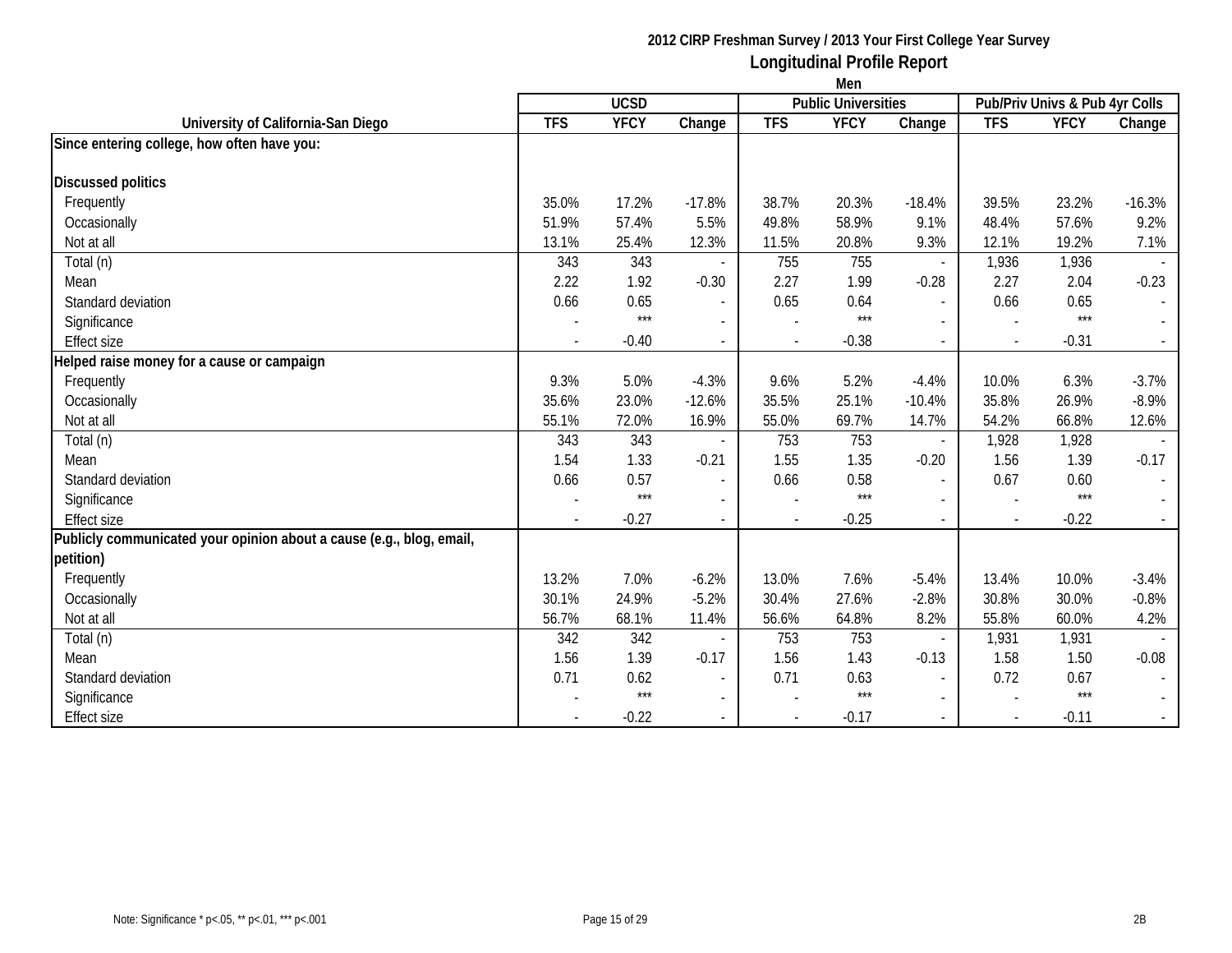|                                                                            | Men        |             |                          |            |                            |                          |            |                                |                          |
|----------------------------------------------------------------------------|------------|-------------|--------------------------|------------|----------------------------|--------------------------|------------|--------------------------------|--------------------------|
|                                                                            |            | <b>UCSD</b> |                          |            | <b>Public Universities</b> |                          |            | Pub/Priv Univs & Pub 4yr Colls |                          |
| University of California-San Diego                                         | <b>TFS</b> | <b>YFCY</b> | Change                   | <b>TFS</b> | <b>YFCY</b>                | Change                   | <b>TFS</b> | <b>YFCY</b>                    | Change                   |
| Since entering this college, how much time have you spent during a typical |            |             |                          |            |                            |                          |            |                                |                          |
| week doing the following activities?                                       |            |             |                          |            |                            |                          |            |                                |                          |
| Studying/homework                                                          |            |             |                          |            |                            |                          |            |                                |                          |
| Over 20 hours                                                              | 11.9%      | 7.2%        | $-4.7%$                  | 10.0%      | 10.7%                      | 0.7%                     | 7.5%       | 9.9%                           | 2.4%                     |
| 16 to 20 hours                                                             | 8.8%       | 7.2%        | $-1.6%$                  | 6.8%       | 12.5%                      | 5.7%                     | 6.1%       | 10.5%                          | 4.4%                     |
| 11 to 15 hours                                                             | 15.4%      | 21.3%       | 5.9%                     | 15.3%      | 18.8%                      | 3.5%                     | 13.8%      | 17.9%                          | 4.1%                     |
| 6 to 10 hours                                                              | 23.5%      | 34.5%       | 11.0%                    | 24.9%      | 32.0%                      | 7.1%                     | 24.9%      | 32.8%                          | 7.9%                     |
| 3 to 5 hours                                                               | 21.9%      | 22.9%       | 1.0%                     | 21.7%      | 20.1%                      | $-1.6%$                  | 24.2%      | 21.9%                          | $-2.3%$                  |
| 1 to 2 hours                                                               | 13.8%      | 4.7%        | $-9.1%$                  | 14.4%      | 4.6%                       | $-9.8%$                  | 16.2%      | 5.3%                           | $-10.9%$                 |
| Less than one hour                                                         | 3.8%       | 1.9%        | $-1.9%$                  | 5.7%       | 1.0%                       | $-4.7%$                  | 6.2%       | 1.1%                           | $-5.1%$                  |
| None                                                                       | 0.9%       | 0.3%        | $-0.6%$                  | 1.2%       | 0.3%                       | $-0.9%$                  | 1.1%       | 0.6%                           | $-0.5%$                  |
| Total (n)                                                                  | 319        | 319         |                          | 672        | 672                        | $\overline{\phantom{a}}$ | 1,739      | 1,739                          |                          |
| Mean                                                                       | 5.04       | 5.18        | 0.14                     | 4.87       | 5.42                       | 0.55                     | 4.69       | 5.31                           | 0.62                     |
| Standard deviation                                                         | 1.69       | 1.33        | $\overline{\phantom{a}}$ | 1.67       | 1.42                       | $\overline{\phantom{a}}$ | 1.61       | 1.42                           | $\blacksquare$           |
| Significance                                                               |            |             | $\sim$                   |            |                            |                          |            |                                |                          |
| <b>Effect size</b>                                                         |            | 0.08        | $\sim$                   |            | 0.30                       |                          |            | 0.33                           |                          |
| Socializing with friends                                                   |            |             |                          |            |                            |                          |            |                                |                          |
| Over 20 hours                                                              | 9.5%       | 10.1%       | 0.6%                     | 7.9%       | 11.7%                      | 3.8%                     | 10.0%      | 12.6%                          | 2.6%                     |
| 16 to 20 hours                                                             | 6.6%       | 4.4%        | $-2.2%$                  | 6.1%       | 9.6%                       | 3.5%                     | 8.2%       | 9.5%                           | 1.3%                     |
| 11 to 15 hours                                                             | 16.7%      | 14.2%       | $-2.5%$                  | 16.3%      | 15.1%                      | $-1.2%$                  | 16.7%      | 16.9%                          | 0.2%                     |
| 6 to 10 hours                                                              | 34.1%      | 31.5%       | $-2.6%$                  | 33.0%      | 27.7%                      | $-5.3%$                  | 29.0%      | 28.3%                          | $-0.7%$                  |
| 3 to 5 hours                                                               | 21.5%      | 28.7%       | 7.2%                     | 23.3%      | 24.5%                      | 1.2%                     | 23.2%      | 20.5%                          | $-2.7%$                  |
| 1 to 2 hours                                                               | 9.8%       | 5.4%        | $-4.4%$                  | 10.2%      | 7.2%                       | $-3.0%$                  | 9.6%       | 8.0%                           | $-1.6%$                  |
| Less than one hour                                                         | 1.6%       | 4.4%        | 2.8%                     | 2.4%       | 3.0%                       | 0.6%                     | 2.8%       | 2.9%                           | 0.1%                     |
| None                                                                       | 0.3%       | 1.3%        | 1.0%                     | 0.7%       | 1.3%                       | 0.6%                     | 0.5%       | 1.2%                           | 0.7%                     |
| Total (n)                                                                  | 317        | 317         |                          | 669        | 669                        | $\overline{\phantom{a}}$ | 1,732      | 1,732                          |                          |
| Mean                                                                       | 5.11       | 4.96        | $-0.15$                  | 4.99       | 5.16                       | 0.17                     | 5.10       | 5.23                           | 0.13                     |
| Standard deviation                                                         | 1.44       | 1.53        | $\overline{\phantom{a}}$ | 1.45       | 1.61                       | $\blacksquare$           | 1.53       | 1.62                           | $\overline{\phantom{a}}$ |
| Significance                                                               |            |             | $\overline{\phantom{a}}$ |            |                            |                          |            |                                | $\sim$                   |
| <b>Effect size</b>                                                         |            | $-0.08$     | $\sim$                   |            | 0.10                       |                          |            | 0.07                           | $\sim$                   |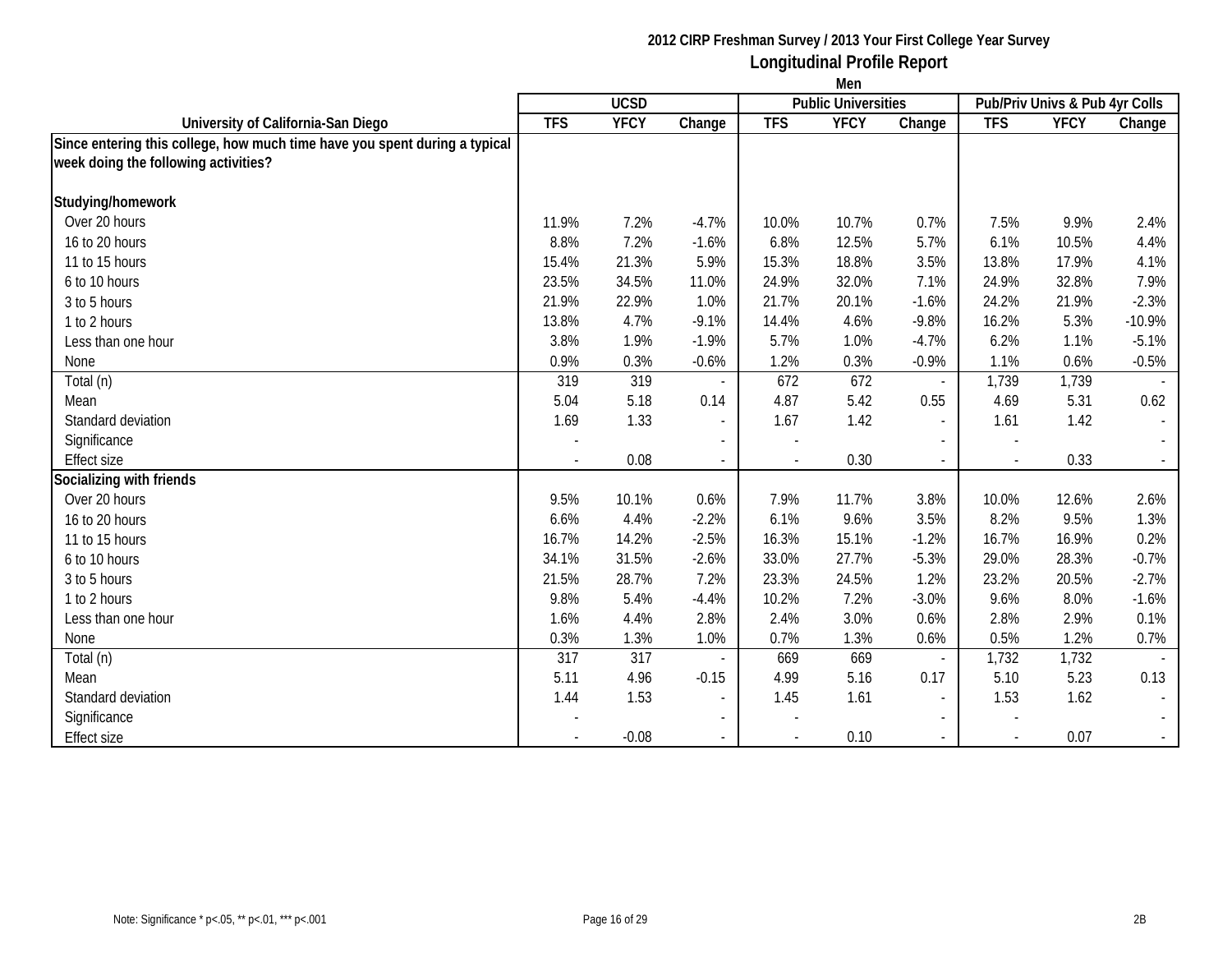|                                                                            | Men        |             |                          |            |                            |                          |            |                                |                           |
|----------------------------------------------------------------------------|------------|-------------|--------------------------|------------|----------------------------|--------------------------|------------|--------------------------------|---------------------------|
|                                                                            |            | <b>UCSD</b> |                          |            | <b>Public Universities</b> |                          |            | Pub/Priv Univs & Pub 4yr Colls |                           |
| University of California-San Diego                                         | <b>TFS</b> | <b>YFCY</b> | Change                   | <b>TFS</b> | <b>YFCY</b>                | Change                   | <b>TFS</b> | <b>YFCY</b>                    | Change                    |
| Since entering this college, how much time have you spent during a typical |            |             |                          |            |                            |                          |            |                                |                           |
| week doing the following activities?                                       |            |             |                          |            |                            |                          |            |                                |                           |
| <b>Exercising or sports</b>                                                |            |             |                          |            |                            |                          |            |                                |                           |
| Over 20 hours                                                              | 8.2%       | 0.6%        | $-7.6%$                  | 7.3%       | 1.6%                       | $-5.7%$                  | 9.3%       | 2.7%                           | $-6.6%$                   |
| 16 to 20 hours                                                             | 7.2%       | 2.5%        | $-4.7%$                  | 6.8%       | 2.4%                       | $-4.4%$                  | 6.8%       | 2.5%                           | $-4.3%$                   |
| 11 to 15 hours                                                             | 11.6%      | 4.4%        | $-7.2%$                  | 15.6%      | 3.6%                       | $-12.0%$                 | 14.4%      | 6.2%                           | $-8.2%$                   |
| 6 to 10 hours                                                              | 22.9%      | 21.9%       | $-1.0%$                  | 21.7%      | 17.6%                      | $-4.1%$                  | 20.9%      | 18.8%                          | $-2.1%$                   |
| 3 to 5 hours                                                               | 20.7%      | 30.1%       | 9.4%                     | 19.6%      | 32.3%                      | 12.7%                    | 19.6%      | 28.6%                          | 9.0%                      |
| 1 to 2 hours                                                               | 16.6%      | 19.7%       | 3.1%                     | 14.7%      | 21.9%                      | 7.2%                     | 15.1%      | 21.1%                          | 6.0%                      |
| Less than one hour                                                         | 9.1%       | 14.1%       | 5.0%                     | 9.7%       | 12.6%                      | 2.9%                     | 9.2%       | 11.8%                          | 2.6%                      |
| None                                                                       | 3.8%       | 6.6%        | 2.8%                     | 4.5%       | 8.0%                       | 3.5%                     | 4.7%       | 8.3%                           | 3.6%                      |
| Total (n)                                                                  | 319        | 319         |                          | 672        | 672                        | $\overline{\phantom{a}}$ | 1,733      | 1,733                          |                           |
| Mean                                                                       | 4.54       | 3.73        | $-0.81$                  | 4.55       | 3.67                       | $-0.88$                  | 4.60       | 3.80                           | $-0.80$                   |
| Standard deviation                                                         | 1.80       | 1.42        | $\overline{\phantom{a}}$ | 1.81       | 1.46                       | $\blacksquare$           | 1.86       | 1.58                           | $\overline{\phantom{a}}$  |
| Significance                                                               |            | $***$       | $\sim$                   |            | $***$                      |                          |            | $***$                          |                           |
| <b>Effect size</b>                                                         |            | $-0.46$     |                          |            | $-0.50$                    |                          |            | $-0.45$                        |                           |
| Partying                                                                   |            |             |                          |            |                            |                          |            |                                |                           |
| Over 20 hours                                                              | 0.9%       | 0.6%        | $-0.3%$                  | 0.6%       | 0.4%                       | $-0.2%$                  | 0.6%       | 0.9%                           | 0.3%                      |
| 16 to 20 hours                                                             | 0.3%       | 0.3%        | 0.0%                     | 0.3%       | 0.4%                       | 0.1%                     | 0.9%       | 0.6%                           | $-0.3%$                   |
| 11 to 15 hours                                                             | 1.3%       | 1.3%        | 0.0%                     | 1.0%       | 1.9%                       | 0.9%                     | 1.8%       | 2.4%                           | 0.6%                      |
| 6 to 10 hours                                                              | 4.4%       | 3.8%        | $-0.6%$                  | 4.8%       | 7.9%                       | 3.1%                     | 4.6%       | 10.0%                          | 5.4%                      |
| 3 to 5 hours                                                               | 8.2%       | 14.5%       | 6.3%                     | 9.4%       | 15.1%                      | 5.7%                     | 12.1%      | 16.5%                          | 4.4%                      |
| 1 to 2 hours                                                               | 16.7%      | 18.6%       | 1.9%                     | 14.9%      | 16.4%                      | 1.5%                     | 15.8%      | 14.9%                          | $-0.9%$                   |
| Less than one hour                                                         | 21.5%      | 20.8%       | $-0.7%$                  | 19.9%      | 16.9%                      | $-3.0%$                  | 19.6%      | 15.6%                          | $-4.0%$                   |
| None                                                                       | 46.7%      | 40.1%       | $-6.6%$                  | 49.1%      | 40.9%                      | $-8.2%$                  | 44.5%      | 39.2%                          | $-5.3%$                   |
| Total (n)                                                                  | 317        | 317         |                          | 670        | 670                        | $\overline{\phantom{a}}$ | 1,729      | 1,729                          |                           |
| Mean                                                                       | 2.12       | 2.29        | 0.17                     | 2.08       | 2.42                       | 0.34                     | 2.25       | 2.56                           | 0.31                      |
| Standard deviation                                                         | 1.40       | 1.39        | $\sim$                   | 1.38       | 1.52                       | $\overline{a}$           | 1.47       | 1.62                           |                           |
| Significance                                                               |            |             | $\sim$                   |            | $\star$                    | $\blacksquare$           |            | $\star$                        | $\mathbb{Z}^{\mathbb{Z}}$ |
| <b>Effect size</b>                                                         |            | 0.12        | $\overline{\phantom{a}}$ |            | 0.23                       | $\overline{a}$           |            | 0.21                           | $\sim$                    |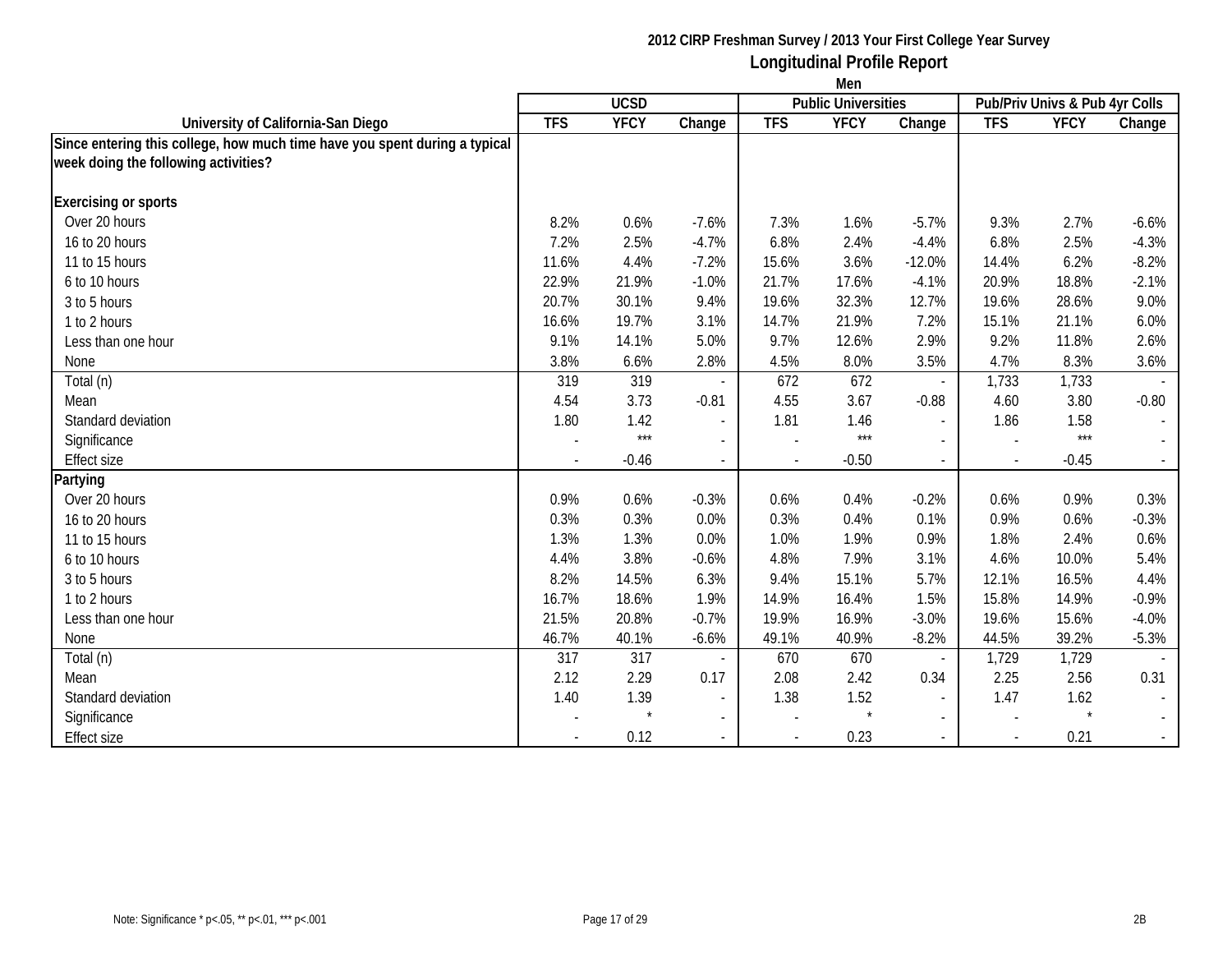|                                                                            | Men        |               |                          |            |                            |                          |            |                                |         |
|----------------------------------------------------------------------------|------------|---------------|--------------------------|------------|----------------------------|--------------------------|------------|--------------------------------|---------|
|                                                                            |            | <b>UCSD</b>   |                          |            | <b>Public Universities</b> |                          |            | Pub/Priv Univs & Pub 4yr Colls |         |
| University of California-San Diego                                         | <b>TFS</b> | <b>YFCY</b>   | Change                   | <b>TFS</b> | <b>YFCY</b>                | Change                   | <b>TFS</b> | <b>YFCY</b>                    | Change  |
| Since entering this college, how much time have you spent during a typical |            |               |                          |            |                            |                          |            |                                |         |
| week doing the following activities?                                       |            |               |                          |            |                            |                          |            |                                |         |
| Student clubs and groups                                                   |            |               |                          |            |                            |                          |            |                                |         |
| Over 20 hours                                                              | 1.9%       | 0.3%          | $-1.6%$                  | 2.5%       | 0.3%                       | $-2.2%$                  | 3.4%       | 1.5%                           | $-1.9%$ |
| 16 to 20 hours                                                             | 1.6%       | 1.6%          | 0.0%                     | 2.1%       | 1.8%                       | $-0.3%$                  | 2.6%       | 1.6%                           | $-1.0%$ |
| 11 to 15 hours                                                             | 2.5%       | 3.5%          | 1.0%                     | 3.4%       | 3.9%                       | 0.5%                     | 3.8%       | 3.7%                           | $-0.1%$ |
| 6 to 10 hours                                                              | 7.9%       | 11.6%         | 3.7%                     | 9.7%       | 11.5%                      | 1.8%                     | 9.7%       | 11.7%                          | 2.0%    |
| 3 to 5 hours                                                               | 21.4%      | 16.7%         | $-4.7%$                  | 21.3%      | 21.3%                      | 0.0%                     | 19.5%      | 18.8%                          | $-0.7%$ |
| 1 to 2 hours                                                               | 28.0%      | 17.6%         | $-10.4%$                 | 26.9%      | 19.8%                      | $-7.1%$                  | 25.6%      | 19.5%                          | $-6.1%$ |
| Less than one hour                                                         | 14.8%      | 11.0%         | $-3.8%$                  | 13.8%      | 9.6%                       | $-4.2%$                  | 12.9%      | 10.0%                          | $-2.9%$ |
| None                                                                       | 22.0%      | 37.7%         | 15.7%                    | 20.2%      | 31.9%                      | 11.7%                    | 22.4%      | 33.3%                          | 10.9%   |
| Total (n)                                                                  | 318        | 318           |                          | 668        | 668                        | $\overline{\phantom{a}}$ | 1,724      | 1,724                          |         |
| Mean                                                                       | 3.02       | 2.72          | $-0.30$                  | 3.18       | 2.91                       | $-0.27$                  | 3.20       | 2.90                           | $-0.30$ |
| Standard deviation                                                         | 1.59       | 1.68          | $\overline{\phantom{a}}$ | 1.67       | 1.66                       | $\overline{\phantom{a}}$ | 1.78       | 1.74                           |         |
| Significance                                                               |            | $\star\star$  | $\sim$                   |            | $\star\star$               |                          |            | $\star\star$                   |         |
| <b>Effect size</b>                                                         |            | $-0.15$       | $\blacksquare$           |            | $-0.13$                    |                          |            | $-0.15$                        |         |
| <b>Watching TV</b>                                                         |            |               |                          |            |                            |                          |            |                                |         |
| Over 20 hours                                                              | 2.2%       | 0.6%          | $-1.6%$                  | 2.1%       | 0.4%                       | $-1.7%$                  | 2.4%       | 1.3%                           | $-1.1%$ |
| 16 to 20 hours                                                             | 1.6%       | 1.3%          | $-0.3%$                  | 1.9%       | 1.0%                       | $-0.9%$                  | 2.0%       | 1.5%                           | $-0.5%$ |
| 11 to 15 hours                                                             | 3.8%       | 2.8%          | $-1.0%$                  | 3.6%       | 3.3%                       | $-0.3%$                  | 5.5%       | 3.1%                           | $-2.4%$ |
| 6 to 10 hours                                                              | 9.7%       | 8.5%          | $-1.2%$                  | 12.4%      | 11.3%                      | $-1.1%$                  | 13.9%      | 9.8%                           | $-4.1%$ |
| 3 to 5 hours                                                               | 23.3%      | 19.2%         | $-4.1%$                  | 25.4%      | 20.0%                      | $-5.4%$                  | 25.8%      | 19.6%                          | $-6.2%$ |
| 1 to 2 hours                                                               | 22.6%      | 16.0%         | $-6.6%$                  | 24.0%      | 18.5%                      | $-5.5%$                  | 22.9%      | 20.0%                          | $-2.9%$ |
| Less than one hour                                                         | 16.7%      | 19.2%         | 2.5%                     | 14.8%      | 19.0%                      | 4.2%                     | 13.8%      | 17.8%                          | 4.0%    |
| None                                                                       | 20.1%      | 32.4%         | 12.3%                    | 15.8%      | 26.4%                      | 10.6%                    | 13.7%      | 26.9%                          | 13.2%   |
| Total (n)                                                                  | 318        | 318           |                          | 670        | 670                        | $\overline{\phantom{a}}$ | 1,723      | 1,723                          |         |
| Mean                                                                       | 3.14       | 2.69          | $-0.45$                  | 3.33       | 2.87                       | $-0.46$                  | 3.49       | 2.89                           | $-0.60$ |
| Standard deviation                                                         | 1.65       | 1.59<br>$***$ | $\sim$                   | 1.61       | 1.57<br>$***$              |                          | 1.64       | 1.64<br>$***$                  |         |
| Significance                                                               |            |               | $\sim$                   |            |                            |                          |            |                                | $\sim$  |
| <b>Effect size</b>                                                         |            | $-0.25$       | $\sim$                   |            | $-0.25$                    | $\overline{\phantom{a}}$ |            | $-0.33$                        |         |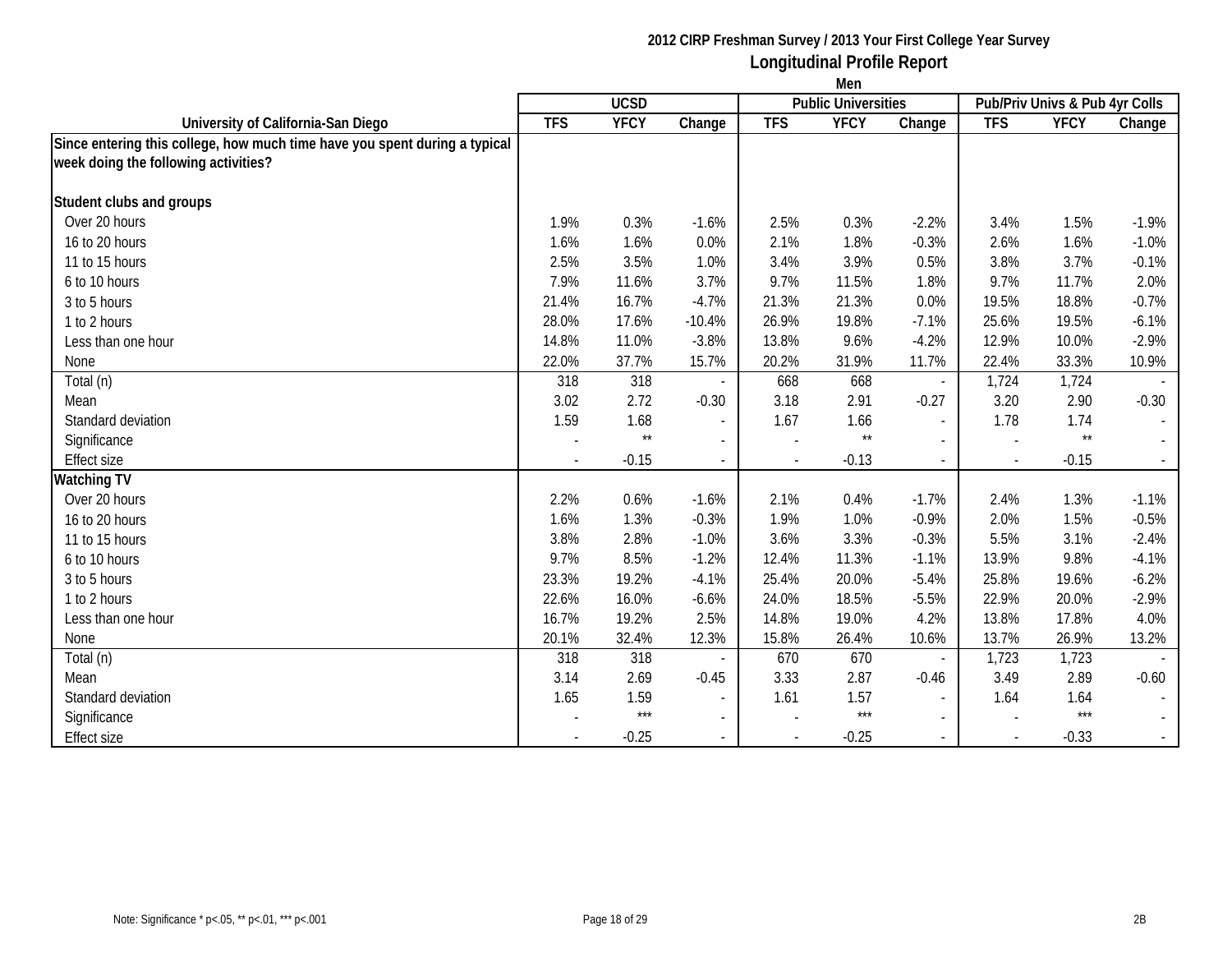|                                                                            | Men        |             |          |            |                            |                          |            |                                |                |
|----------------------------------------------------------------------------|------------|-------------|----------|------------|----------------------------|--------------------------|------------|--------------------------------|----------------|
|                                                                            |            | <b>UCSD</b> |          |            | <b>Public Universities</b> |                          |            | Pub/Priv Univs & Pub 4yr Colls |                |
| University of California-San Diego                                         | <b>TFS</b> | <b>YFCY</b> | Change   | <b>TFS</b> | <b>YFCY</b>                | Change                   | <b>TFS</b> | <b>YFCY</b>                    | Change         |
| Since entering this college, how much time have you spent during a typical |            |             |          |            |                            |                          |            |                                |                |
| week doing the following activities?                                       |            |             |          |            |                            |                          |            |                                |                |
| Household/childcare duties                                                 |            |             |          |            |                            |                          |            |                                |                |
| Over 20 hours                                                              | 1.3%       | 0.0%        | $-1.3%$  | 0.7%       | 0.1%                       | $-0.6%$                  | 0.8%       | 0.5%                           | $-0.3%$        |
| 16 to 20 hours                                                             | 0.9%       | 0.0%        | $-0.9%$  | 0.4%       | 0.0%                       | $-0.4%$                  | 0.3%       | 0.5%                           | 0.2%           |
| 11 to 15 hours                                                             | 1.3%       | 0.3%        | $-1.0%$  | 1.2%       | 0.1%                       | $-1.1%$                  | 1.2%       | 0.8%                           | $-0.4%$        |
| 6 to 10 hours                                                              | 3.8%       | 2.2%        | $-1.6%$  | 4.9%       | 2.2%                       | $-2.7%$                  | 4.4%       | 2.4%                           | $-2.0%$        |
| 3 to 5 hours                                                               | 11.4%      | 3.8%        | $-7.6%$  | 13.2%      | 4.8%                       | $-8.4%$                  | 15.1%      | 6.7%                           | $-8.4%$        |
| 1 to 2 hours                                                               | 29.7%      | 15.5%       | $-14.2%$ | 29.4%      | 14.1%                      | $-15.3%$                 | 29.4%      | 14.8%                          | $-14.6%$       |
| Less than one hour                                                         | 21.5%      | 16.1%       | $-5.4%$  | 23.5%      | 13.8%                      | $-9.7%$                  | 22.2%      | 11.8%                          | $-10.4%$       |
| None                                                                       | 30.3%      | 62.1%       | 31.8%    | 26.6%      | 64.9%                      | 38.3%                    | 26.5%      | 62.6%                          | 36.1%          |
| Total (n)                                                                  | 317        | 317         |          | 669        | 669                        | $\overline{\phantom{a}}$ | 1,720      | 1,720                          |                |
| Mean                                                                       | 2.51       | 1.69        | $-0.82$  | 2.55       | 1.67                       | $-0.88$                  | 2.58       | 1.82                           | $-0.76$        |
| Standard deviation                                                         | 1.43       | 1.04        |          | 1.34       | 1.07                       | $\overline{a}$           | 1.34       | 1.29                           |                |
| Significance                                                               |            | $***$       | $\sim$   |            | $***$                      | $\overline{a}$           |            | $***$                          | $\sim$         |
| <b>Effect size</b>                                                         |            | $-0.49$     |          |            | $-0.52$                    | $\mathcal{L}^{\pm}$      |            | $-0.45$                        |                |
| Online social networks (Facebook, Twitter, etc.)                           |            |             |          |            |                            |                          |            |                                |                |
| Over 20 hours                                                              | 7.6%       | 7.3%        | $-0.3%$  | 4.6%       | 4.5%                       | $-0.1%$                  | 4.0%       | 4.2%                           | 0.2%           |
| 16 to 20 hours                                                             | 4.7%       | 3.5%        | $-1.2%$  | 3.3%       | 2.5%                       | $-0.8%$                  | 3.2%       | 2.2%                           | $-1.0%$        |
| 11 to 15 hours                                                             | 2.5%       | 3.5%        | 1.0%     | 3.3%       | 4.5%                       | 1.2%                     | 4.8%       | 4.4%                           | $-0.4%$        |
| 6 to 10 hours                                                              | 15.5%      | 18.6%       | 3.1%     | 12.8%      | 17.3%                      | 4.5%                     | 12.9%      | 17.0%                          | 4.1%           |
| 3 to 5 hours                                                               | 28.1%      | 31.5%       | 3.4%     | 26.6%      | 30.4%                      | 3.8%                     | 25.3%      | 28.6%                          | 3.3%           |
| 1 to 2 hours                                                               | 22.1%      | 18.3%       | $-3.8%$  | 24.6%      | 23.0%                      | $-1.6%$                  | 24.7%      | 24.8%                          | 0.1%           |
| Less than one hour                                                         | 14.2%      | 11.0%       | $-3.2%$  | 18.2%      | 11.6%                      | $-6.6%$                  | 17.6%      | 12.3%                          | $-5.3%$        |
| None                                                                       | 5.4%       | 6.3%        | 0.9%     | 6.6%       | 6.1%                       | $-0.5%$                  | 7.5%       | 6.5%                           | $-1.0%$        |
| Total (n)                                                                  | 317        | 317         |          | 670        | 670                        |                          | 1,726      | 1,726                          |                |
| Mean                                                                       | 3.98       | 4.06        | 0.08     | 3.67       | 3.87                       | 0.20                     | 3.66       | 3.80                           | 0.14           |
| Standard deviation                                                         | 1.78       | 1.73        |          | 1.66       | 1.59                       | $\blacksquare$           | 1.66       | 1.58                           |                |
| Significance                                                               |            |             |          |            |                            | $\blacksquare$           |            |                                | $\sim$         |
| <b>Effect size</b>                                                         |            | 0.04        |          |            | 0.11                       | $\overline{\phantom{a}}$ |            | 0.08                           | $\sim 10^{-1}$ |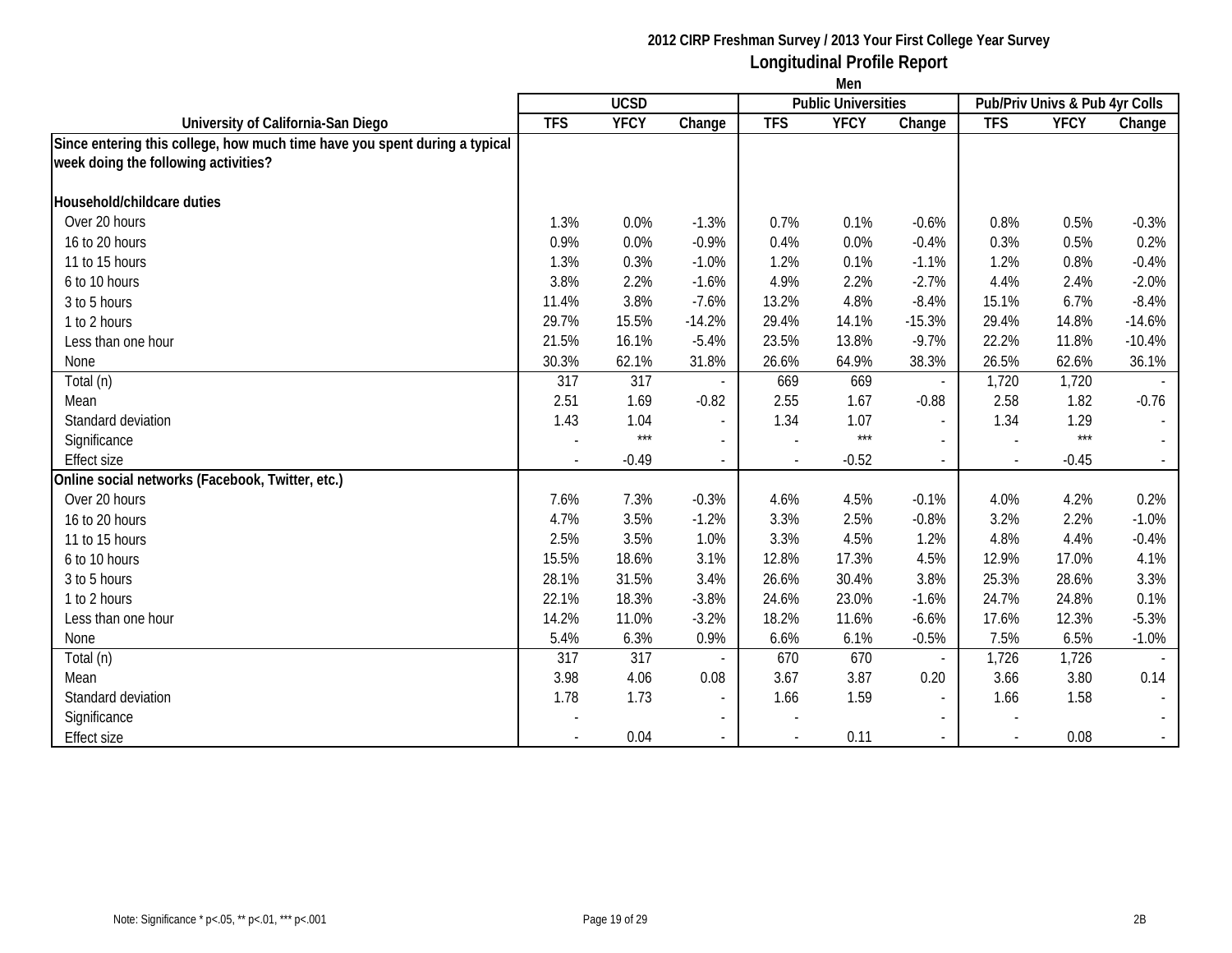|                                                       | Men        |             |                          |                          |                            |                          |            |                                |                          |
|-------------------------------------------------------|------------|-------------|--------------------------|--------------------------|----------------------------|--------------------------|------------|--------------------------------|--------------------------|
|                                                       |            | <b>UCSD</b> |                          |                          | <b>Public Universities</b> |                          |            | Pub/Priv Univs & Pub 4yr Colls |                          |
| University of California-San Diego                    | <b>TFS</b> | <b>YFCY</b> | Change                   | <b>TFS</b>               | <b>YFCY</b>                | Change                   | <b>TFS</b> | <b>YFCY</b>                    | Change                   |
| How often in the past year did you:                   |            |             |                          |                          |                            |                          |            |                                |                          |
|                                                       |            |             |                          |                          |                            |                          |            |                                |                          |
| Ask questions in class                                |            |             |                          |                          |                            |                          |            |                                |                          |
| Frequently                                            | 49.3%      | 9.0%        | $-40.3%$                 | 56.5%                    | 16.0%                      | $-40.5%$                 | 57.2%      | 24.2%                          | $-33.0%$                 |
| Occasionally                                          | 45.9%      | 55.7%       | 9.8%                     | 39.8%                    | 60.0%                      | 20.2%                    | 39.5%      | 59.7%                          | 20.2%                    |
| Not at all                                            | 4.8%       | 35.3%       | 30.5%                    | 3.6%                     | 23.9%                      | 20.3%                    | 3.3%       | 16.1%                          | 12.8%                    |
| Total (n)                                             | 377        | 377         | $\overline{a}$           | 886                      | 886                        | $\overline{\phantom{a}}$ | 2,221      | 2,221                          |                          |
| Mean                                                  | 2.45       | 1.74        | $-0.71$                  | 2.53                     | 1.92                       | $-0.61$                  | 2.54       | 2.08                           | $-0.46$                  |
| Standard deviation                                    | 0.59       | 0.61        |                          | 0.57                     | 0.63                       | $\overline{a}$           | 0.56       | 0.63                           |                          |
| Significance                                          |            | $***$       | $\sim$                   |                          | $***$                      | $\overline{\phantom{a}}$ |            | $***$                          |                          |
| <b>Effect size</b>                                    | ÷,         | $-1.00$     | $\overline{\phantom{a}}$ | $\overline{\phantom{a}}$ | $-0.86$                    | $\blacksquare$           |            | $-0.65$                        | $\blacksquare$           |
| Support your opinions with a logical argument         |            |             |                          |                          |                            |                          |            |                                |                          |
| Frequently                                            | 67.5%      | 53.6%       | $-13.9%$                 | 72.6%                    | 58.2%                      | $-14.4%$                 | 71.3%      | 62.6%                          | $-8.7%$                  |
| Occasionally                                          | 30.4%      | 41.1%       | 10.7%                    | 25.3%                    | 37.5%                      | 12.2%                    | 26.6%      | 33.9%                          | 7.3%                     |
| Not at all                                            | 2.1%       | 5.3%        | 3.2%                     | 2.0%                     | 4.3%                       | 2.3%                     | 2.1%       | 3.4%                           | 1.3%                     |
| Total (n)                                             | 375        | 375         | $\sim$                   | 881                      | 881                        | $\overline{\phantom{a}}$ | 2,207      | 2,207                          | $\overline{\phantom{a}}$ |
| Mean                                                  | 2.65       | 2.48        | $-0.17$                  | 2.71                     | 2.54                       | $-0.17$                  | 2.69       | 2.59                           | $-0.10$                  |
| Standard deviation                                    | 0.52       | 0.60        | $\overline{\phantom{a}}$ | 0.50                     | 0.58                       | $\overline{\phantom{a}}$ | 0.50       | 0.56                           |                          |
| Significance                                          |            | $***$       | $\overline{a}$           |                          | $***$                      |                          |            | $***$                          |                          |
| <b>Effect size</b>                                    |            | $-0.27$     | $\overline{\phantom{a}}$ |                          | $-0.27$                    | $\blacksquare$           |            | $-0.16$                        |                          |
| Seek solutions to problems and explain them to others |            |             |                          |                          |                            |                          |            |                                |                          |
| Frequently                                            | 67.2%      | 49.3%       | $-17.9%$                 | 66.1%                    | 53.2%                      | $-12.9%$                 | 63.8%      | 53.3%                          | $-10.5%$                 |
| Occasionally                                          | 32.0%      | 48.3%       | 16.3%                    | 32.7%                    | 44.1%                      | 11.4%                    | 34.5%      | 43.4%                          | 8.9%                     |
| Not at all                                            | 0.8%       | 2.4%        | 1.6%                     | 1.2%                     | 2.7%                       | 1.5%                     | 1.7%       | 3.3%                           | 1.6%                     |
| Total (n)                                             | 375        | 375         | $\overline{\phantom{a}}$ | 882                      | 882                        | $\blacksquare$           | 2,208      | 2,208                          | $\overline{\phantom{a}}$ |
| Mean                                                  | 2.66       | 2.47        | $-0.19$                  | 2.65                     | 2.50                       | $-0.15$                  | 2.62       | 2.50                           | $-0.12$                  |
| Standard deviation                                    | 0.49       | 0.55        | $\blacksquare$           | 0.50                     | 0.55                       | $\overline{a}$           | 0.52       | 0.56                           | $\sim$                   |
| Significance                                          |            | $***$       | $\sim$                   |                          | $***$                      | $\overline{a}$           |            | $***$                          | $\sim$                   |
| <b>Effect size</b>                                    |            | $-0.29$     | $\sim$                   | $\sim$                   | $-0.23$                    | $\overline{\phantom{a}}$ |            | $-0.18$                        | $\sim$                   |
| Revise your papers to improve your writing            |            |             |                          |                          |                            |                          |            |                                |                          |
| Frequently                                            | 43.7%      | 53.3%       | 9.6%                     | 47.9%                    | 51.9%                      | 4.0%                     | 46.5%      | 48.4%                          | 1.9%                     |
| Occasionally                                          | 48.5%      | 42.7%       | $-5.8%$                  | 44.5%                    | 42.0%                      | $-2.5%$                  | 46.4%      | 44.3%                          | $-2.1%$                  |
| Not at all                                            | 7.7%       | 4.0%        | $-3.7%$                  | 7.6%                     | 6.1%                       | $-1.5%$                  | 7.0%       | 7.4%                           | 0.4%                     |
| Total (n)                                             | 375        | 375         | $\overline{\phantom{a}}$ | 879                      | 879                        | $\blacksquare$           | 2,203      | 2,203                          |                          |
| Mean                                                  | 2.36       | 2.49        | 0.13                     | 2.40                     | 2.46                       | 0.06                     | 2.39       | 2.41                           | 0.02                     |
| Standard deviation                                    | 0.62       | 0.58        | $\overline{\phantom{a}}$ | 0.63                     | 0.61                       |                          | 0.62       | 0.62                           |                          |
| Significance                                          |            | $***$       |                          |                          | $***$                      |                          |            | $***$                          |                          |
| <b>Effect size</b>                                    |            | 0.18        | $\blacksquare$           |                          | 0.08                       |                          |            | 0.03                           | $\sim$                   |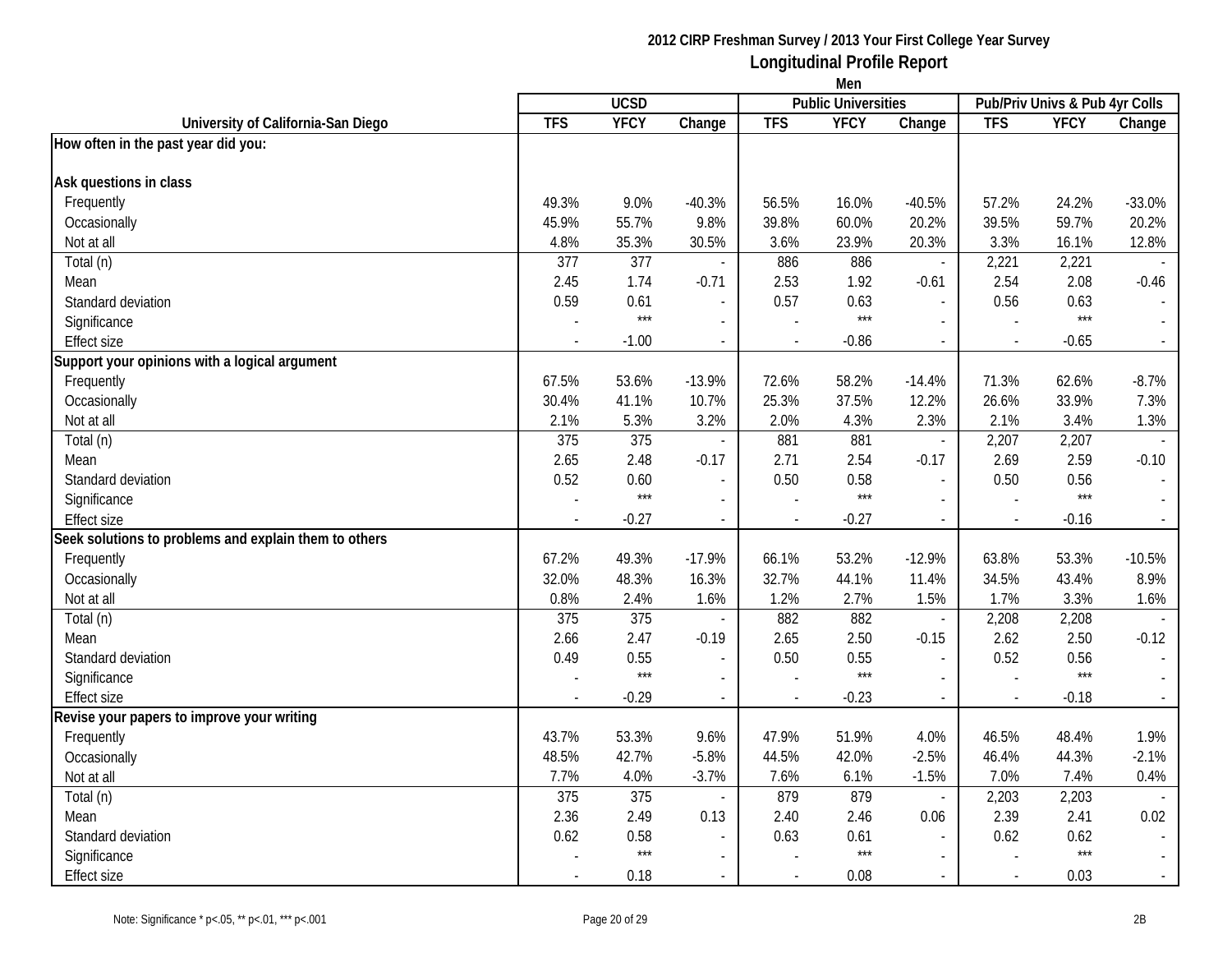|                                                                 | Men        |                  |                          |                |                            |                          |            |                                |                             |
|-----------------------------------------------------------------|------------|------------------|--------------------------|----------------|----------------------------|--------------------------|------------|--------------------------------|-----------------------------|
|                                                                 |            | <b>UCSD</b>      |                          |                | <b>Public Universities</b> |                          |            | Pub/Priv Univs & Pub 4yr Colls |                             |
| University of California-San Diego                              | <b>TFS</b> | <b>YFCY</b>      | Change                   | <b>TFS</b>     | <b>YFCY</b>                | Change                   | <b>TFS</b> | <b>YFCY</b>                    | Change                      |
| How often in the past year did you:                             |            |                  |                          |                |                            |                          |            |                                |                             |
| Evaluate the quality or reliability of information you received |            |                  |                          |                |                            |                          |            |                                |                             |
| Frequently                                                      | 51.1%      | 50.5%            | $-0.6%$                  | 51.8%          | 52.2%                      | 0.4%                     | 51.0%      | 51.6%                          | 0.6%                        |
| Occasionally                                                    | 45.5%      | 43.6%            | $-1.9%$                  | 45.1%          | 43.1%                      | $-2.0%$                  | 45.7%      | 43.8%                          | $-1.9%$                     |
| Not at all                                                      | 3.5%       | 5.9%             | 2.4%                     | 3.1%           | 4.8%                       | 1.7%                     | 3.3%       | 4.6%                           | 1.3%                        |
| Total (n)                                                       | 374        | 374              |                          | 878            | 878                        | $\overline{\phantom{a}}$ | 2,202      | 2,202                          |                             |
| Mean                                                            | 2.48       | 2.45             | $-0.03$                  | 2.49           | 2.47                       | $-0.02$                  | 2.48       | 2.47                           | $-0.01$                     |
| Standard deviation                                              | 0.57       | 0.60             |                          | 0.56           | 0.59                       | $\overline{\phantom{a}}$ | 0.56       | 0.58                           | $\overline{\phantom{a}}$    |
| Significance                                                    |            |                  |                          |                |                            |                          |            |                                |                             |
| <b>Effect size</b>                                              |            | $-0.04$          | $\overline{\phantom{a}}$ | $\blacksquare$ | $-0.03$                    | $\overline{\phantom{a}}$ |            | $-0.01$                        | $\overline{\phantom{a}}$    |
| Take a risk because you felt you had more to gain               |            |                  |                          |                |                            |                          |            |                                |                             |
| Frequently                                                      | 34.9%      | 33.8%            | $-1.1%$                  | 38.1%          | 35.9%                      | $-2.2%$                  | 38.0%      | 36.3%                          | $-1.7%$                     |
| Occasionally                                                    | 58.7%      | 55.0%            | $-3.7%$                  | 56.7%          | 54.8%                      | $-1.9%$                  | 55.7%      | 54.2%                          | $-1.5%$                     |
| Not at all                                                      | 6.4%       | 11.3%            | 4.9%                     | 5.2%           | 9.2%                       | 4.0%                     | 6.3%       | 9.5%                           | 3.2%                        |
| Total (n)                                                       | 373        | 373              |                          | 879            | 879                        | $\overline{a}$           | 2,200      | 2,200                          |                             |
| Mean                                                            | 2.28       | 2.23             | $-0.05$                  | 2.33           | 2.27                       | $-0.06$                  | 2.32       | 2.27                           | $-0.05$                     |
| Standard deviation                                              | 0.58       | 0.63             |                          | 0.57           | 0.62                       |                          | 0.59       | 0.62                           |                             |
| Significance                                                    |            |                  |                          |                |                            |                          |            |                                |                             |
| Effect size                                                     |            | $-0.07$          |                          |                | $-0.08$                    | $\blacksquare$           |            | $-0.07$                        | $\mathcal{L}_{\mathcal{A}}$ |
| Seek alternative solutions to a problem                         |            |                  |                          |                |                            |                          |            |                                |                             |
| Frequently                                                      | 49.5%      | 40.6%            | $-8.9%$                  | 49.2%          | 44.3%                      | $-4.9%$                  | 50.9%      | 46.2%                          | $-4.7%$                     |
| Occasionally                                                    | 48.7%      | 56.7%            | 8.0%                     | 48.5%          | 52.7%                      | 4.2%                     | 47.3%      | 50.5%                          | 3.2%                        |
| Not at all                                                      | 1.9%       | 2.7%             | 0.8%                     | 2.3%           | 3.0%                       | 0.7%                     | 1.8%       | 3.3%                           | 1.5%                        |
| Total (n)                                                       | 374        | 374              |                          | 880            | 880                        | $\overline{\phantom{a}}$ | 2,198      | 2,198                          |                             |
| Mean                                                            | 2.48       | 2.38             | $-0.10$                  | 2.47           | 2.41                       | $-0.06$                  | 2.49       | 2.43                           | $-0.06$                     |
| Standard deviation                                              | 0.54       | 0.54             |                          | 0.54           | 0.55                       |                          | 0.54       | 0.56                           | $\sim$                      |
| Significance                                                    |            | $\star\star$     | $\overline{a}$           |                | $\star\star$               | $\sim$                   |            | $\star\star$                   | $\sim$                      |
| <b>Effect size</b>                                              |            | $-0.14$          | $\overline{\phantom{a}}$ |                | $-0.09$                    | $\overline{\phantom{a}}$ |            | $-0.09$                        | $\omega_{\rm c}$            |
| Look up scientific research articles and resources              |            |                  |                          |                |                            |                          |            |                                |                             |
| Frequently                                                      | 35.5%      | 27.7%            | $-7.8%$                  | 35.6%          | 31.1%                      | $-4.5%$                  | 35.2%      | 35.0%                          | $-0.2%$                     |
| Occasionally                                                    | 51.2%      | 56.3%            | 5.1%                     | 53.5%          | 54.4%                      | 0.9%                     | 52.3%      | 51.3%                          | $-1.0%$                     |
| Not at all                                                      | 13.3%      | 16.0%            | 2.7%                     | 10.9%          | 14.4%                      | 3.5%                     | 12.4%      | 13.6%                          | 1.2%                        |
| Total (n)                                                       | 375        | $\overline{375}$ | $\mathcal{L}$            | 880            | 880                        | $\mathbb{L}^+$           | 2,197      | 2,197                          |                             |
| Mean                                                            | 2.22       | 2.12             | $-0.10$                  | 2.25           | 2.17                       | $-0.08$                  | 2.23       | 2.21                           | $-0.02$                     |
| Standard deviation                                              | 0.66       | 0.65             |                          | 0.64           | 0.65                       |                          | 0.65       | 0.66                           |                             |
| Significance                                                    |            |                  |                          |                |                            | $\overline{a}$           |            |                                | $\sim$                      |
| Effect size                                                     |            | $-0.12$          |                          |                | $-0.10$                    |                          |            | $-0.02$                        | $\sim$                      |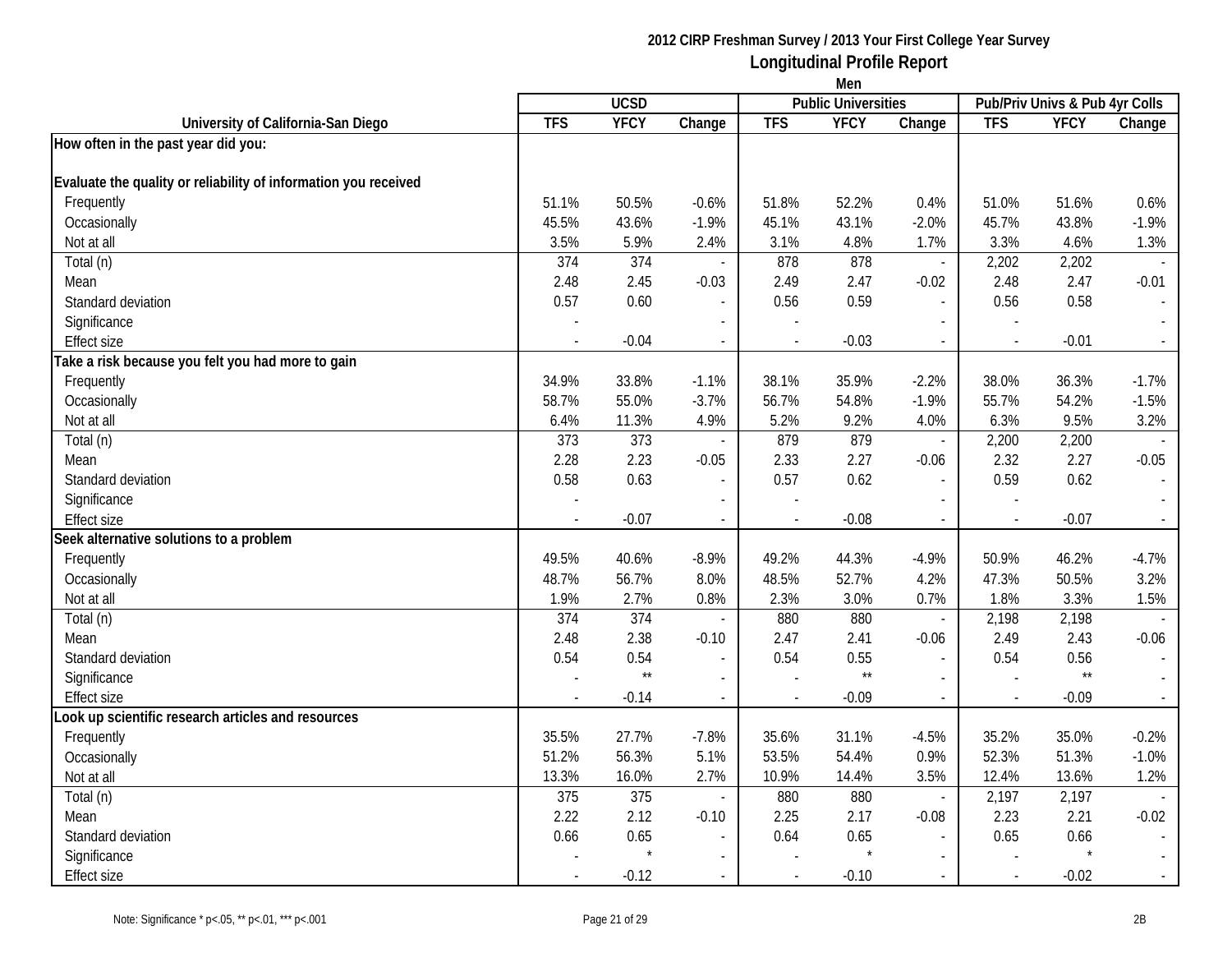|                                                                         | Men            |             |                          |                |                            |                          |            |                                |         |
|-------------------------------------------------------------------------|----------------|-------------|--------------------------|----------------|----------------------------|--------------------------|------------|--------------------------------|---------|
|                                                                         |                | <b>UCSD</b> |                          |                | <b>Public Universities</b> |                          |            | Pub/Priv Univs & Pub 4yr Colls |         |
| University of California-San Diego                                      | <b>TFS</b>     | <b>YFCY</b> | Change                   | <b>TFS</b>     | <b>YFCY</b>                | Change                   | <b>TFS</b> | <b>YFCY</b>                    | Change  |
| How often in the past year did you:                                     |                |             |                          |                |                            |                          |            |                                |         |
| Explore topics on your own, even though it was not required for a class |                |             |                          |                |                            |                          |            |                                |         |
| Frequently                                                              | 46.1%          | 35.5%       | $-10.6%$                 | 46.9%          | 37.9%                      | $-9.0%$                  | 46.3%      | 36.6%                          | $-9.7%$ |
| Occasionally                                                            | 44.3%          | 49.9%       | 5.6%                     | 44.4%          | 49.3%                      | 4.9%                     | 44.2%      | 50.0%                          | 5.8%    |
| Not at all                                                              | 9.6%           | 14.7%       | 5.1%                     | 8.7%           | 12.8%                      | 4.1%                     | 9.5%       | 13.4%                          | 3.9%    |
| Total (n)                                                               | 375            | 375         |                          | 881            | 881                        | $\overline{\phantom{a}}$ | 2,202      | 2,202                          |         |
| Mean                                                                    | 2.37           | 2.21        | $-0.16$                  | 2.38           | 2.25                       | $-0.13$                  | 2.37       | 2.23                           | $-0.14$ |
| Standard deviation                                                      | 0.65           | 0.68        |                          | 0.64           | 0.67                       | $\overline{\phantom{a}}$ | 0.65       | 0.67                           |         |
| Significance                                                            |                | $***$       |                          |                | $***$                      | $\sim$                   |            | $***$                          |         |
| <b>Effect size</b>                                                      |                | $-0.21$     | $\blacksquare$           |                | $-0.17$                    | $\blacksquare$           |            | $-0.18$                        | $\sim$  |
| Accept mistakes as part of the learning process                         |                |             |                          |                |                            |                          |            |                                |         |
| Frequently                                                              | 58.6%          | 64.7%       | 6.1%                     | 58.2%          | 63.9%                      | 5.7%                     | 59.7%      | 62.4%                          | 2.7%    |
| Occasionally                                                            | 40.6%          | 32.1%       | $-8.5%$                  | 40.3%          | 33.0%                      | $-7.3%$                  | 38.5%      | 34.4%                          | $-4.1%$ |
| Not at all                                                              | 0.8%           | 3.2%        | 2.4%                     | 1.5%           | 3.2%                       | 1.7%                     | 1.8%       | 3.3%                           | 1.5%    |
| Total (n)                                                               | 374            | 374         |                          | 880            | 880                        | $\overline{\phantom{a}}$ | 2,200      | 2,200                          |         |
| Mean                                                                    | 2.58           | 2.61        | 0.03                     | 2.57           | 2.61                       | 0.04                     | 2.58       | 2.59                           | 0.01    |
| Standard deviation                                                      | 0.51           | 0.55        |                          | 0.52           | 0.55                       |                          | 0.53       | 0.55                           |         |
| Significance                                                            |                |             |                          |                |                            |                          |            |                                |         |
| <b>Effect size</b>                                                      |                | 0.05        | $\overline{\phantom{a}}$ |                | 0.06                       | $\blacksquare$           |            | 0.02                           | $\sim$  |
| Seek feedback on your academic work                                     |                |             |                          |                |                            |                          |            |                                |         |
| Frequently                                                              | 43.3%          | 42.8%       | $-0.5%$                  | 47.9%          | 46.3%                      | $-1.6%$                  | 48.5%      | 46.5%                          | $-2.0%$ |
| Occasionally                                                            | 50.8%          | 50.8%       | 0.0%                     | 47.1%          | 47.6%                      | 0.5%                     | 46.2%      | 47.5%                          | 1.3%    |
| Not at all                                                              | 5.9%           | 6.4%        | 0.5%                     | 5.0%           | 6.1%                       | 1.1%                     | 5.3%       | 6.0%                           | 0.7%    |
| Total (n)                                                               | 374            | 374         |                          | 879            | 879                        | $\blacksquare$           | 2,198      | 2,198                          |         |
| Mean                                                                    | 2.37           | 2.36        | $-0.01$                  | 2.43           | 2.40                       | $-0.03$                  | 2.43       | 2.40                           | $-0.03$ |
| Standard deviation                                                      | 0.59           | 0.60        |                          | 0.59           | 0.60                       |                          | 0.59       | 0.60                           |         |
| Significance                                                            |                |             | $\overline{\phantom{a}}$ |                |                            | $\overline{\phantom{a}}$ |            |                                |         |
| <b>Effect size</b>                                                      | $\overline{a}$ | $-0.01$     | $\blacksquare$           | $\blacksquare$ | $-0.04$                    | $\sim$                   |            | $-0.04$                        | $\sim$  |
| Integrate skills and knowledge from different sources and experiences   |                |             |                          |                |                            |                          |            |                                |         |
| Frequently                                                              | 63.5%          | 64.5%       | 1.0%                     | 62.3%          | 67.3%                      | 5.0%                     | 63.2%      | 65.2%                          | 2.0%    |
| Occasionally                                                            | 35.7%          | 33.6%       | $-2.1%$                  | 36.5%          | 31.6%                      | $-4.9%$                  | 35.5%      | 33.2%                          | $-2.3%$ |
| Not at all                                                              | 0.8%           | 1.9%        | 1.1%                     | 1.1%           | 1.1%                       | 0.0%                     | 1.3%       | 1.7%                           | 0.4%    |
| Total (n)                                                               | 375            | 375         | $\mathcal{L}$            | 881            | 881                        | $\overline{\phantom{a}}$ | 2,201      | 2,201                          |         |
| Mean                                                                    | 2.63           | 2.63        | 0.00                     | 2.61           | 2.66                       | 0.05                     | 2.62       | 2.63                           | 0.01    |
| Standard deviation                                                      | 0.50           | 0.52        |                          | 0.51           | 0.50                       |                          | 0.51       | 0.52                           |         |
| Significance                                                            |                |             |                          |                |                            | $\overline{\phantom{a}}$ |            |                                |         |
| <b>Effect size</b>                                                      |                | 0.00        | $\sim$                   |                | 0.08                       | $\sim$                   |            | 0.02                           | $\sim$  |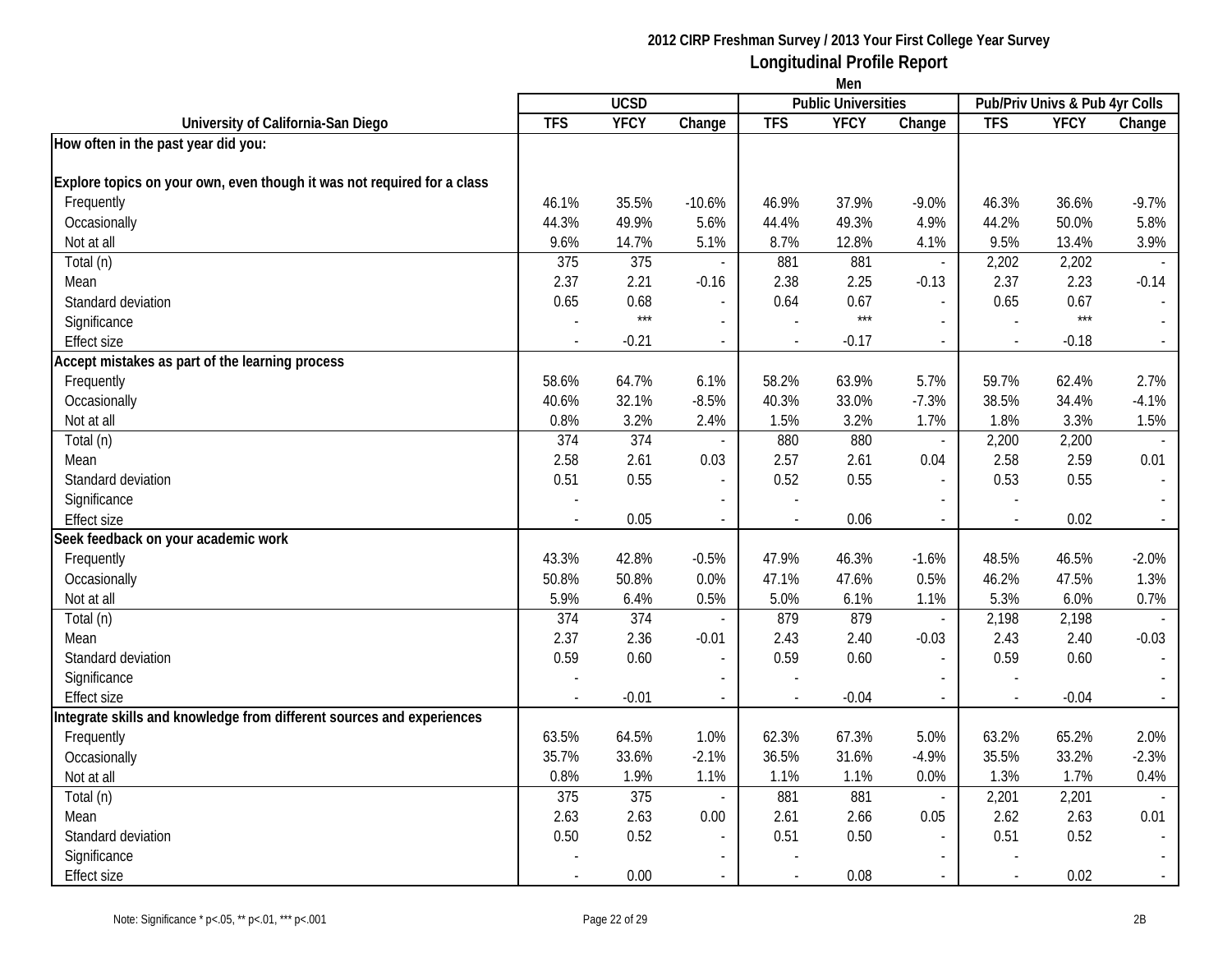|                                                                          | Men            |             |                          |            |                            |                          |            |                                |          |
|--------------------------------------------------------------------------|----------------|-------------|--------------------------|------------|----------------------------|--------------------------|------------|--------------------------------|----------|
|                                                                          |                | <b>UCSD</b> |                          |            | <b>Public Universities</b> |                          |            | Pub/Priv Univs & Pub 4yr Colls |          |
| University of California-San Diego                                       | <b>TFS</b>     | <b>YFCY</b> | Change                   | <b>TFS</b> | <b>YFCY</b>                | Change                   | <b>TFS</b> | <b>YFCY</b>                    | Change   |
| Indicate the importance to you personally of each of the following:      |                |             |                          |            |                            |                          |            |                                |          |
| Becoming accomplished in one of the performing arts (acting, dancing,    |                |             |                          |            |                            |                          |            |                                |          |
| etc.)                                                                    |                |             |                          |            |                            |                          |            |                                |          |
| Essential                                                                | 4.7%           | 7.9%        | 3.2%                     | 4.1%       | 7.4%                       | 3.3%                     | 5.9%       | 8.4%                           | 2.5%     |
| Very important                                                           | 8.2%           | 17.0%       | 8.8%                     | 9.3%       | 13.6%                      | 4.3%                     | 8.8%       | 13.9%                          | 5.1%     |
| Somewhat important                                                       | 28.3%          | 27.7%       | $-0.6%$                  | 24.9%      | 28.6%                      | 3.7%                     | 22.5%      | 26.2%                          | 3.7%     |
| Not important                                                            | 58.8%          | 47.5%       | $-11.3%$                 | 61.7%      | 50.4%                      | $-11.3%$                 | 62.8%      | 51.5%                          | $-11.3%$ |
| Total (n)                                                                | 318            | 318         |                          | 678        | 678                        | $\blacksquare$           | 1,735      | 1,735                          |          |
| Mean                                                                     | 1.59           | 1.85        | 0.26                     | 1.56       | 1.78                       | 0.22                     | 1.58       | 1.79                           | 0.21     |
| Standard deviation                                                       | 0.83           | 0.97        |                          | 0.83       | 0.94                       | $\overline{a}$           | 0.88       | 0.97                           | $\sim$   |
| Significance                                                             |                | $***$       |                          |            | ***                        | $\overline{\phantom{a}}$ |            | $***$                          |          |
| <b>Effect size</b>                                                       |                | 0.28        | $\blacksquare$           |            | 0.24                       | $\overline{a}$           |            | 0.23                           |          |
| Becoming an authority in my field                                        |                |             |                          |            |                            |                          |            |                                |          |
| Essential                                                                | 23.4%          | 26.3%       | 2.9%                     | 19.7%      | 25.4%                      | 5.7%                     | 21.7%      | 26.8%                          | 5.1%     |
| Very important                                                           | 36.1%          | 40.8%       | 4.7%                     | 38.5%      | 40.5%                      | 2.0%                     | 39.7%      | 40.7%                          | 1.0%     |
| Somewhat important                                                       | 34.8%          | 27.5%       | $-7.3%$                  | 33.4%      | 27.4%                      | $-6.0%$                  | 30.5%      | 25.7%                          | $-4.8%$  |
| Not important                                                            | 5.7%           | 5.4%        | $-0.3%$                  | 8.4%       | 6.7%                       | $-1.7%$                  | 8.1%       | 6.8%                           | $-1.3%$  |
| Total (n)                                                                | 316            | 316         |                          | 676        | 676                        | $\overline{\phantom{a}}$ | 1,726      | 1,726                          |          |
| Mean                                                                     | 2.77           | 2.88        | 0.11                     | 2.69       | 2.85                       | 0.16                     | 2.75       | 2.88                           | 0.13     |
| Standard deviation                                                       | 0.87           | 0.86        | $\overline{\phantom{a}}$ | 0.88       | 0.88                       | $\blacksquare$           | 0.88       | 0.88                           | $\sim$   |
| Significance                                                             |                |             | $\sim$                   |            |                            |                          |            | $\star$                        |          |
| <b>Effect size</b>                                                       | $\blacksquare$ | 0.13        | $\sim$                   |            | 0.18                       | $\overline{\phantom{a}}$ |            | 0.15                           | $\sim$   |
| Obtaining recognition from my colleagues for contributions to my special |                |             |                          |            |                            |                          |            |                                |          |
| field                                                                    |                |             |                          |            |                            |                          |            |                                |          |
| Essential                                                                | 21.2%          | 19.0%       | $-2.2%$                  | 17.2%      | 18.6%                      | 1.4%                     | 19.2%      | 19.9%                          | 0.7%     |
| Very important                                                           | 39.2%          | 43.4%       | 4.2%                     | 40.8%      | 42.3%                      | 1.5%                     | 39.6%      | 41.9%                          | 2.3%     |
| Somewhat important                                                       | 34.8%          | 30.4%       | $-4.4%$                  | 35.1%      | 30.9%                      | $-4.2%$                  | 33.1%      | 30.8%                          | $-2.3%$  |
| Not important                                                            | 4.7%           | 7.3%        | 2.6%                     | 7.0%       | 8.1%                       | 1.1%                     | 8.1%       | 7.4%                           | $-0.7%$  |
| Total (n)                                                                | 316            | 316         |                          | 676        | 676                        | $\blacksquare$           | 1,726      | 1,726                          |          |
| Mean                                                                     | 2.77           | 2.74        | $-0.03$                  | 2.68       | 2.71                       | 0.03                     | 2.70       | 2.74                           | 0.04     |
| Standard deviation                                                       | 0.84           | 0.85        | $\overline{\phantom{a}}$ | 0.84       | 0.86                       |                          | 0.87       | 0.86                           |          |
| Significance                                                             |                |             |                          |            |                            |                          |            |                                |          |
| <b>Effect size</b>                                                       |                | $-0.03$     |                          |            | 0.03                       |                          |            | 0.05                           | $\sim$   |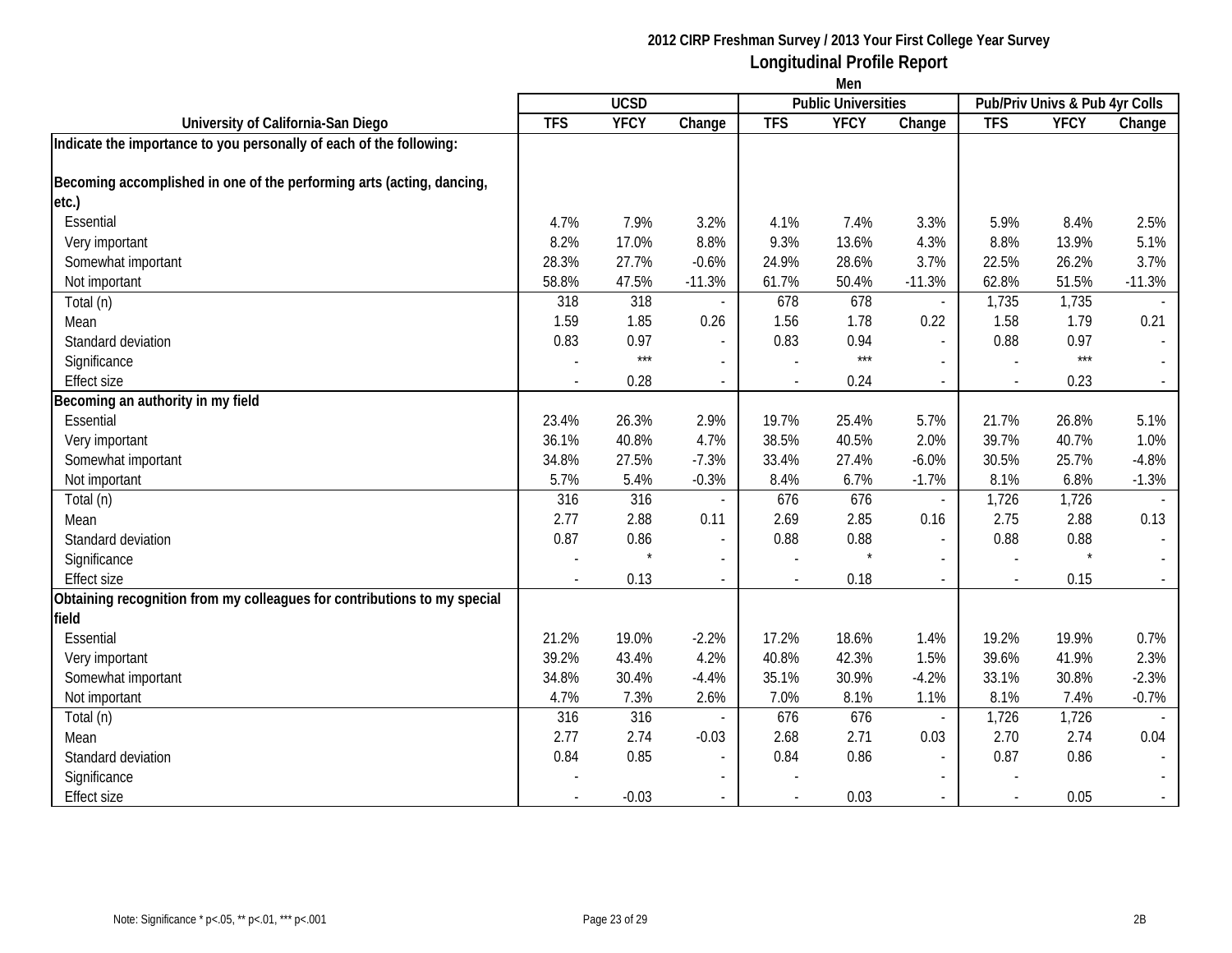|                                                                     | Men              |             |                          |            |                            |                          |            |                                |                             |  |
|---------------------------------------------------------------------|------------------|-------------|--------------------------|------------|----------------------------|--------------------------|------------|--------------------------------|-----------------------------|--|
|                                                                     |                  | <b>UCSD</b> |                          |            | <b>Public Universities</b> |                          |            | Pub/Priv Univs & Pub 4yr Colls |                             |  |
| University of California-San Diego                                  | $\overline{TFS}$ | <b>YFCY</b> | Change                   | <b>TFS</b> | <b>YFCY</b>                | Change                   | <b>TFS</b> | <b>YFCY</b>                    | Change                      |  |
| Indicate the importance to you personally of each of the following: |                  |             |                          |            |                            |                          |            |                                |                             |  |
|                                                                     |                  |             |                          |            |                            |                          |            |                                |                             |  |
| Influencing the political structure                                 |                  |             |                          |            |                            |                          |            |                                |                             |  |
| Essential                                                           | 6.0%             | 8.2%        | 2.2%                     | 6.4%       | 8.6%                       | 2.2%                     | 7.7%       | 9.0%                           | 1.3%                        |  |
| Very important                                                      | 12.7%            | 15.5%       | 2.8%                     | 13.7%      | 15.5%                      | 1.8%                     | 13.3%      | 17.9%                          | 4.6%                        |  |
| Somewhat important                                                  | 38.3%            | 39.9%       | 1.6%                     | 36.7%      | 40.1%                      | 3.4%                     | 38.7%      | 39.8%                          | 1.1%                        |  |
| Not important                                                       | 43.0%            | 36.4%       | $-6.6%$                  | 43.2%      | 35.8%                      | $-7.4%$                  | 40.2%      | 33.2%                          | $-7.0%$                     |  |
| Total (n)                                                           | 316              | 316         |                          | 673        | 673                        | $\overline{\phantom{a}}$ | 1,724      | 1,724                          |                             |  |
| Mean                                                                | 1.82             | 1.96        | 0.14                     | 1.83       | 1.97                       | 0.14                     | 1.89       | 2.03                           | 0.14                        |  |
| Standard deviation                                                  | 0.88             | 0.92        | $\sim$                   | 0.89       | 0.93                       | $\overline{\phantom{a}}$ | 0.91       | 0.93                           | $\sim$                      |  |
| Significance                                                        |                  | $\star$     | $\blacksquare$           |            |                            | $\overline{\phantom{a}}$ |            | $\star$                        | $\sim$                      |  |
| <b>Effect size</b>                                                  |                  | 0.15        | $\sim$                   |            | 0.15                       |                          |            | 0.15                           |                             |  |
| Influencing social values                                           |                  |             |                          |            |                            |                          |            |                                |                             |  |
| Essential                                                           | 8.6%             | 12.7%       | 4.1%                     | 8.3%       | 12.5%                      | 4.2%                     | 10.6%      | 13.6%                          | 3.0%                        |  |
| Very important                                                      | 30.2%            | 27.6%       | $-2.6%$                  | 25.6%      | 29.3%                      | 3.7%                     | 25.5%      | 32.1%                          | 6.6%                        |  |
| Somewhat important                                                  | 36.2%            | 41.6%       | 5.4%                     | 40.3%      | 38.8%                      | $-1.5%$                  | 40.8%      | 36.8%                          | $-4.0%$                     |  |
| Not important                                                       | 25.1%            | 18.1%       | $-7.0%$                  | 25.7%      | 19.3%                      | $-6.4%$                  | 23.0%      | 17.6%                          | $-5.4%$                     |  |
| Total (n)                                                           | 315              | 315         | $\overline{\phantom{a}}$ | 672        | 672                        | $\overline{\phantom{a}}$ | 1,719      | 1,719                          |                             |  |
| Mean                                                                | 2.22             | 2.35        | 0.13                     | 2.17       | 2.35                       | 0.18                     | 2.24       | 2.42                           | 0.18                        |  |
| Standard deviation                                                  | 0.92             | 0.92        | $\sim$                   | 0.91       | 0.93                       | $\overline{\phantom{a}}$ | 0.92       | 0.93                           | $\sim$                      |  |
| Significance                                                        |                  |             | $\overline{\phantom{a}}$ |            |                            |                          |            | $\star$                        | $\sim$                      |  |
| <b>Effect size</b>                                                  |                  | 0.13        | $\overline{\phantom{a}}$ |            | 0.18                       |                          |            | 0.18                           | $\mathcal{L}_{\mathcal{A}}$ |  |
| Raising a family                                                    |                  |             |                          |            |                            |                          |            |                                |                             |  |
| Essential                                                           | 42.7%            | 38.9%       | $-3.8%$                  | 37.6%      | 37.6%                      | 0.0%                     | 37.2%      | 37.9%                          | 0.7%                        |  |
| Very important                                                      | 25.9%            | 32.6%       | 6.7%                     | 30.5%      | 31.1%                      | 0.6%                     | 33.4%      | 31.6%                          | $-1.8%$                     |  |
| Somewhat important                                                  | 22.8%            | 19.9%       | $-2.9%$                  | 21.9%      | 21.0%                      | $-0.9%$                  | 20.3%      | 20.7%                          | 0.4%                        |  |
| Not important                                                       | 8.5%             | 8.5%        | 0.0%                     | 9.9%       | 10.2%                      | 0.3%                     | 9.1%       | 9.8%                           | 0.7%                        |  |
| Total (n)                                                           | 316              | 316         |                          | 675        | 675                        | $\blacksquare$           | 1,722      | 1,722                          |                             |  |
| Mean                                                                | 3.03             | 3.02        | $-0.01$                  | 2.96       | 2.96                       | 0.00                     | 2.99       | 2.98                           | $-0.01$                     |  |
| Standard deviation                                                  | 1.00             | 0.97        | $\sim$                   | 1.00       | 1.00                       | $\overline{\phantom{a}}$ | 0.97       | 0.99                           | $\sim$                      |  |
| Significance                                                        |                  |             | $\blacksquare$           |            |                            |                          |            |                                | $\sim$                      |  |
| <b>Effect size</b>                                                  |                  | $-0.01$     |                          |            | 0.00                       |                          |            | $-0.01$                        |                             |  |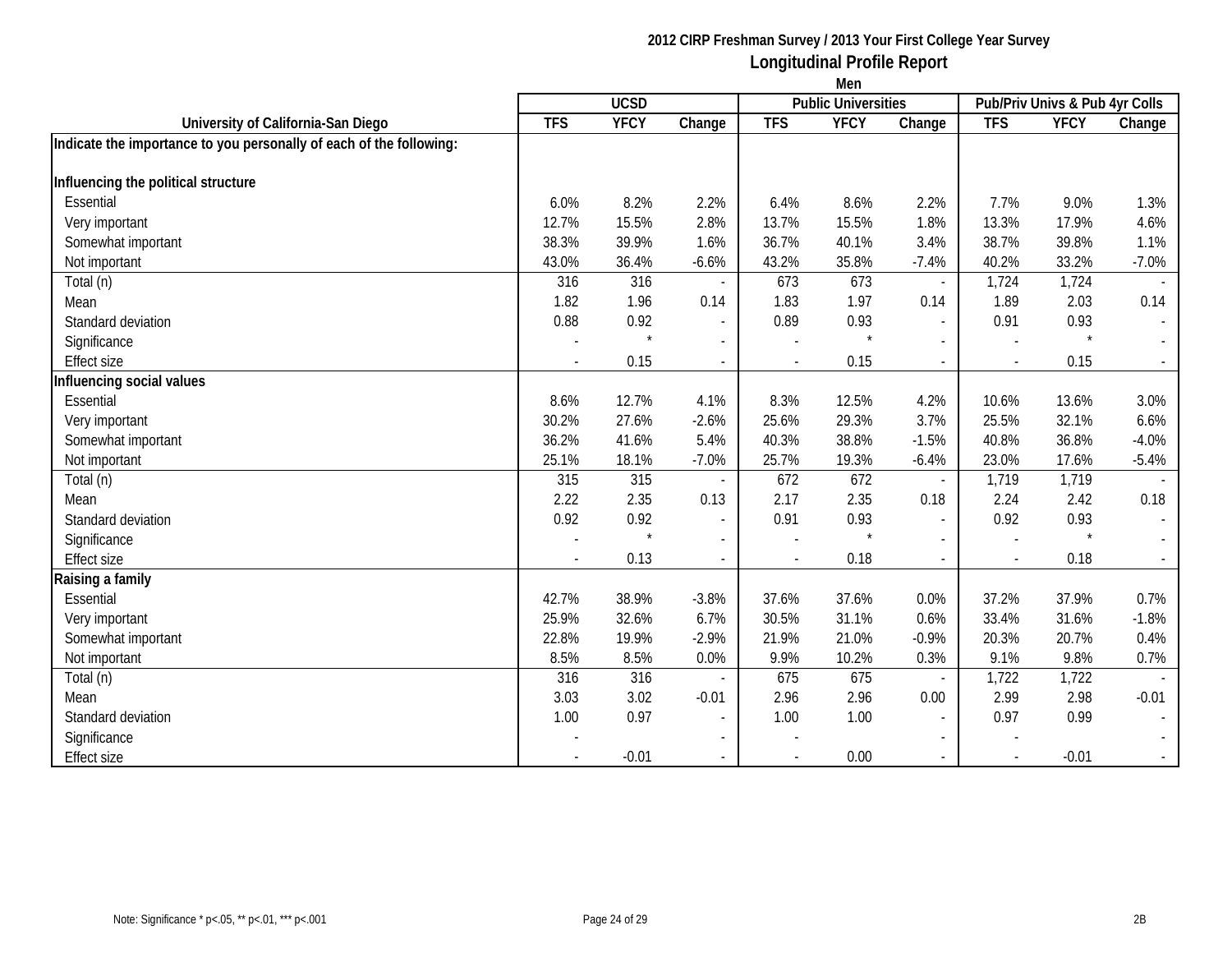| <b>UCSD</b><br><b>Public Universities</b><br>Pub/Priv Univs & Pub 4yr Colls<br><b>TFS</b><br><b>YFCY</b><br><b>TFS</b><br><b>YFCY</b><br><b>TFS</b><br><b>YFCY</b><br>University of California-San Diego<br>Change<br>Change<br>Change<br>Indicate the importance to you personally of each of the following:<br>Being very well off financially<br>Essential<br>46.8%<br>39.2%<br>$-7.6%$<br>38.7%<br>34.7%<br>$-4.0%$<br>41.2%<br>35.4%<br>$-5.8%$<br>Very important<br>33.1%<br>36.9%<br>3.8%<br>36.9%<br>35.0%<br>$-1.9%$<br>36.6%<br>37.2%<br>0.6%<br>16.9%<br>3.5%<br>20.5%<br>25.4%<br>19.3%<br>22.7%<br>3.4%<br>Somewhat important<br>20.4%<br>4.9%<br>3.2%<br>2.9%<br>4.8%<br>3.5%<br>0.3%<br>3.9%<br>4.9%<br>1.0%<br>1.9%<br>Not important<br>314<br>672<br>314<br>672<br>1,717<br>1,717<br>Total (n)<br>$\overline{a}$<br>3.12<br>3.10<br>2.99<br>3.16<br>3.24<br>$-0.12$<br>$-0.11$<br>3.03<br>$-0.13$<br>Mean<br>0.84<br>0.85<br>0.86<br>0.83<br>0.89<br>0.88<br>Standard deviation<br>$\overline{\phantom{a}}$<br>$\overline{a}$<br>$\overline{\phantom{a}}$<br>$\star\star$<br>$\star\star$<br>$^{\star\star}$<br>Significance<br>$\mathbf{r}$<br>$\overline{\phantom{a}}$<br>$\overline{a}$<br><b>Effect size</b><br>$-0.15$<br>$-0.17$<br>$-0.14$<br>$\sim$<br>Helping others who are in difficulty<br>Essential<br>24.2%<br>33.4%<br>9.2%<br>21.6%<br>31.4%<br>9.8%<br>23.5%<br>30.7%<br>7.2%<br>40.8%<br>3.5%<br>44.9%<br>41.9%<br>1.9%<br>44.3%<br>44.2%<br>0.7%<br>43.8%<br>Very important<br>31.8%<br>$-11.1%$<br>22.3%<br>$-9.8%$<br>31.5%<br>$-7.8%$<br>Somewhat important<br>20.7%<br>32.1%<br>23.7%<br>3.2%<br>Not important<br>1.6%<br>$-1.6%$<br>2.1%<br>1.3%<br>$-0.8%$<br>3.1%<br>1.8%<br>$-1.3%$<br>314<br>672<br>1,712<br>Total (n)<br>314<br>672<br>1,712<br>$\overline{\phantom{a}}$<br>$\overline{a}$<br>$\overline{\phantom{a}}$<br>3.10<br>3.06<br>2.86<br>3.03<br>0.17<br>2.86<br>0.24<br>2.85<br>0.21<br>Mean<br>0.82<br>0.77<br>0.77<br>0.77<br>0.81<br>0.78<br>Standard deviation<br>$\sim$<br>$\sim$<br>$\sim$<br>$***$<br>$***$<br>$***$<br>Significance<br>$\sim$<br>0.28<br>0.24<br>0.20<br><b>Effect size</b><br>$\blacksquare$<br>$\sim$<br>Making a theoretical contribution to science<br>12.6%<br>9.7%<br>Essential<br>13.7%<br>12.7%<br>$-1.0%$<br>11.4%<br>1.2%<br>10.7%<br>1.0%<br>24.8%<br>6.4%<br>27.5%<br>20.9%<br>2.7%<br>31.2%<br>22.9%<br>4.6%<br>23.6%<br>Very important<br>Somewhat important<br>39.5%<br>36.3%<br>$-3.2%$<br>41.2%<br>34.8%<br>38.0%<br>33.6%<br>$-4.4%$<br>$-6.4%$<br>25.1%<br>22.0%<br>19.7%<br>$-2.3%$<br>24.5%<br>31.4%<br>32.0%<br>0.6%<br>Not important<br>0.6%<br>673<br>314<br>314<br>673<br>1,715<br>Total (n)<br>1,715<br>2.37<br>2.21<br>2.28<br>0.07<br>2.09<br>2.13<br>0.04<br>Mean<br>2.30<br>0.07<br>0.96<br>0.94<br>0.94<br>0.98<br>0.95<br>0.98<br>Standard deviation<br>$\sim$<br>$\sim$<br>$\overline{\phantom{a}}$<br>Significance<br>$\blacksquare$ |                    | Men |      |                |  |      |                          |  |      |        |  |
|--------------------------------------------------------------------------------------------------------------------------------------------------------------------------------------------------------------------------------------------------------------------------------------------------------------------------------------------------------------------------------------------------------------------------------------------------------------------------------------------------------------------------------------------------------------------------------------------------------------------------------------------------------------------------------------------------------------------------------------------------------------------------------------------------------------------------------------------------------------------------------------------------------------------------------------------------------------------------------------------------------------------------------------------------------------------------------------------------------------------------------------------------------------------------------------------------------------------------------------------------------------------------------------------------------------------------------------------------------------------------------------------------------------------------------------------------------------------------------------------------------------------------------------------------------------------------------------------------------------------------------------------------------------------------------------------------------------------------------------------------------------------------------------------------------------------------------------------------------------------------------------------------------------------------------------------------------------------------------------------------------------------------------------------------------------------------------------------------------------------------------------------------------------------------------------------------------------------------------------------------------------------------------------------------------------------------------------------------------------------------------------------------------------------------------------------------------------------------------------------------------------------------------------------------------------------------------------------------------------------------------------------------------------------------------------------------------------------------------------------------------------------------------------------------------------------------------------------------------------------------------------------------------------------------------------------------------|--------------------|-----|------|----------------|--|------|--------------------------|--|------|--------|--|
|                                                                                                                                                                                                                                                                                                                                                                                                                                                                                                                                                                                                                                                                                                                                                                                                                                                                                                                                                                                                                                                                                                                                                                                                                                                                                                                                                                                                                                                                                                                                                                                                                                                                                                                                                                                                                                                                                                                                                                                                                                                                                                                                                                                                                                                                                                                                                                                                                                                                                                                                                                                                                                                                                                                                                                                                                                                                                                                                                        |                    |     |      |                |  |      |                          |  |      |        |  |
|                                                                                                                                                                                                                                                                                                                                                                                                                                                                                                                                                                                                                                                                                                                                                                                                                                                                                                                                                                                                                                                                                                                                                                                                                                                                                                                                                                                                                                                                                                                                                                                                                                                                                                                                                                                                                                                                                                                                                                                                                                                                                                                                                                                                                                                                                                                                                                                                                                                                                                                                                                                                                                                                                                                                                                                                                                                                                                                                                        |                    |     |      |                |  |      |                          |  |      |        |  |
|                                                                                                                                                                                                                                                                                                                                                                                                                                                                                                                                                                                                                                                                                                                                                                                                                                                                                                                                                                                                                                                                                                                                                                                                                                                                                                                                                                                                                                                                                                                                                                                                                                                                                                                                                                                                                                                                                                                                                                                                                                                                                                                                                                                                                                                                                                                                                                                                                                                                                                                                                                                                                                                                                                                                                                                                                                                                                                                                                        |                    |     |      |                |  |      |                          |  |      |        |  |
|                                                                                                                                                                                                                                                                                                                                                                                                                                                                                                                                                                                                                                                                                                                                                                                                                                                                                                                                                                                                                                                                                                                                                                                                                                                                                                                                                                                                                                                                                                                                                                                                                                                                                                                                                                                                                                                                                                                                                                                                                                                                                                                                                                                                                                                                                                                                                                                                                                                                                                                                                                                                                                                                                                                                                                                                                                                                                                                                                        |                    |     |      |                |  |      |                          |  |      |        |  |
|                                                                                                                                                                                                                                                                                                                                                                                                                                                                                                                                                                                                                                                                                                                                                                                                                                                                                                                                                                                                                                                                                                                                                                                                                                                                                                                                                                                                                                                                                                                                                                                                                                                                                                                                                                                                                                                                                                                                                                                                                                                                                                                                                                                                                                                                                                                                                                                                                                                                                                                                                                                                                                                                                                                                                                                                                                                                                                                                                        |                    |     |      |                |  |      |                          |  |      |        |  |
|                                                                                                                                                                                                                                                                                                                                                                                                                                                                                                                                                                                                                                                                                                                                                                                                                                                                                                                                                                                                                                                                                                                                                                                                                                                                                                                                                                                                                                                                                                                                                                                                                                                                                                                                                                                                                                                                                                                                                                                                                                                                                                                                                                                                                                                                                                                                                                                                                                                                                                                                                                                                                                                                                                                                                                                                                                                                                                                                                        |                    |     |      |                |  |      |                          |  |      |        |  |
|                                                                                                                                                                                                                                                                                                                                                                                                                                                                                                                                                                                                                                                                                                                                                                                                                                                                                                                                                                                                                                                                                                                                                                                                                                                                                                                                                                                                                                                                                                                                                                                                                                                                                                                                                                                                                                                                                                                                                                                                                                                                                                                                                                                                                                                                                                                                                                                                                                                                                                                                                                                                                                                                                                                                                                                                                                                                                                                                                        |                    |     |      |                |  |      |                          |  |      |        |  |
|                                                                                                                                                                                                                                                                                                                                                                                                                                                                                                                                                                                                                                                                                                                                                                                                                                                                                                                                                                                                                                                                                                                                                                                                                                                                                                                                                                                                                                                                                                                                                                                                                                                                                                                                                                                                                                                                                                                                                                                                                                                                                                                                                                                                                                                                                                                                                                                                                                                                                                                                                                                                                                                                                                                                                                                                                                                                                                                                                        |                    |     |      |                |  |      |                          |  |      |        |  |
|                                                                                                                                                                                                                                                                                                                                                                                                                                                                                                                                                                                                                                                                                                                                                                                                                                                                                                                                                                                                                                                                                                                                                                                                                                                                                                                                                                                                                                                                                                                                                                                                                                                                                                                                                                                                                                                                                                                                                                                                                                                                                                                                                                                                                                                                                                                                                                                                                                                                                                                                                                                                                                                                                                                                                                                                                                                                                                                                                        |                    |     |      |                |  |      |                          |  |      |        |  |
|                                                                                                                                                                                                                                                                                                                                                                                                                                                                                                                                                                                                                                                                                                                                                                                                                                                                                                                                                                                                                                                                                                                                                                                                                                                                                                                                                                                                                                                                                                                                                                                                                                                                                                                                                                                                                                                                                                                                                                                                                                                                                                                                                                                                                                                                                                                                                                                                                                                                                                                                                                                                                                                                                                                                                                                                                                                                                                                                                        |                    |     |      |                |  |      |                          |  |      |        |  |
|                                                                                                                                                                                                                                                                                                                                                                                                                                                                                                                                                                                                                                                                                                                                                                                                                                                                                                                                                                                                                                                                                                                                                                                                                                                                                                                                                                                                                                                                                                                                                                                                                                                                                                                                                                                                                                                                                                                                                                                                                                                                                                                                                                                                                                                                                                                                                                                                                                                                                                                                                                                                                                                                                                                                                                                                                                                                                                                                                        |                    |     |      |                |  |      |                          |  |      |        |  |
|                                                                                                                                                                                                                                                                                                                                                                                                                                                                                                                                                                                                                                                                                                                                                                                                                                                                                                                                                                                                                                                                                                                                                                                                                                                                                                                                                                                                                                                                                                                                                                                                                                                                                                                                                                                                                                                                                                                                                                                                                                                                                                                                                                                                                                                                                                                                                                                                                                                                                                                                                                                                                                                                                                                                                                                                                                                                                                                                                        |                    |     |      |                |  |      |                          |  |      |        |  |
|                                                                                                                                                                                                                                                                                                                                                                                                                                                                                                                                                                                                                                                                                                                                                                                                                                                                                                                                                                                                                                                                                                                                                                                                                                                                                                                                                                                                                                                                                                                                                                                                                                                                                                                                                                                                                                                                                                                                                                                                                                                                                                                                                                                                                                                                                                                                                                                                                                                                                                                                                                                                                                                                                                                                                                                                                                                                                                                                                        |                    |     |      |                |  |      |                          |  |      |        |  |
|                                                                                                                                                                                                                                                                                                                                                                                                                                                                                                                                                                                                                                                                                                                                                                                                                                                                                                                                                                                                                                                                                                                                                                                                                                                                                                                                                                                                                                                                                                                                                                                                                                                                                                                                                                                                                                                                                                                                                                                                                                                                                                                                                                                                                                                                                                                                                                                                                                                                                                                                                                                                                                                                                                                                                                                                                                                                                                                                                        |                    |     |      |                |  |      |                          |  |      |        |  |
|                                                                                                                                                                                                                                                                                                                                                                                                                                                                                                                                                                                                                                                                                                                                                                                                                                                                                                                                                                                                                                                                                                                                                                                                                                                                                                                                                                                                                                                                                                                                                                                                                                                                                                                                                                                                                                                                                                                                                                                                                                                                                                                                                                                                                                                                                                                                                                                                                                                                                                                                                                                                                                                                                                                                                                                                                                                                                                                                                        |                    |     |      |                |  |      |                          |  |      |        |  |
|                                                                                                                                                                                                                                                                                                                                                                                                                                                                                                                                                                                                                                                                                                                                                                                                                                                                                                                                                                                                                                                                                                                                                                                                                                                                                                                                                                                                                                                                                                                                                                                                                                                                                                                                                                                                                                                                                                                                                                                                                                                                                                                                                                                                                                                                                                                                                                                                                                                                                                                                                                                                                                                                                                                                                                                                                                                                                                                                                        |                    |     |      |                |  |      |                          |  |      |        |  |
|                                                                                                                                                                                                                                                                                                                                                                                                                                                                                                                                                                                                                                                                                                                                                                                                                                                                                                                                                                                                                                                                                                                                                                                                                                                                                                                                                                                                                                                                                                                                                                                                                                                                                                                                                                                                                                                                                                                                                                                                                                                                                                                                                                                                                                                                                                                                                                                                                                                                                                                                                                                                                                                                                                                                                                                                                                                                                                                                                        |                    |     |      |                |  |      |                          |  |      |        |  |
|                                                                                                                                                                                                                                                                                                                                                                                                                                                                                                                                                                                                                                                                                                                                                                                                                                                                                                                                                                                                                                                                                                                                                                                                                                                                                                                                                                                                                                                                                                                                                                                                                                                                                                                                                                                                                                                                                                                                                                                                                                                                                                                                                                                                                                                                                                                                                                                                                                                                                                                                                                                                                                                                                                                                                                                                                                                                                                                                                        |                    |     |      |                |  |      |                          |  |      |        |  |
|                                                                                                                                                                                                                                                                                                                                                                                                                                                                                                                                                                                                                                                                                                                                                                                                                                                                                                                                                                                                                                                                                                                                                                                                                                                                                                                                                                                                                                                                                                                                                                                                                                                                                                                                                                                                                                                                                                                                                                                                                                                                                                                                                                                                                                                                                                                                                                                                                                                                                                                                                                                                                                                                                                                                                                                                                                                                                                                                                        |                    |     |      |                |  |      |                          |  |      |        |  |
|                                                                                                                                                                                                                                                                                                                                                                                                                                                                                                                                                                                                                                                                                                                                                                                                                                                                                                                                                                                                                                                                                                                                                                                                                                                                                                                                                                                                                                                                                                                                                                                                                                                                                                                                                                                                                                                                                                                                                                                                                                                                                                                                                                                                                                                                                                                                                                                                                                                                                                                                                                                                                                                                                                                                                                                                                                                                                                                                                        |                    |     |      |                |  |      |                          |  |      |        |  |
|                                                                                                                                                                                                                                                                                                                                                                                                                                                                                                                                                                                                                                                                                                                                                                                                                                                                                                                                                                                                                                                                                                                                                                                                                                                                                                                                                                                                                                                                                                                                                                                                                                                                                                                                                                                                                                                                                                                                                                                                                                                                                                                                                                                                                                                                                                                                                                                                                                                                                                                                                                                                                                                                                                                                                                                                                                                                                                                                                        |                    |     |      |                |  |      |                          |  |      |        |  |
|                                                                                                                                                                                                                                                                                                                                                                                                                                                                                                                                                                                                                                                                                                                                                                                                                                                                                                                                                                                                                                                                                                                                                                                                                                                                                                                                                                                                                                                                                                                                                                                                                                                                                                                                                                                                                                                                                                                                                                                                                                                                                                                                                                                                                                                                                                                                                                                                                                                                                                                                                                                                                                                                                                                                                                                                                                                                                                                                                        |                    |     |      |                |  |      |                          |  |      |        |  |
|                                                                                                                                                                                                                                                                                                                                                                                                                                                                                                                                                                                                                                                                                                                                                                                                                                                                                                                                                                                                                                                                                                                                                                                                                                                                                                                                                                                                                                                                                                                                                                                                                                                                                                                                                                                                                                                                                                                                                                                                                                                                                                                                                                                                                                                                                                                                                                                                                                                                                                                                                                                                                                                                                                                                                                                                                                                                                                                                                        |                    |     |      |                |  |      |                          |  |      |        |  |
|                                                                                                                                                                                                                                                                                                                                                                                                                                                                                                                                                                                                                                                                                                                                                                                                                                                                                                                                                                                                                                                                                                                                                                                                                                                                                                                                                                                                                                                                                                                                                                                                                                                                                                                                                                                                                                                                                                                                                                                                                                                                                                                                                                                                                                                                                                                                                                                                                                                                                                                                                                                                                                                                                                                                                                                                                                                                                                                                                        |                    |     |      |                |  |      |                          |  |      |        |  |
|                                                                                                                                                                                                                                                                                                                                                                                                                                                                                                                                                                                                                                                                                                                                                                                                                                                                                                                                                                                                                                                                                                                                                                                                                                                                                                                                                                                                                                                                                                                                                                                                                                                                                                                                                                                                                                                                                                                                                                                                                                                                                                                                                                                                                                                                                                                                                                                                                                                                                                                                                                                                                                                                                                                                                                                                                                                                                                                                                        |                    |     |      |                |  |      |                          |  |      |        |  |
|                                                                                                                                                                                                                                                                                                                                                                                                                                                                                                                                                                                                                                                                                                                                                                                                                                                                                                                                                                                                                                                                                                                                                                                                                                                                                                                                                                                                                                                                                                                                                                                                                                                                                                                                                                                                                                                                                                                                                                                                                                                                                                                                                                                                                                                                                                                                                                                                                                                                                                                                                                                                                                                                                                                                                                                                                                                                                                                                                        |                    |     |      |                |  |      |                          |  |      |        |  |
|                                                                                                                                                                                                                                                                                                                                                                                                                                                                                                                                                                                                                                                                                                                                                                                                                                                                                                                                                                                                                                                                                                                                                                                                                                                                                                                                                                                                                                                                                                                                                                                                                                                                                                                                                                                                                                                                                                                                                                                                                                                                                                                                                                                                                                                                                                                                                                                                                                                                                                                                                                                                                                                                                                                                                                                                                                                                                                                                                        |                    |     |      |                |  |      |                          |  |      |        |  |
|                                                                                                                                                                                                                                                                                                                                                                                                                                                                                                                                                                                                                                                                                                                                                                                                                                                                                                                                                                                                                                                                                                                                                                                                                                                                                                                                                                                                                                                                                                                                                                                                                                                                                                                                                                                                                                                                                                                                                                                                                                                                                                                                                                                                                                                                                                                                                                                                                                                                                                                                                                                                                                                                                                                                                                                                                                                                                                                                                        |                    |     |      |                |  |      |                          |  |      |        |  |
|                                                                                                                                                                                                                                                                                                                                                                                                                                                                                                                                                                                                                                                                                                                                                                                                                                                                                                                                                                                                                                                                                                                                                                                                                                                                                                                                                                                                                                                                                                                                                                                                                                                                                                                                                                                                                                                                                                                                                                                                                                                                                                                                                                                                                                                                                                                                                                                                                                                                                                                                                                                                                                                                                                                                                                                                                                                                                                                                                        |                    |     |      |                |  |      |                          |  |      |        |  |
|                                                                                                                                                                                                                                                                                                                                                                                                                                                                                                                                                                                                                                                                                                                                                                                                                                                                                                                                                                                                                                                                                                                                                                                                                                                                                                                                                                                                                                                                                                                                                                                                                                                                                                                                                                                                                                                                                                                                                                                                                                                                                                                                                                                                                                                                                                                                                                                                                                                                                                                                                                                                                                                                                                                                                                                                                                                                                                                                                        |                    |     |      |                |  |      |                          |  |      |        |  |
|                                                                                                                                                                                                                                                                                                                                                                                                                                                                                                                                                                                                                                                                                                                                                                                                                                                                                                                                                                                                                                                                                                                                                                                                                                                                                                                                                                                                                                                                                                                                                                                                                                                                                                                                                                                                                                                                                                                                                                                                                                                                                                                                                                                                                                                                                                                                                                                                                                                                                                                                                                                                                                                                                                                                                                                                                                                                                                                                                        |                    |     |      |                |  |      |                          |  |      |        |  |
|                                                                                                                                                                                                                                                                                                                                                                                                                                                                                                                                                                                                                                                                                                                                                                                                                                                                                                                                                                                                                                                                                                                                                                                                                                                                                                                                                                                                                                                                                                                                                                                                                                                                                                                                                                                                                                                                                                                                                                                                                                                                                                                                                                                                                                                                                                                                                                                                                                                                                                                                                                                                                                                                                                                                                                                                                                                                                                                                                        |                    |     |      |                |  |      |                          |  |      |        |  |
|                                                                                                                                                                                                                                                                                                                                                                                                                                                                                                                                                                                                                                                                                                                                                                                                                                                                                                                                                                                                                                                                                                                                                                                                                                                                                                                                                                                                                                                                                                                                                                                                                                                                                                                                                                                                                                                                                                                                                                                                                                                                                                                                                                                                                                                                                                                                                                                                                                                                                                                                                                                                                                                                                                                                                                                                                                                                                                                                                        |                    |     |      |                |  |      |                          |  |      |        |  |
|                                                                                                                                                                                                                                                                                                                                                                                                                                                                                                                                                                                                                                                                                                                                                                                                                                                                                                                                                                                                                                                                                                                                                                                                                                                                                                                                                                                                                                                                                                                                                                                                                                                                                                                                                                                                                                                                                                                                                                                                                                                                                                                                                                                                                                                                                                                                                                                                                                                                                                                                                                                                                                                                                                                                                                                                                                                                                                                                                        | <b>Effect size</b> |     | 0.07 | $\blacksquare$ |  | 0.07 | $\overline{\phantom{a}}$ |  | 0.04 | $\sim$ |  |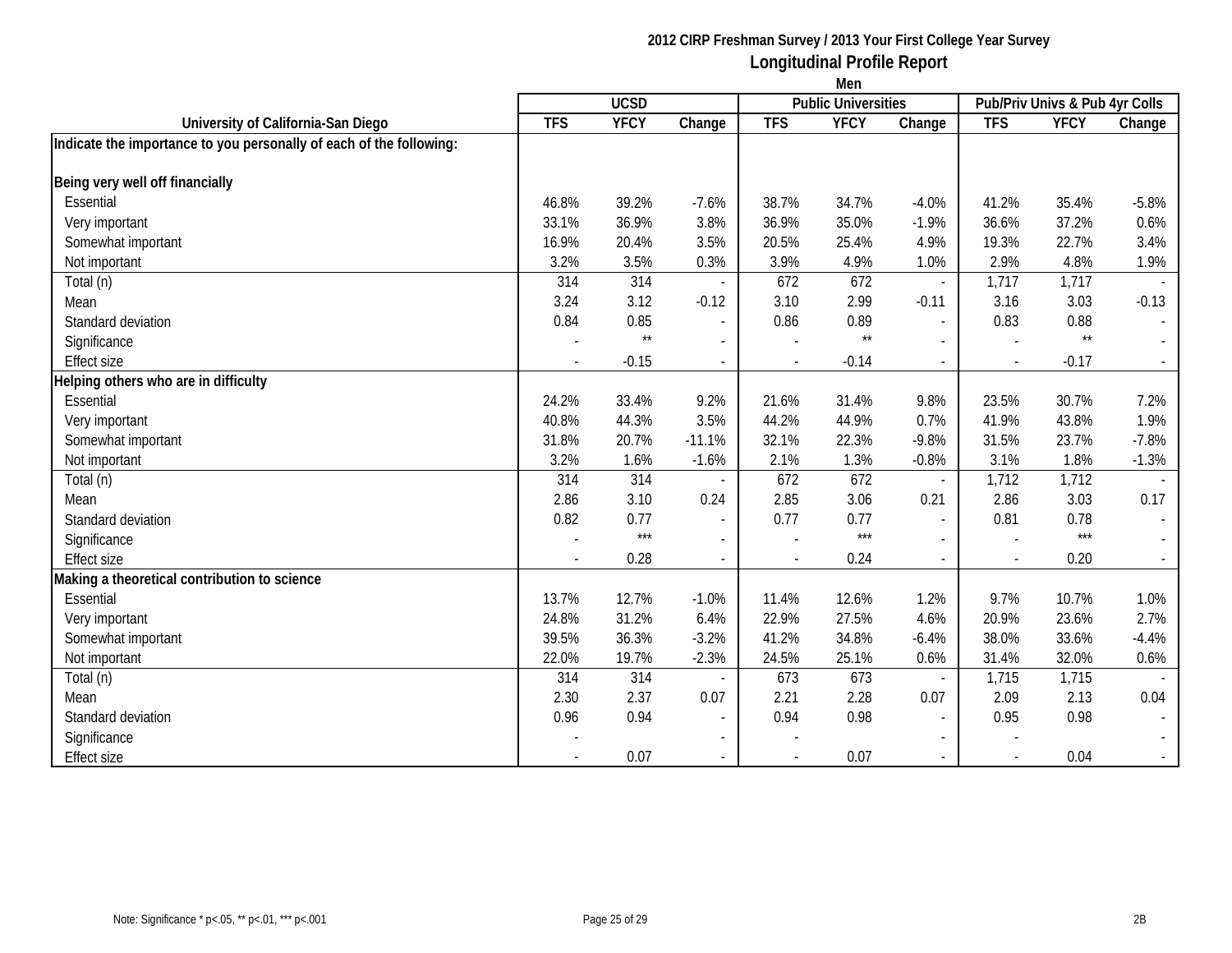|                                                                     | Men         |             |                          |            |                            |                          |            |                                |          |  |
|---------------------------------------------------------------------|-------------|-------------|--------------------------|------------|----------------------------|--------------------------|------------|--------------------------------|----------|--|
|                                                                     | <b>UCSD</b> |             |                          |            | <b>Public Universities</b> |                          |            | Pub/Priv Univs & Pub 4yr Colls |          |  |
| University of California-San Diego                                  | <b>TFS</b>  | <b>YFCY</b> | Change                   | <b>TFS</b> | <b>YFCY</b>                | Change                   | <b>TFS</b> | <b>YFCY</b>                    | Change   |  |
| Indicate the importance to you personally of each of the following: |             |             |                          |            |                            |                          |            |                                |          |  |
|                                                                     |             |             |                          |            |                            |                          |            |                                |          |  |
| Writing original works (poems, novels etc.)                         |             |             |                          |            |                            |                          |            |                                |          |  |
| Essential                                                           | 3.5%        | 6.1%        | 2.6%                     | 4.2%       | 5.8%                       | 1.6%                     | 5.0%       | 7.4%                           | 2.4%     |  |
| Very important                                                      | 7.0%        | 17.5%       | 10.5%                    | 8.9%       | 14.6%                      | 5.7%                     | 9.3%       | 15.1%                          | 5.8%     |  |
| Somewhat important                                                  | 28.7%       | 29.9%       | 1.2%                     | 27.5%      | 27.8%                      | 0.3%                     | 26.0%      | 27.0%                          | 1.0%     |  |
| Not important                                                       | 60.8%       | 46.5%       | $-14.3%$                 | 59.4%      | 51.9%                      | $-7.5%$                  | 59.7%      | 50.6%                          | $-9.1%$  |  |
| Total (n)                                                           | 314         | 314         |                          | 673        | 673                        |                          | 1,714      | 1,714                          |          |  |
| Mean                                                                | 1.53        | 1.83        | 0.30                     | 1.58       | 1.74                       | 0.16                     | 1.60       | 1.79                           | 0.19     |  |
| Standard deviation                                                  | 0.78        | 0.93        | $\sim$                   | 0.82       | 0.91                       | $\overline{\phantom{a}}$ | 0.85       | 0.95                           | $\sim$   |  |
| Significance                                                        |             | $***$       | $\blacksquare$           |            | $***$                      |                          |            | $***$                          | $\sim$   |  |
| <b>Effect size</b>                                                  |             | 0.32        | $\sim$                   |            | 0.17                       |                          |            | 0.20                           |          |  |
| Creating artistic works (painting, sculpture, etc.)                 |             |             |                          |            |                            |                          |            |                                |          |  |
| Essential                                                           | 3.8%        | 5.4%        | 1.6%                     | 2.7%       | 4.8%                       | 2.1%                     | 3.5%       | 6.2%                           | 2.7%     |  |
| Very important                                                      | 5.4%        | 12.1%       | 6.7%                     | 8.0%       | 10.8%                      | 2.8%                     | 7.4%       | 11.2%                          | 3.8%     |  |
| Somewhat important                                                  | 22.3%       | 31.2%       | 8.9%                     | 21.4%      | 26.9%                      | 5.5%                     | 20.9%      | 25.5%                          | 4.6%     |  |
| Not important                                                       | 68.5%       | 51.3%       | $-17.2%$                 | 67.9%      | 57.5%                      | $-10.4%$                 | 68.3%      | 57.1%                          | $-11.2%$ |  |
| Total (n)                                                           | 314         | 314         |                          | 673        | 673                        | $\overline{a}$           | 1,712      | 1,712                          |          |  |
| Mean                                                                | 1.45        | 1.72        | 0.27                     | 1.45       | 1.63                       | 0.18                     | 1.46       | 1.67                           | 0.21     |  |
| Standard deviation                                                  | 0.77        | 0.88        | $\overline{\phantom{a}}$ | 0.75       | 0.86                       | $\overline{a}$           | 0.78       | 0.90                           | $\sim$   |  |
| Significance                                                        |             | $***$       | $\overline{\phantom{a}}$ |            | $***$                      |                          |            | $***$                          | $\sim$   |  |
| <b>Effect size</b>                                                  |             | 0.32        | $\blacksquare$           |            | 0.22                       |                          |            | 0.25                           | $\sim$   |  |
| Becoming successful in a business of my own                         |             |             |                          |            |                            |                          |            |                                |          |  |
| Essential                                                           | 16.6%       | 18.5%       | 1.9%                     | 14.4%      | 15.3%                      | 0.9%                     | 17.0%      | 16.3%                          | $-0.7%$  |  |
| Very important                                                      | 27.2%       | 26.5%       | $-0.7%$                  | 22.6%      | 23.4%                      | 0.8%                     | 22.8%      | 26.2%                          | 3.4%     |  |
| Somewhat important                                                  | 31.3%       | 36.7%       | 5.4%                     | 32.6%      | 34.8%                      | 2.2%                     | 31.9%      | 33.4%                          | 1.5%     |  |
| Not important                                                       | 24.9%       | 18.2%       | $-6.7%$                  | 30.4%      | 26.5%                      | $-3.9%$                  | 28.3%      | 24.1%                          | $-4.2%$  |  |
| Total (n)                                                           | 313         | 313         |                          | 672        | 672                        |                          | 1,713      | 1,713                          |          |  |
| Mean                                                                | 2.35        | 2.45        | 0.10                     | 2.21       | 2.28                       | 0.07                     | 2.29       | 2.35                           | 0.06     |  |
| Standard deviation                                                  | 1.03        | 0.99        | $\sim$                   | 1.03       | 1.02                       | $\overline{\phantom{a}}$ | 1.05       | 1.02                           | $\sim$   |  |
| Significance                                                        |             |             | $\blacksquare$           |            |                            |                          |            |                                | $\sim$   |  |
| <b>Effect size</b>                                                  |             | 0.10        |                          |            | 0.07                       |                          |            | 0.06                           |          |  |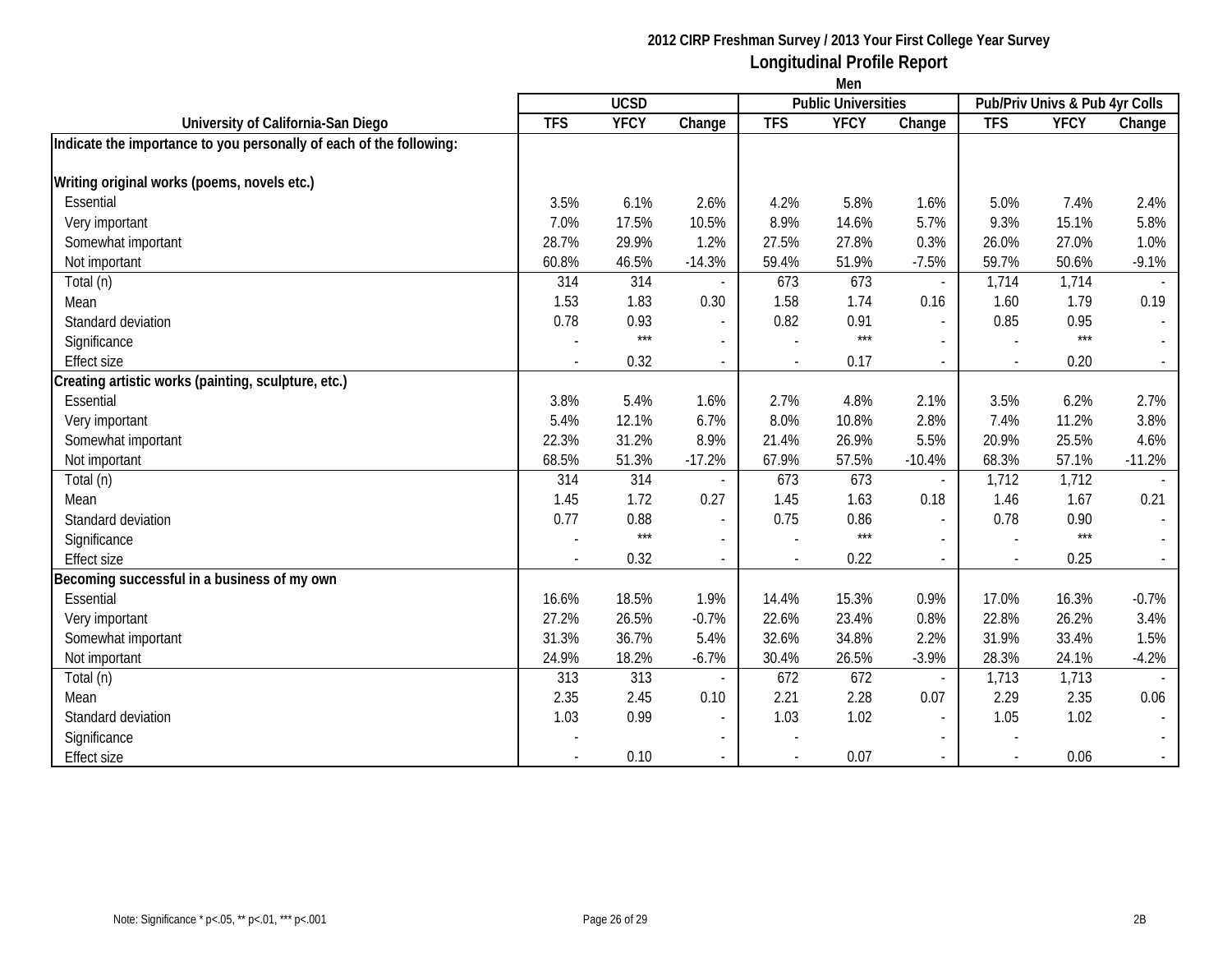|                                                                     | Men         |              |                          |                |                 |                          |                                                              |                 |                             |  |  |
|---------------------------------------------------------------------|-------------|--------------|--------------------------|----------------|-----------------|--------------------------|--------------------------------------------------------------|-----------------|-----------------------------|--|--|
|                                                                     | <b>UCSD</b> |              |                          |                |                 |                          | <b>Public Universities</b><br>Pub/Priv Univs & Pub 4yr Colls |                 |                             |  |  |
| University of California-San Diego                                  | <b>TFS</b>  | <b>YFCY</b>  | Change                   | <b>TFS</b>     | <b>YFCY</b>     | Change                   | <b>TFS</b>                                                   | <b>YFCY</b>     | Change                      |  |  |
| Indicate the importance to you personally of each of the following: |             |              |                          |                |                 |                          |                                                              |                 |                             |  |  |
|                                                                     |             |              |                          |                |                 |                          |                                                              |                 |                             |  |  |
| Becoming involved in programs to clean up the environment           |             |              |                          |                |                 |                          |                                                              |                 |                             |  |  |
| Essential                                                           | 8.9%        | 11.5%        | 2.6%                     | 9.5%           | 10.7%           | 1.2%                     | 7.5%                                                         | 8.9%            | 1.4%                        |  |  |
| Very important                                                      | 15.9%       | 22.6%        | 6.7%                     | 15.5%          | 25.7%           | 10.2%                    | 17.5%                                                        | 23.3%           | 5.8%                        |  |  |
| Somewhat important                                                  | 47.5%       | 43.6%        | $-3.9%$                  | 47.2%          | 40.3%           | $-6.9%$                  | 46.2%                                                        | 43.5%           | $-2.7%$                     |  |  |
| Not important                                                       | 27.7%       | 22.3%        | $-5.4%$                  | 27.8%          | 23.2%           | $-4.6%$                  | 28.8%                                                        | 24.3%           | $-4.5%$                     |  |  |
| Total (n)                                                           | 314         | 314          |                          | 672            | 672             | $\blacksquare$           | 1,709                                                        | 1,709           |                             |  |  |
| Mean                                                                | 2.06        | 2.23         | 0.17                     | 2.07           | 2.24            | 0.17                     | 2.04                                                         | 2.17            | 0.13                        |  |  |
| Standard deviation                                                  | 0.89        | 0.93         | $\blacksquare$           | 0.90           | 0.93            | $\overline{\phantom{a}}$ | 0.87                                                         | 0.90            | $\sim$                      |  |  |
| Significance                                                        |             | $***$        | $\blacksquare$           |                | $***$           |                          |                                                              | $***$           | $\sim$                      |  |  |
| <b>Effect size</b>                                                  |             | 0.21         | $\blacksquare$           |                | 0.21            |                          |                                                              | 0.16            |                             |  |  |
| Developing a meaningful philosophy of life                          |             |              |                          |                |                 |                          |                                                              |                 |                             |  |  |
| Essential                                                           | 23.9%       | 32.5%        | 8.6%                     | 21.7%          | 31.4%           | 9.7%                     | 20.9%                                                        | 28.9%           | 8.0%                        |  |  |
| Very important                                                      | 32.5%       | 29.9%        | $-2.6%$                  | 29.8%          | 29.5%           | $-0.3%$                  | 28.6%                                                        | 29.1%           | 0.5%                        |  |  |
| Somewhat important                                                  | 28.0%       | 27.4%        | $-0.6%$                  | 29.3%          | 26.2%           | $-3.1%$                  | 31.5%                                                        | 27.9%           | $-3.6%$                     |  |  |
| Not important                                                       | 15.6%       | 10.2%        | $-5.4%$                  | 19.2%          | 12.9%           | $-6.3%$                  | 19.0%                                                        | 14.1%           | $-4.9%$                     |  |  |
| Total (n)                                                           | 314         | 314          |                          | 672            | 672             | $\overline{\phantom{a}}$ | 1,712                                                        | 1,712           |                             |  |  |
| Mean                                                                | 2.65        | 2.85         | 0.20                     | 2.54           | 2.79            | 0.25                     | 2.51                                                         | 2.73            | 0.22                        |  |  |
| Standard deviation                                                  | 1.01        | 0.99         | $\overline{\phantom{a}}$ | 1.03           | 1.03            | $\overline{a}$           | 1.02                                                         | 1.03            | $\sim$                      |  |  |
| Significance                                                        |             | $\star\star$ | $\overline{\phantom{a}}$ |                | $^{\star\star}$ |                          |                                                              | $^{\star\star}$ | $\sim$                      |  |  |
| <b>Effect size</b>                                                  |             | 0.20         | $\overline{a}$           | $\blacksquare$ | 0.25            |                          |                                                              | 0.22            | $\sim$                      |  |  |
| Participating in a community action program                         |             |              |                          |                |                 |                          |                                                              |                 |                             |  |  |
| Essential                                                           | 5.1%        | 11.8%        | 6.7%                     | 4.3%           | 8.6%            | 4.3%                     | 6.1%                                                         | 8.8%            | 2.7%                        |  |  |
| Very important                                                      | 16.3%       | 23.3%        | 7.0%                     | 17.7%          | 25.6%           | 7.9%                     | 18.7%                                                        | 23.7%           | 5.0%                        |  |  |
| Somewhat important                                                  | 45.7%       | 38.7%        | $-7.0%$                  | 47.4%          | 38.2%           | $-9.2%$                  | 46.2%                                                        | 41.7%           | $-4.5%$                     |  |  |
| Not important                                                       | 32.9%       | 26.2%        | $-6.7%$                  | 30.6%          | 27.6%           | $-3.0%$                  | 29.0%                                                        | 25.8%           | $-3.2%$                     |  |  |
| Total (n)                                                           | 313         | 313          |                          | 671            | 671             | $\blacksquare$           | 1,709                                                        | 1,709           |                             |  |  |
| Mean                                                                | 1.94        | 2.21         | 0.27                     | 1.96           | 2.15            | 0.19                     | 2.02                                                         | 2.15            | 0.13                        |  |  |
| Standard deviation                                                  | 0.83        | 0.96         | $\overline{\phantom{a}}$ | 0.81           | 0.92            | $\overline{\phantom{a}}$ | 0.85                                                         | 0.91            |                             |  |  |
| Significance                                                        |             | $***$        | $\blacksquare$           |                | $***$           | $\overline{\phantom{a}}$ |                                                              | $***$           | $\mathcal{L}^{\mathcal{L}}$ |  |  |
| <b>Effect size</b>                                                  |             | 0.29         |                          |                | 0.20            |                          |                                                              | 0.14            |                             |  |  |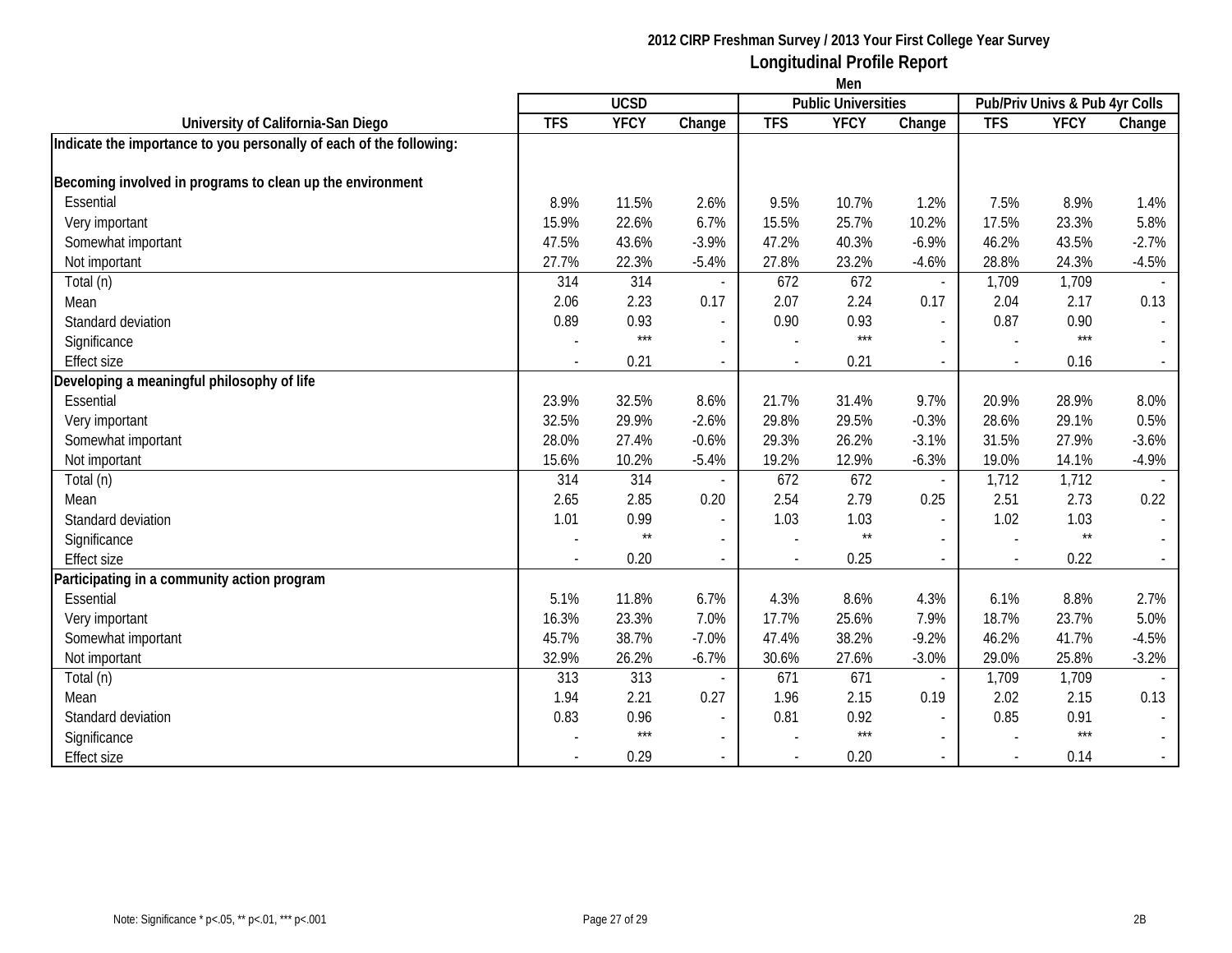|                                                                     | Men                                       |              |                          |            |              |                          |                                |                 |                             |  |  |
|---------------------------------------------------------------------|-------------------------------------------|--------------|--------------------------|------------|--------------|--------------------------|--------------------------------|-----------------|-----------------------------|--|--|
|                                                                     | <b>UCSD</b><br><b>Public Universities</b> |              |                          |            |              |                          | Pub/Priv Univs & Pub 4yr Colls |                 |                             |  |  |
| University of California-San Diego                                  | <b>TFS</b>                                | <b>YFCY</b>  | Change                   | <b>TFS</b> | <b>YFCY</b>  | Change                   | <b>TFS</b>                     | <b>YFCY</b>     | Change                      |  |  |
| Indicate the importance to you personally of each of the following: |                                           |              |                          |            |              |                          |                                |                 |                             |  |  |
| Helping to promote racial understanding                             |                                           |              |                          |            |              |                          |                                |                 |                             |  |  |
| Essential                                                           |                                           | 12.1%        | 3.8%                     |            |              |                          | 8.7%                           |                 | 2.1%                        |  |  |
|                                                                     | 8.3%                                      |              |                          | 7.3%       | 9.2%         | 1.9%                     |                                | 10.8%           |                             |  |  |
| Very important                                                      | 24.8%                                     | 28.3%        | 3.5%                     | 23.5%      | 25.9%        | 2.4%                     | 24.7%                          | 26.6%           | 1.9%                        |  |  |
| Somewhat important                                                  | 43.3%                                     | 38.2%        | $-5.1%$                  | 42.8%      | 40.8%        | $-2.0%$                  | 40.7%                          | 39.3%           | $-1.4%$                     |  |  |
| Not important                                                       | 23.6%                                     | 21.3%        | $-2.3%$                  | 26.4%      | 24.0%        | $-2.4%$                  | 25.9%                          | 23.4%           | $-2.5%$                     |  |  |
| Total (n)                                                           | 314                                       | 314          |                          | 671        | 671          | $\blacksquare$           | 1,709                          | 1,709           |                             |  |  |
| Mean                                                                | 2.18                                      | 2.31         | 0.13                     | 2.12       | 2.20         | 0.08                     | 2.16                           | 2.25            | 0.09                        |  |  |
| Standard deviation                                                  | 0.89                                      | 0.94         | $\overline{\phantom{a}}$ | 0.88       | 0.91         | $\blacksquare$           | 0.91                           | 0.93            | $\blacksquare$              |  |  |
| Significance                                                        |                                           | $\star$      | $\sim$                   |            |              | $\overline{a}$           |                                | $\star$         | $\sim$                      |  |  |
| <b>Effect size</b>                                                  |                                           | 0.13         | $\sim$                   |            | 0.08         |                          |                                | 0.09            | $\mathcal{L}^{\pm}$         |  |  |
| Keeping up to date with political affairs                           |                                           |              |                          |            |              |                          |                                |                 |                             |  |  |
| Essential                                                           | 12.7%                                     | 11.1%        | $-1.6%$                  | 13.6%      | 11.8%        | $-1.8%$                  | 15.4%                          | 13.9%           | $-1.5%$                     |  |  |
| Very important                                                      | 22.3%                                     | 31.2%        | 8.9%                     | 27.4%      | 33.8%        | 6.4%                     | 27.4%                          | 31.3%           | 3.9%                        |  |  |
| Somewhat important                                                  | 42.0%                                     | 37.9%        | $-4.1%$                  | 36.7%      | 36.7%        | 0.0%                     | 36.4%                          | 38.6%           | 2.2%                        |  |  |
| Not important                                                       | 22.9%                                     | 19.7%        | $-3.2%$                  | 22.4%      | 17.7%        | $-4.7%$                  | 20.7%                          | 16.2%           | $-4.5%$                     |  |  |
| Total (n)                                                           | 314                                       | 314          | $\sim$                   | 671        | 671          | $\blacksquare$           | 1,710                          | 1,710           |                             |  |  |
| Mean                                                                | 2.25                                      | 2.34         | 0.09                     | 2.32       | 2.40         | 0.08                     | 2.38                           | 2.43            | 0.05                        |  |  |
| Standard deviation                                                  | 0.95                                      | 0.92         | $\sim$                   | 0.97       | 0.91         | $\overline{\phantom{a}}$ | 0.98                           | 0.92            | $\mathcal{L}_{\mathcal{A}}$ |  |  |
| Significance                                                        |                                           |              |                          |            |              |                          |                                |                 |                             |  |  |
| Effect size                                                         |                                           | 0.09         | $\blacksquare$           |            | 0.08         |                          |                                | 0.05            |                             |  |  |
| Becoming a community leader                                         |                                           |              |                          |            |              |                          |                                |                 |                             |  |  |
| Essential                                                           | 9.3%                                      | 10.2%        | 0.9%                     | 7.7%       | 9.8%         | 2.1%                     | 9.9%                           | 12.3%           | 2.4%                        |  |  |
| Very important                                                      | 17.6%                                     | 28.4%        | 10.8%                    | 20.1%      | 28.3%        | 8.2%                     | 23.5%                          | 26.6%           | 3.1%                        |  |  |
| Somewhat important                                                  | 43.8%                                     | 38.3%        | $-5.5%$                  | 42.9%      | 38.5%        | $-4.4%$                  | 41.2%                          | 38.7%           | $-2.5%$                     |  |  |
| Not important                                                       | 29.4%                                     | 23.0%        | $-6.4%$                  | 29.2%      | 23.4%        | $-5.8%$                  | 25.3%                          | 22.4%           | $-2.9%$                     |  |  |
| Total (n)                                                           | 313                                       | 313          |                          | 671        | 671          | $\overline{a}$           | 1,709                          | 1,709           |                             |  |  |
| Mean                                                                | 2.07                                      | 2.26         | 0.19                     | 2.06       | 2.25         | 0.19                     | 2.18                           | 2.29            | 0.11                        |  |  |
| Standard deviation                                                  | 0.92                                      | 0.93         | $\sim$                   | 0.89       | 0.92         | $\overline{\phantom{a}}$ | 0.92                           | 0.95            |                             |  |  |
| Significance                                                        |                                           | $\star\star$ | $\sim$                   |            | $\star\star$ | $\overline{a}$           |                                | $^{\star\star}$ |                             |  |  |
| <b>Effect size</b>                                                  |                                           | 0.20         | $\blacksquare$           |            | 0.20         | $\overline{a}$           |                                | 0.11            | $\sim$                      |  |  |